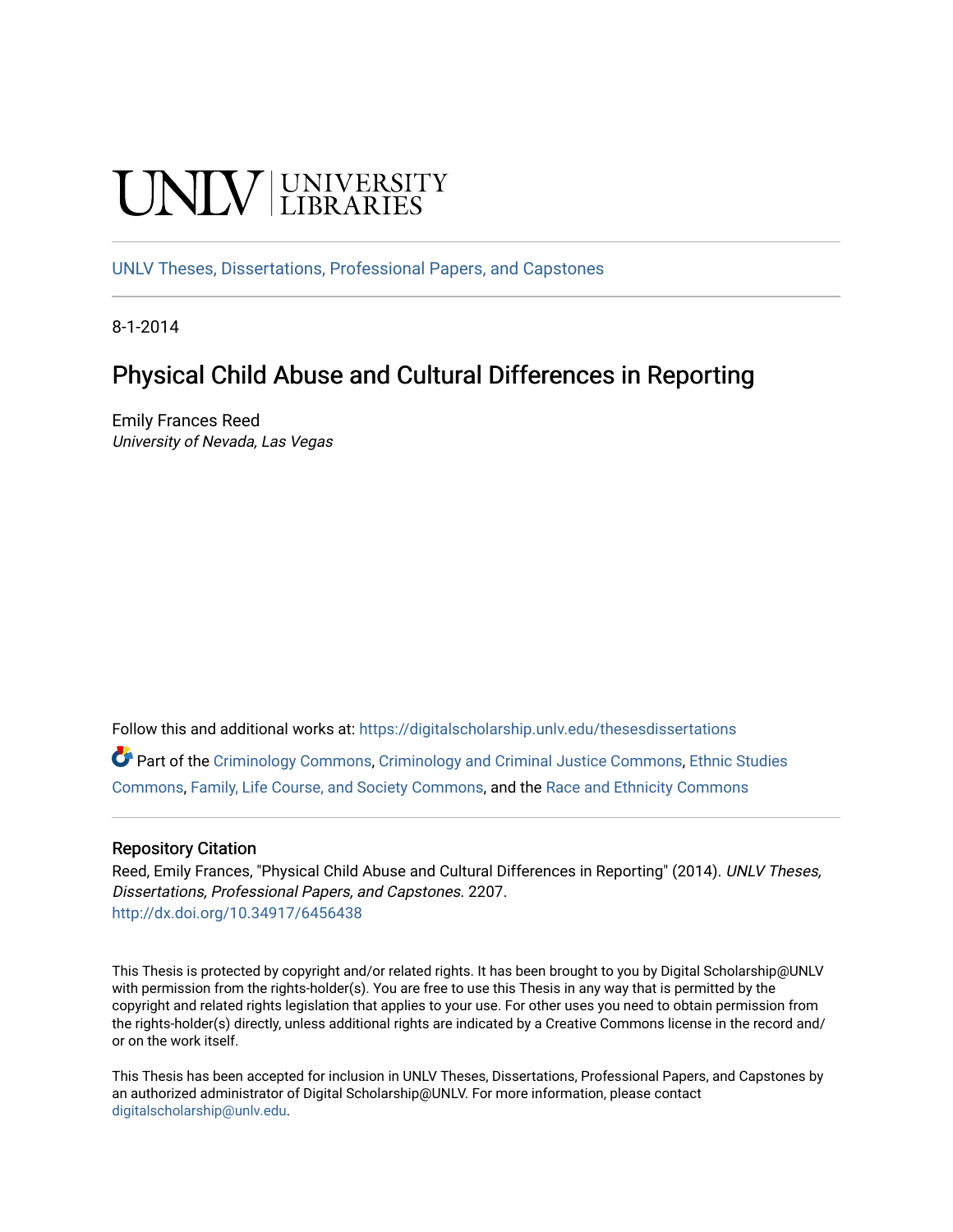## PHYSICAL CHILD ABUSE AND CULTURAL DIFFERENCES IN REPORTING

By

Emily Frances Reed

Bachelor of Arts California State University, Sacramento 2009

A thesis submitted in partial fulfillment of the requirements for the

Master of Arts - Criminal Justice

Department of Criminal Justice Greenspun College of Urban Affairs The Graduate College

University of Nevada, Las Vegas May 2014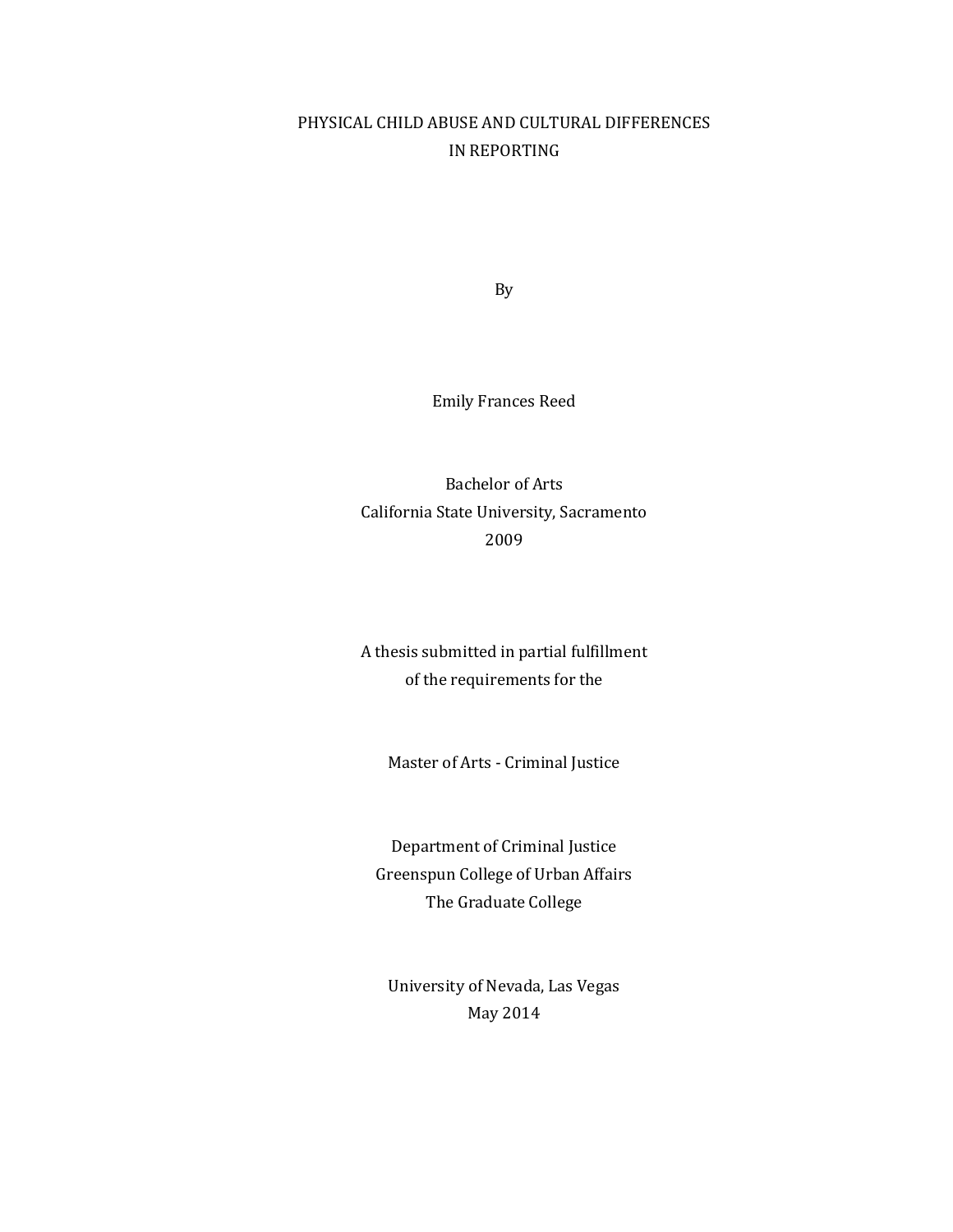

## THE GRADUATE COLLEGE

We recommend the thesis prepared under our supervision by

## **Emily Frances Reed**

entitled

# **Physical Child Abuse and Cultural Differences in Reporting**

is approved in partial fulfillment of the requirements for the degree of

# **Master of Arts - Criminal Justice Department of Criminal Justice**

Alexis Kennedy, Ph.D., Committee Chair Randall Shelden, Ph.D., Committee Member Tamara Madensen, Ph.D., Committee Member Kathleen Bergquist, Ph.D., Graduate College Representative Kathryn Hausbeck Korgan, Ph.D., Interim Dean of the Graduate College

**May 2014**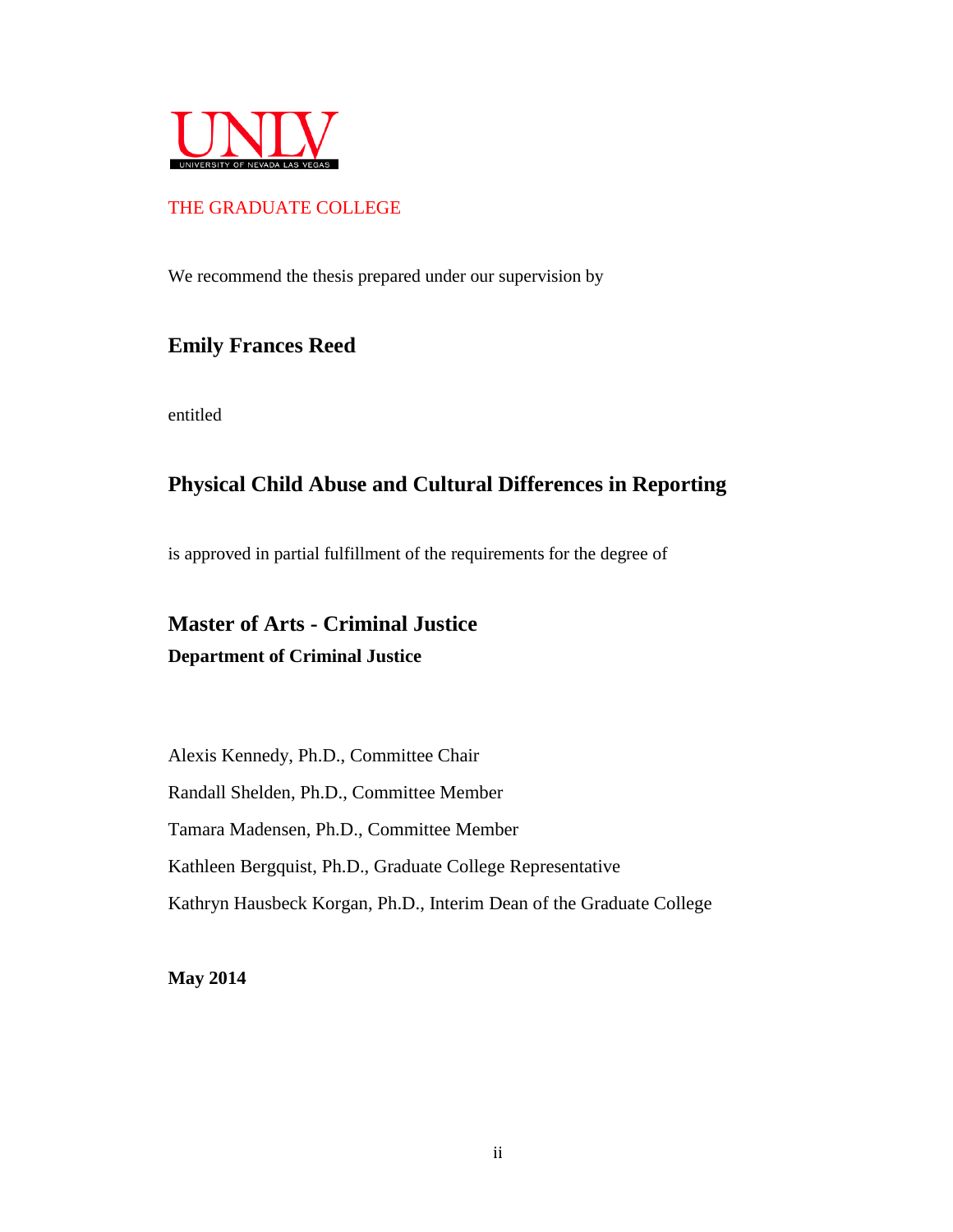#### ABSTRACT

#### **Physical Child Abuse and Cultural Differences in Reporting**

by

Emily Frances Reed

Dr. Alexis Kennedy Associate Professor of Criminal Justice University of Nevada, Las Vegas

Previous research using both National Child Abuse and Neglect Data System (NCANDS) data and other sources has found that biases do exist with regard to racial differences. The current study will build on past research of biases in the Child Protective Services (CPS) involvement and reporting. This study uses a secondary data set, the 2009 NCANDS dataset; which consists of child specific data of all investigated reports of maltreatment to state CPS agencies. This research seeks to determine if there are disparities in cases reported to and substantiated by CPS as reflected by race (Black, White, & Hispanic children) and the roles of family stressors on the substantiation outcomes of the cases. This study looks at Nevada and the comparison states of Kentucky and New Mexico.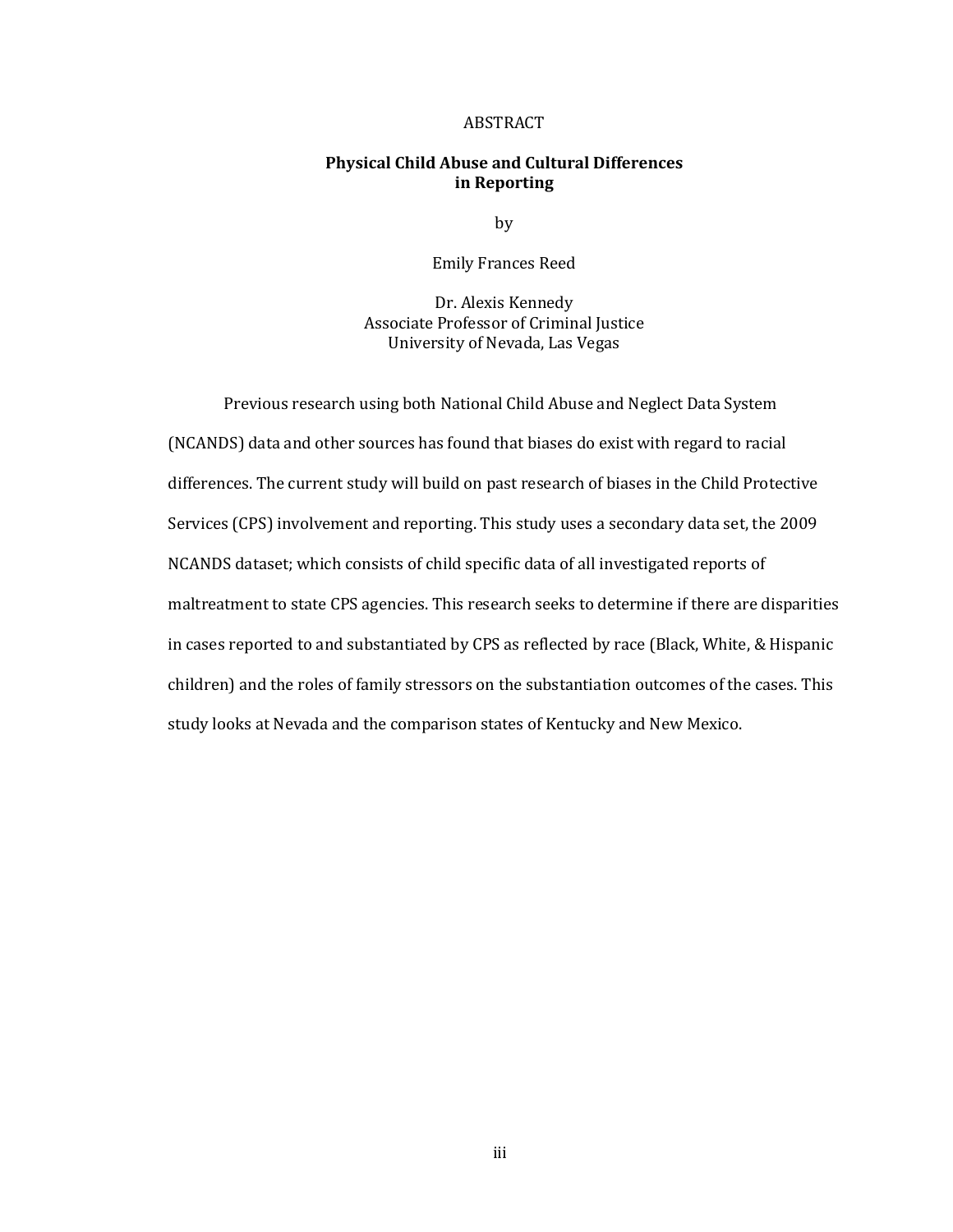#### ACKNOWLEDGMENTS

I would like to thank my committee members for all of their help and input. I would especially my committee chair, Dr. Alexis Kennedy, for your countless hours of help and many replies to my frantic emails. I would also like to thank my family, because without you this would not be possible. A big thanks to John and Kathy who gave me some much needed motivation and support to pull me through.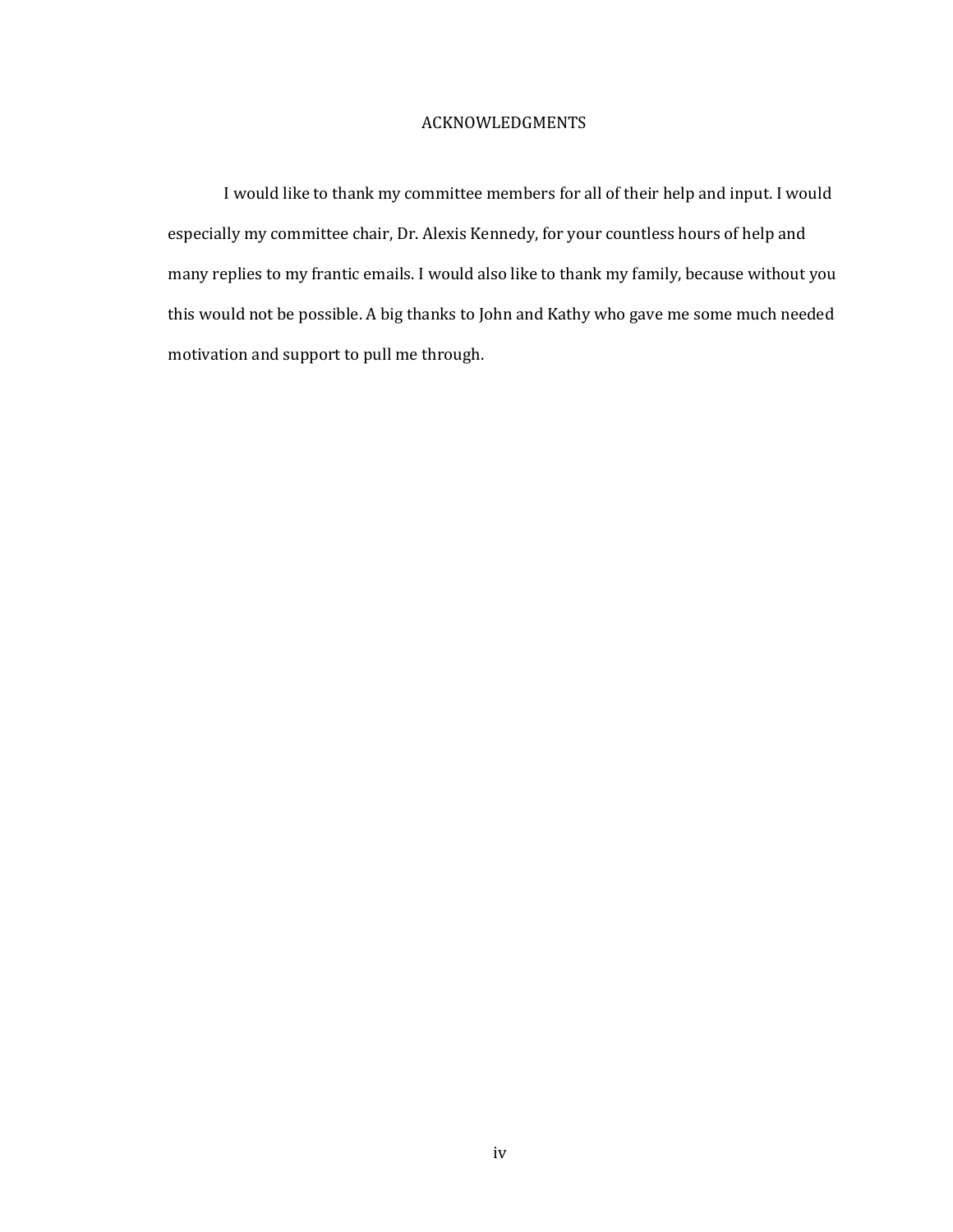| <b>CHAPTER 1</b> |  |
|------------------|--|
| <b>CHAPTER 2</b> |  |
|                  |  |
|                  |  |
|                  |  |
|                  |  |
|                  |  |
|                  |  |
|                  |  |
|                  |  |
|                  |  |
|                  |  |
|                  |  |
|                  |  |
|                  |  |
|                  |  |
| <b>CHAPTER 3</b> |  |
|                  |  |
|                  |  |
|                  |  |
|                  |  |
|                  |  |
|                  |  |
|                  |  |
|                  |  |
|                  |  |
|                  |  |
|                  |  |
|                  |  |
|                  |  |
|                  |  |
|                  |  |
|                  |  |
|                  |  |
|                  |  |
|                  |  |
|                  |  |
|                  |  |

### TABLE OF CONTENTS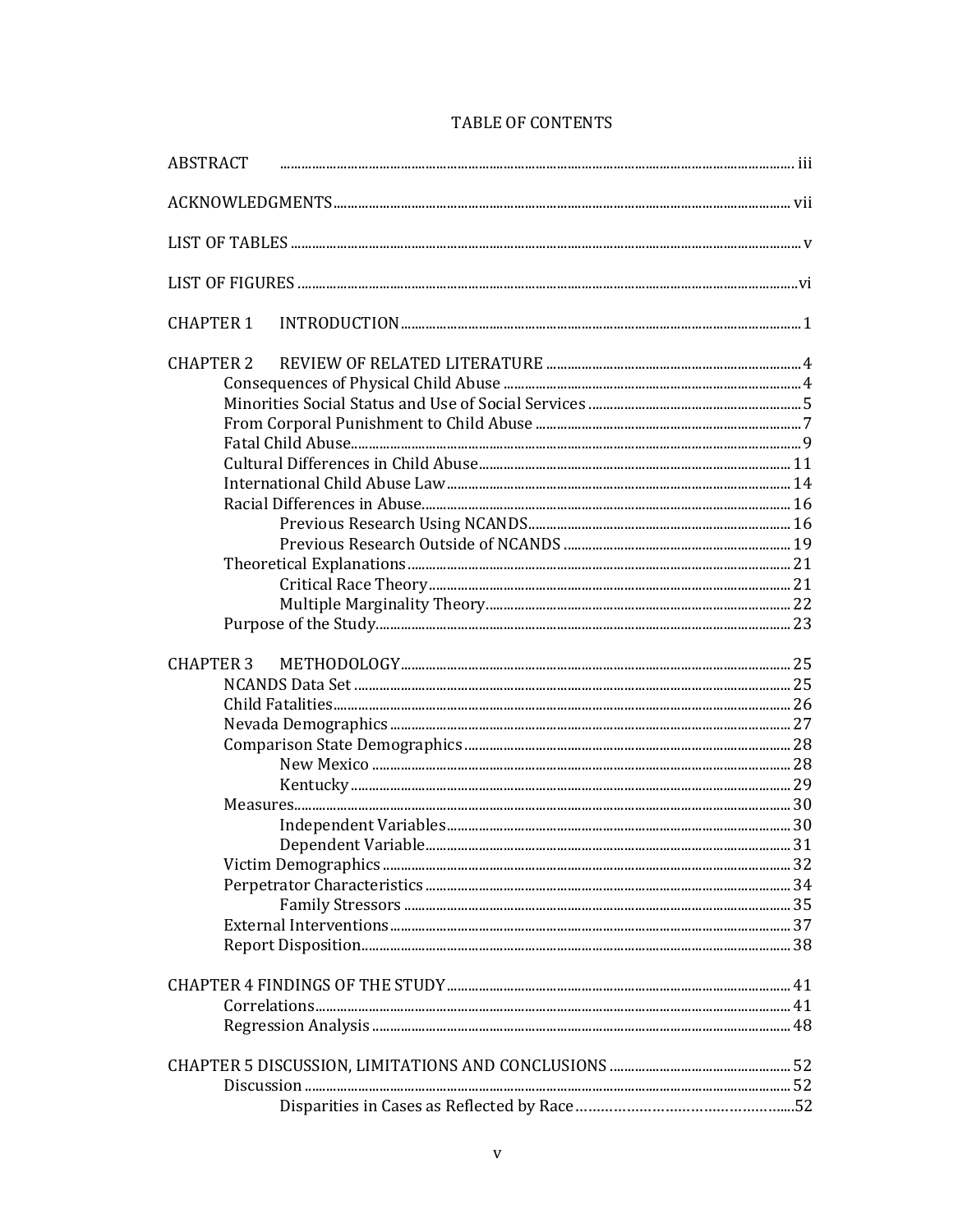| Racial Differences in Foster Care Placement and Juvenile Court |  |
|----------------------------------------------------------------|--|
|                                                                |  |
|                                                                |  |
|                                                                |  |
|                                                                |  |
|                                                                |  |
|                                                                |  |
|                                                                |  |
|                                                                |  |
|                                                                |  |
|                                                                |  |
|                                                                |  |
|                                                                |  |
|                                                                |  |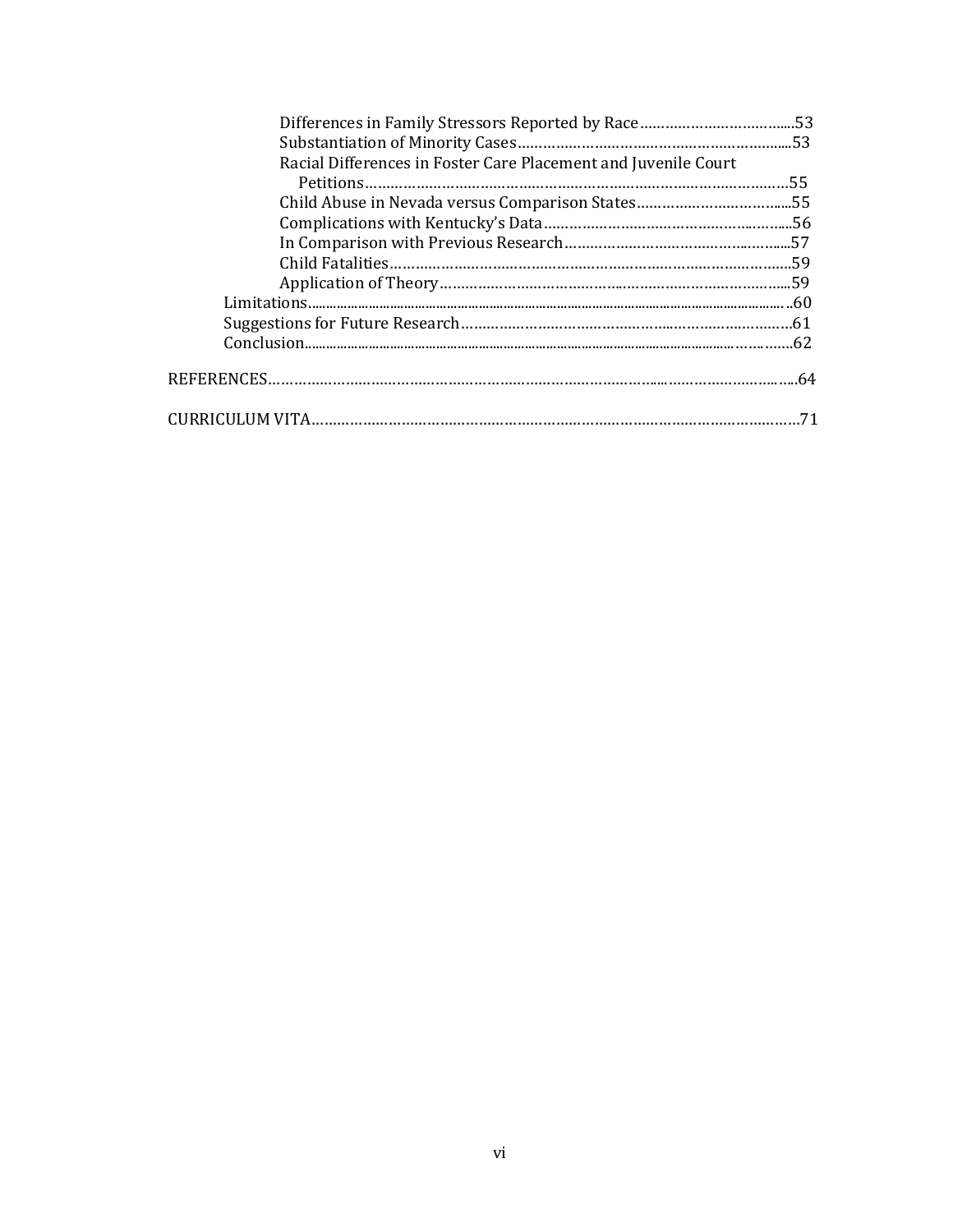## LIST OF TABLES

| TABLE 1            |                                                                     |  |
|--------------------|---------------------------------------------------------------------|--|
| TABLE 2            |                                                                     |  |
| TABLE 3            |                                                                     |  |
| TABLE <sub>4</sub> |                                                                     |  |
| TABLE 5            |                                                                     |  |
| TABLE 6            |                                                                     |  |
| TABLE 7            |                                                                     |  |
| TABLE 8            |                                                                     |  |
| TABLE 9            | Regression Model for Prediction of Report Disposition in Kentucky   |  |
|                    |                                                                     |  |
| TABLE 10           | Regression Model for Prediction of Report Disposition in New Mexico |  |
|                    |                                                                     |  |
| TABLE 11           | Regression Model for Prediction of Report Disposition in Nevada     |  |
|                    |                                                                     |  |
|                    |                                                                     |  |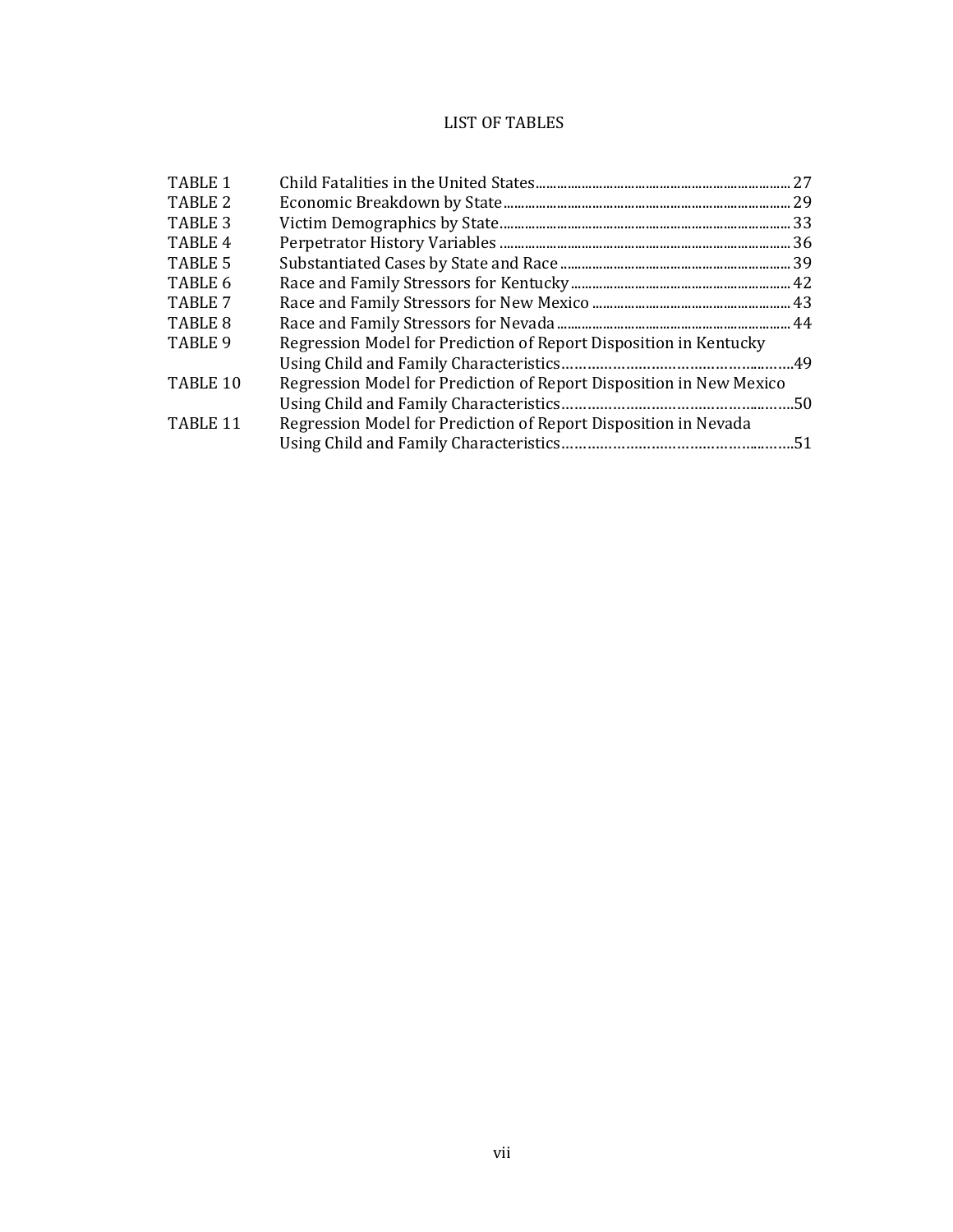## LIST OF FIGURES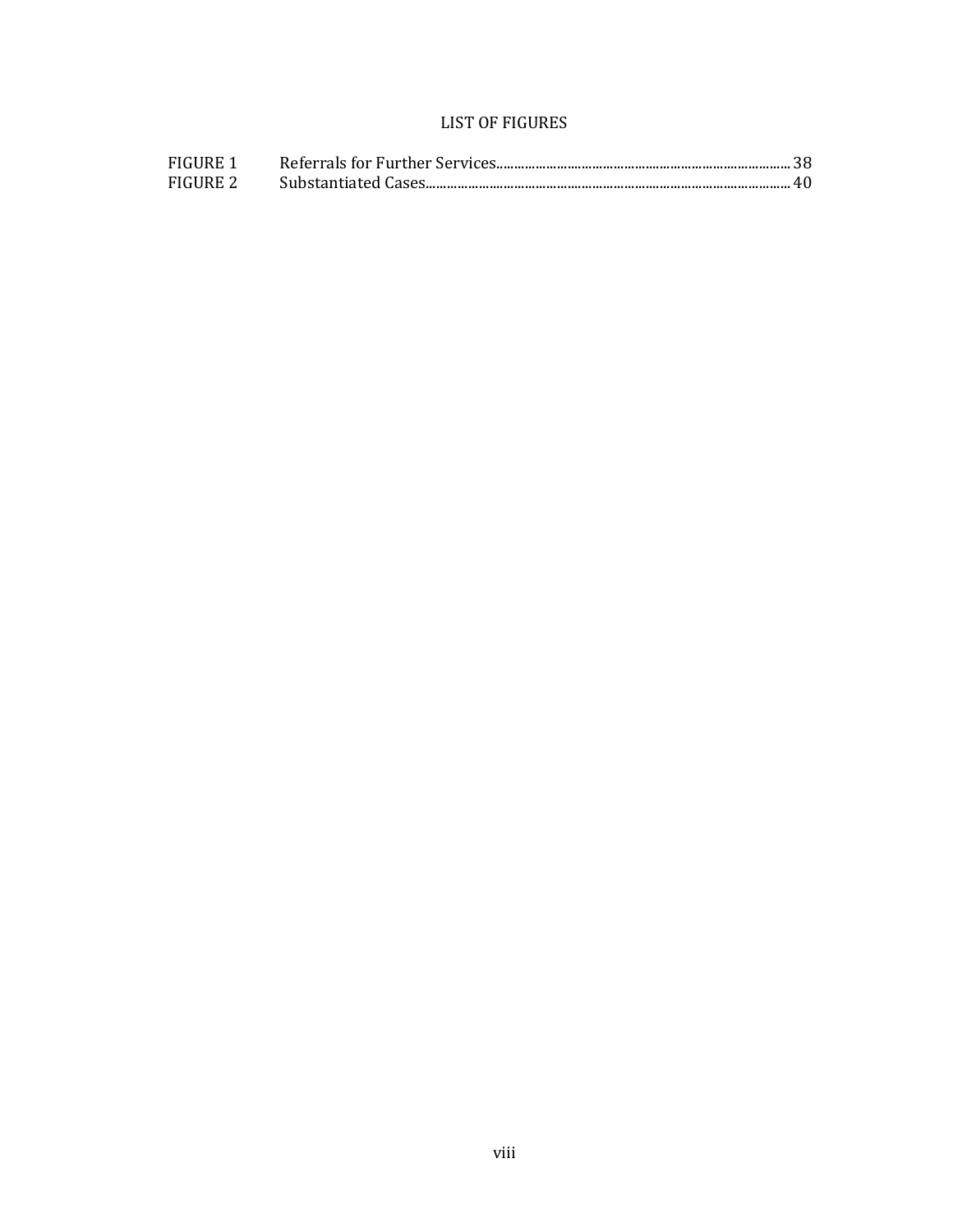#### CHAPTER 1

#### **INTRODUCTION**

Silence is killing our children, both physically and mentally. Our culture's habit of keeping the dark shadow of child abuse hidden allows the cycle to continue. Child abuse is present at every level of our society and within every culture. This paper is an attempt to raise the voices of those in need.

One form of child abuse that is not discussed as much as it should be is physical abuse. Physical child abuse can be defined as:

non-accidental physical injury (ranging from minor bruises to severe fractures or death) as a result of punching, beating, kicking, biting, shaking, throwing, stabbing, choking, hitting (with a hand, stick, strap, or other object), burning, or otherwise harming a child, that is inflicted by a parent, caregiver, or other person who has responsibility for the child. Such injury is considered abuse regardless of whether the caregiver intended to hurt the child. Physical discipline, such as spanking or paddling, is not considered abuse as long as it is reasonable and causes no bodily injury to the child (Child Welfare Information Gateway, 2008, p. 2).

Given this general definition of physical child abuse it is important to recognize that each state's definition varies slightly to exclude or include certain behaviors.

The question of racial bias in our society is one as old as our society itself and needs to be considered in an assessment of child abuse. The question of racial bias in child abuse is generally a question of whether one race is more prone to abuse than another or whether differences represent bias in how cases are reported and substantiated. The National Incidence Studies of Child Abuse and Neglect (NIS) routinely reports no significant racial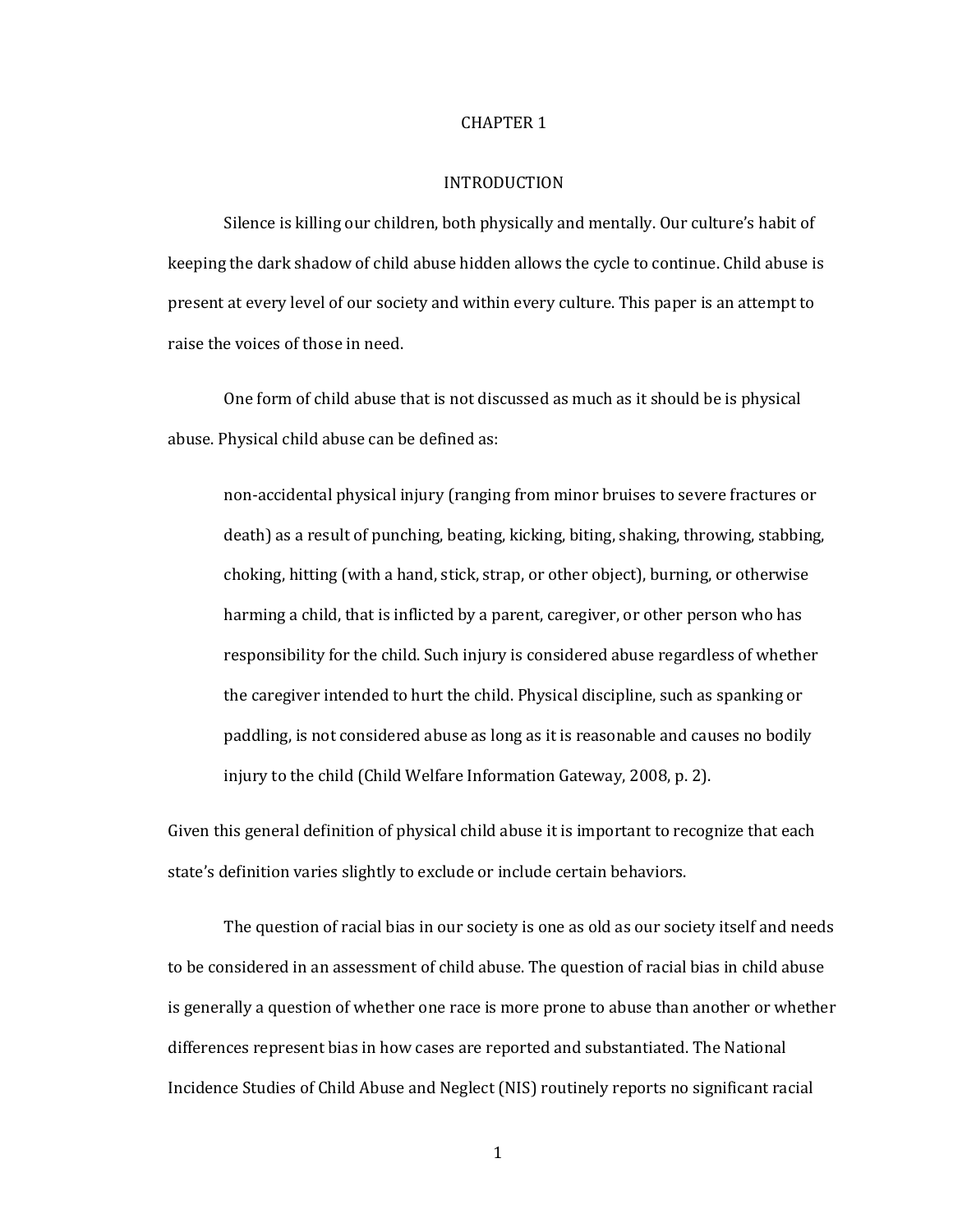differences in overall substantiated instances of child abuse and neglect (Fluke, Yuan, Hedderson, & Curtis, 2003). However, Black children and other minorities are reported to authorities and removed from their homes at much higher rates than Whites (Hill, 2004). According to the Children's Data Bank (2012), in 2010 Black children made up about 14 percent of all children; however they accounted for about 29 percent of all children in foster care. Black children are four times more likely to be in foster care than White children (Children's Defense Fund, 2011). The questions raised by these facts are: Are we handling cases differently? Are all races and ethnicities being treated the same? By these standards, it is possible White children being abused and not receiving the help they need. Conversely there may be minority children who are being separated from families for matters that could be handled in home with help of social services.

Minorities, more specifically Blacks, make up a disproportionate share of physical child abuse cases that are reported to child protective services across the country (Lu, Landsverk, Ellis-Macleod, Newton, Ganger, & Johnson, 2004). Black children are also more likely to be placed in out of home care and less likely to be reunited with their family of origin than all other racial and ethnic groups (Lu et. al., 2004). Many studies have shown that families living in stressful conditions, such as: low socioeconomic conditions (Dietz, 2000; Drake & Zuravin, 1998; Euser, Ijzendoorn, Prinzie, & Bakermans-Kranenburg, 2010; Fontes, 2002; Miller, Fox, & Garcia-Beckwith, 1999; Whipple & Richey, 1997; Whipple & Webster-Stratton, 1991), single parent households (Dietz, 2000; Euser et. al., 2010; Lindholm & Willey, 1986; Overpeck, Brenner, Trumble, Trifiletti, & Berendes, 1998; Whipple & Richey, 1997; Whipple & Webster-Stratton, 1991), those who have multiple children (Dietz, 2000; Euser et. al., 2010; Miller et. al., 1999; Whipple & Richey, 1997), those with a lower level of education (Dietz, 2000; Euser et. al., 2010; Overpeck et.al., 1998; Whipple & Richey, 1997; Whipple & Webster-Stratton, 1991), or parents who were abused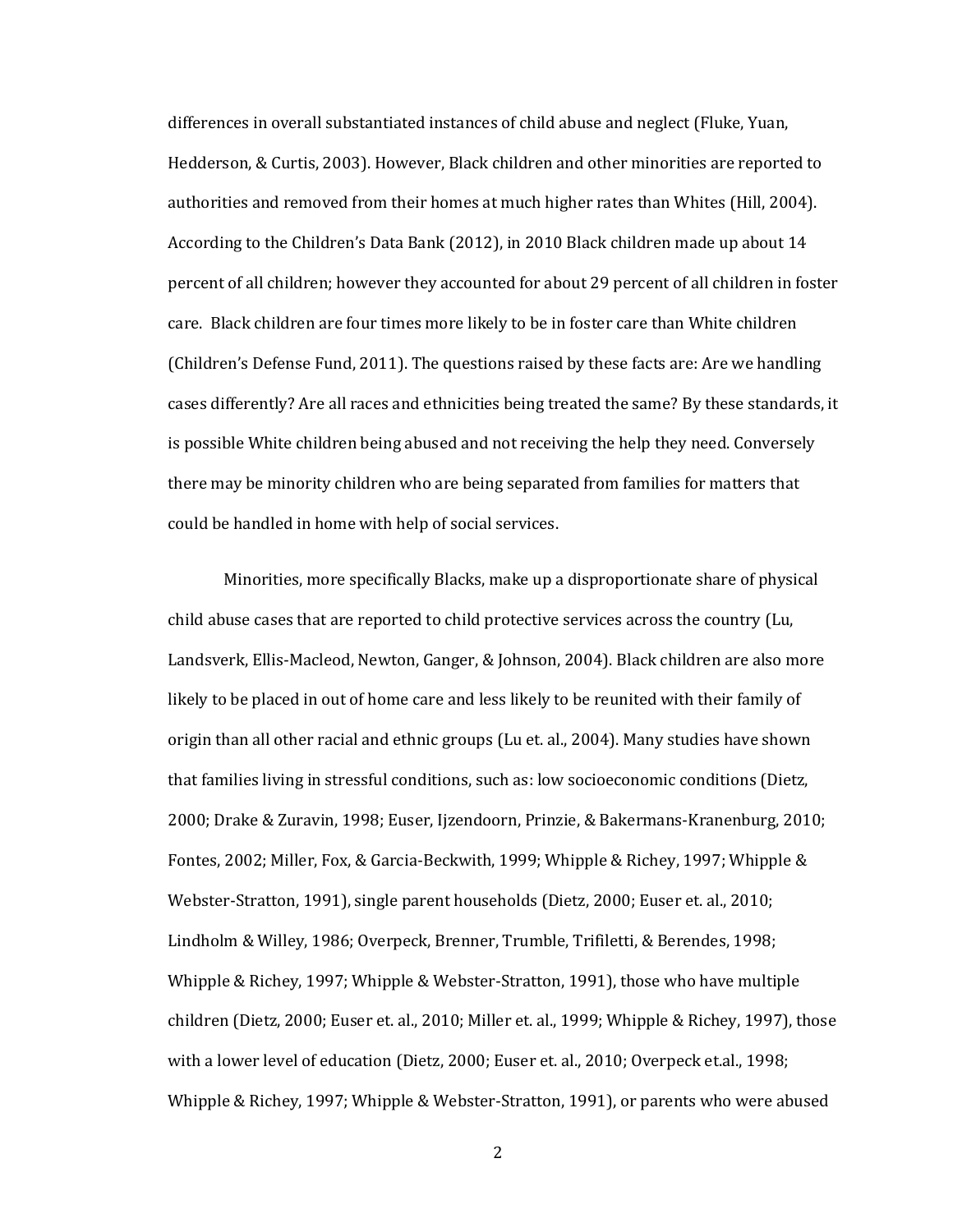as children (Miller et. al., 1999; Straus & Donnelly, 2009; Whipple & Richey, 1997) have a higher likelihood of becoming perpetrators of physical child abuse. Minorities are more likely to live under these risk factors or conditions than Whites. Corporal punishment, a common practice in the United States, has also been found to be a major pathway to physical child abuse (Straus & Donnelly, 2009; Whipple & Webster-Stratton, 1991) although it has been largely unacknowledged by research on physical child abuse.

Previous studies using data from the National Child Abuse and Neglect Data System (NCANDS) have shed some light onto the prevalence of child abuse in the United States as it pertains to officially reported Child Protective Services (CPS) data. This study looks to extend that research by determining if Black, White, and Hispanic CPS cases are being treated similarly by considering both the number of cases reported to CPS and the percentage of cases substantiated.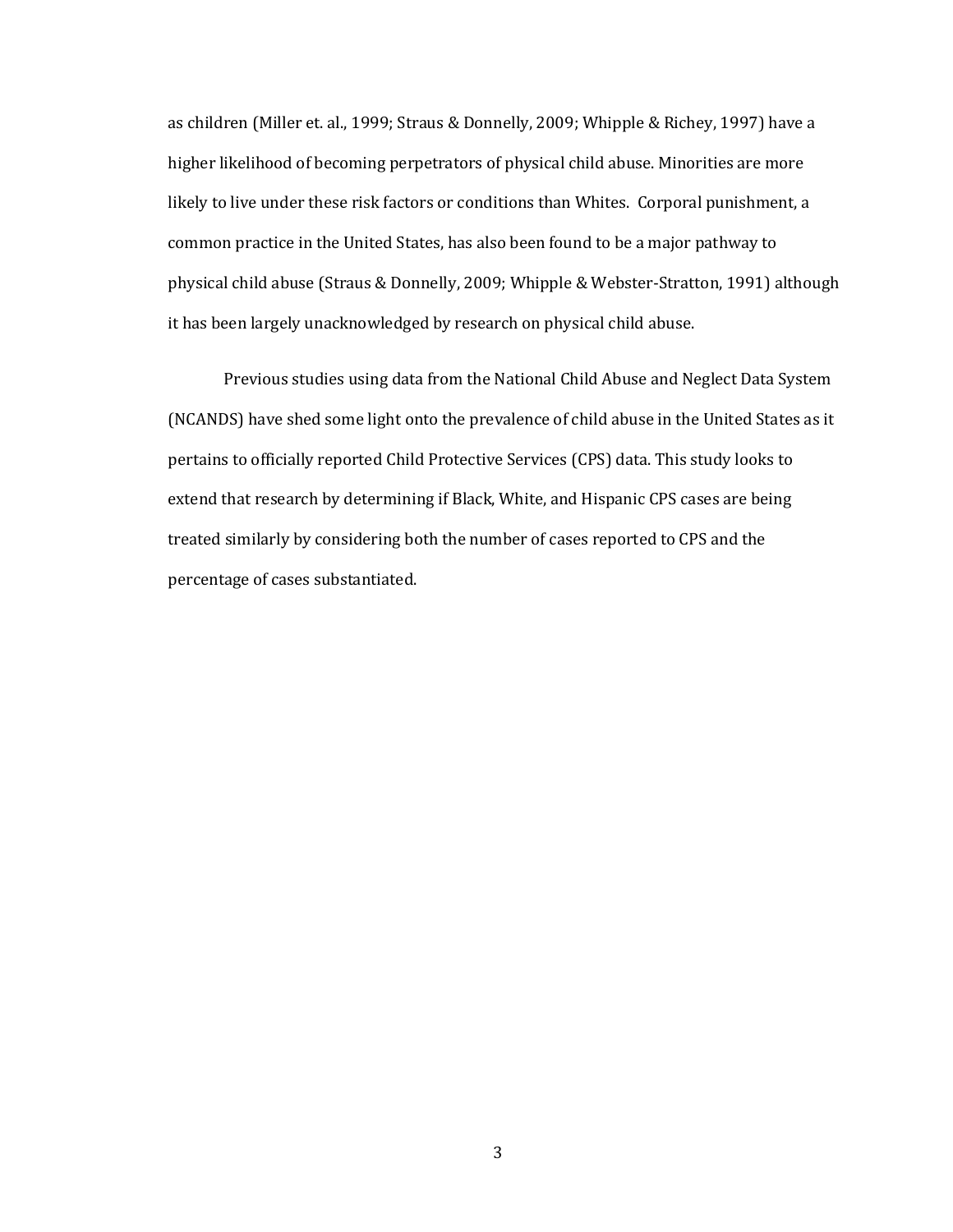#### CHAPTER 2

#### REVIEW OF RELATED LITERATURE

Studying physical child abuse to better understand the how and why, will allow us to grasp the complete context so that we can fully understand and hopefully one day solve the problem. The relevant context extends beyond just the initial abuse and becomes larger than just the individual children or families involved; research must consider the interaction of social status and access to social services for different families. Also relevant in examining abuse are the differences of various cultures in child rearing practices and how easily traditional methods of one culture can be viewed as abuse in another. It is also important to look at the impact of child abuse on an international scale and understand the Unites States' place in the global fight against child abuse. A review of these topics below provides the framework for the current exploration of physical child abuse.

#### Consequences of Physical Child Abuse

The need for study of physical child abuse is spurred by the information on serious lifelong effects experienced by victims of abuse. A 1991 report by Salzinger, Feldman, Hammer, and Rosario compiled previous findings on the personal consequences of victims of physical child abuse. They were able to group these consequences into five behavioral domains, "neurological functioning, intellectual functioning, affective or socio-emotional behavior, social behavior, and social cognition" (p. 70). Neurological functioning refers to the "neurological or physical impairment and is the most immediate and direct effect of physical abuse" (p. 70). Intellectual functioning refers to learning problems. These problems have been found at a higher rate among physically abused children than in those who were not. In addition, multiple studies show developmental status and intellectual capabilities to be delayed in abused children. Salzinger et. al. (1991) further state that, affective or socio-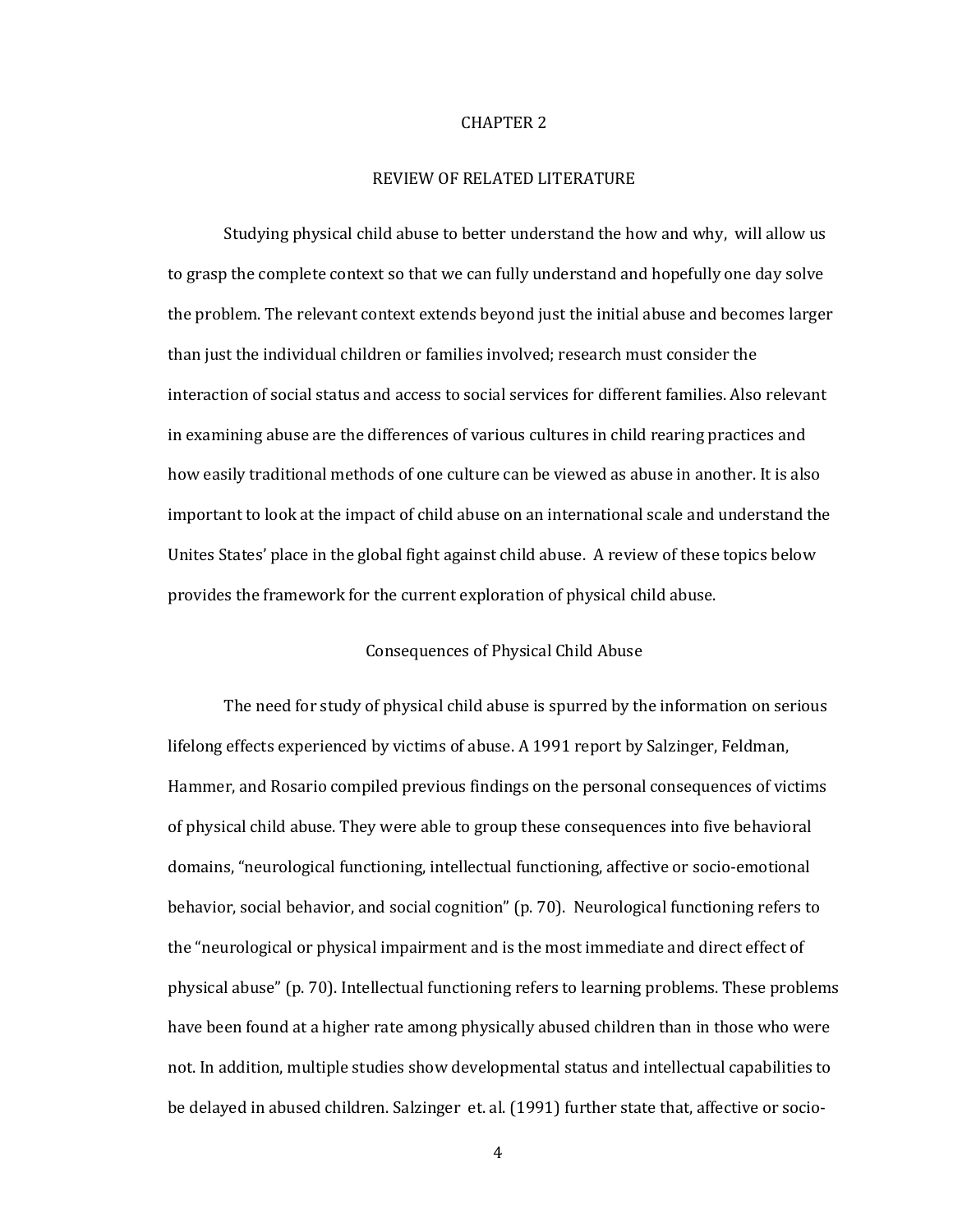emotional behavior is the quality of child-parent attachment, abused children are less likely to have the ability to form and maintain positive affective ties with other people. The relationship of insecure attachment that result from abuse leads to later socio-emotional problems including but not limited to impulsivity, lower self-esteem frustration, lack of selfcontrol, and depression. Social behavior refers to the child's understanding of social relationships. Abused children are more hostile, aggressive, and more likely to exhibit delinquent behavior. The final domain is social cognition; this domain is the least studied of the five and has the least direct evidence. Social cognition suggests that due to the child's social history as a result of being physically abused there may be distortions in the way they evaluate others' behavior. Abused children may evaluate moral and social transgressions differently than non-abused children.

#### Minorities Social Status and Use of Social Services

Due to the more stressful conditions in which many minorities often live than those of higher socioeconomic status, minorities may be at a higher risk to be perpetrators of child abuse. The living conditions of minorities, more specifically Blacks, are more often than not much harsher than those of White families or even Asian families. Black children are three times more likely to live in poverty than White children (Costello et. al., 2001). In addition, American Indian/Alaska Native, Hispanic, Pacific Islander, and Native Hawaiian families are more likely than White and Asian families to live in poverty (Costello et. al., 2001). Although Asian families are less likely to live in poverty, this is often because they have four to five family members working and contributing to the family (Le, 2008). According to the U.S. Census Bureau (2010), of those families receiving public assistance in 2010, 54% were White (compared to being 65% of the total population), 32% Black (16%),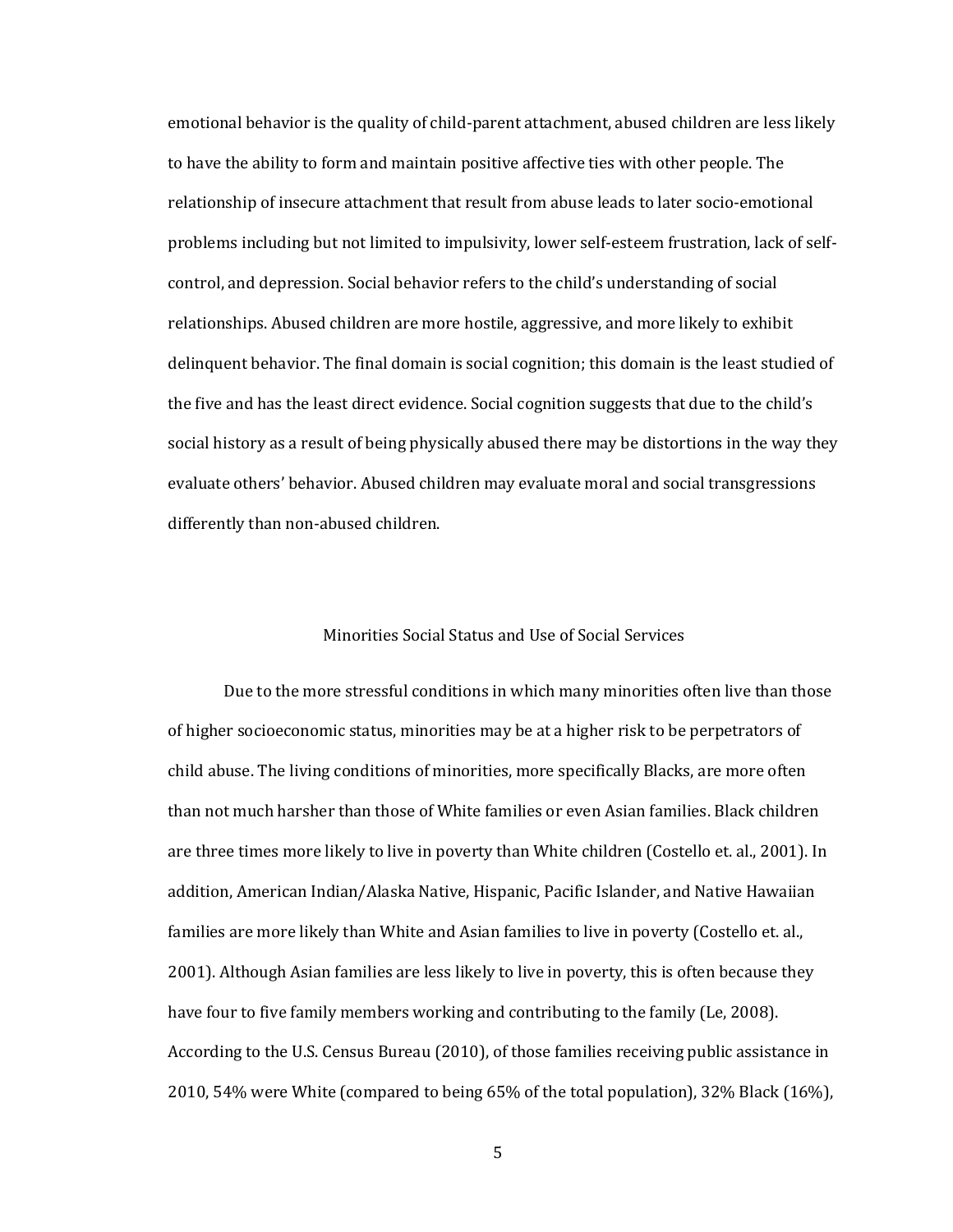2% Asian (4.5%), and 11% all other races and all race combinations (15%). Blacks are clearly over represented among those receiving public assistance and those living in poverty.

There may be factors that are experienced at a higher rate for some culturally specific groups that lead to the family stressors that often precede child abuse. The Children's Defense Fund (CDF) has launched a campaign designed to attack the "Cradle to Prison Pipeline"; this is the pathway of poverty, hunger, homelessness, and despair that increases the likelihood of incarceration. The CDF's report "Portrait of Inequality 2011" confirms that the minority living conditions listed above are most often the greatest for Blacks. The CDF reports that Black children are four times as likely as White children to be in foster care and seven times as likely to have a parent in prison. Black babies are more than twice as likely as White babies to be born to a teen mother. In 2008 Black males age 18 and over comprised 5 percent of the total college student population, and 36 percent of the total prison population. Furthermore for those few who obtain a master's degree, the income gap between Blacks and Whites with this level of education is \$20,000 (Children's Defense Fund, 2011). In short minorities are far more likely to live in areas and find themselves in situations that would cause high levels of stress. High levels of parental stress have been found to be associated with child abuse, especially when combined with "difficult" child behavior or temperament (Whipple & Webster-Stratton, 1991).

Blacks are disproportionately more likely to come into contact with mental health agencies (Chow, Jaffee, & Snowden, 2003). Regardless of being in a high poverty or low poverty area, Blacks are at a higher risk for involuntary psychiatric commitment. Chow and colleagues also report that even in low poverty areas Blacks were four times more likely than Whites to be referred for commitment by the criminal justice system. In 2005,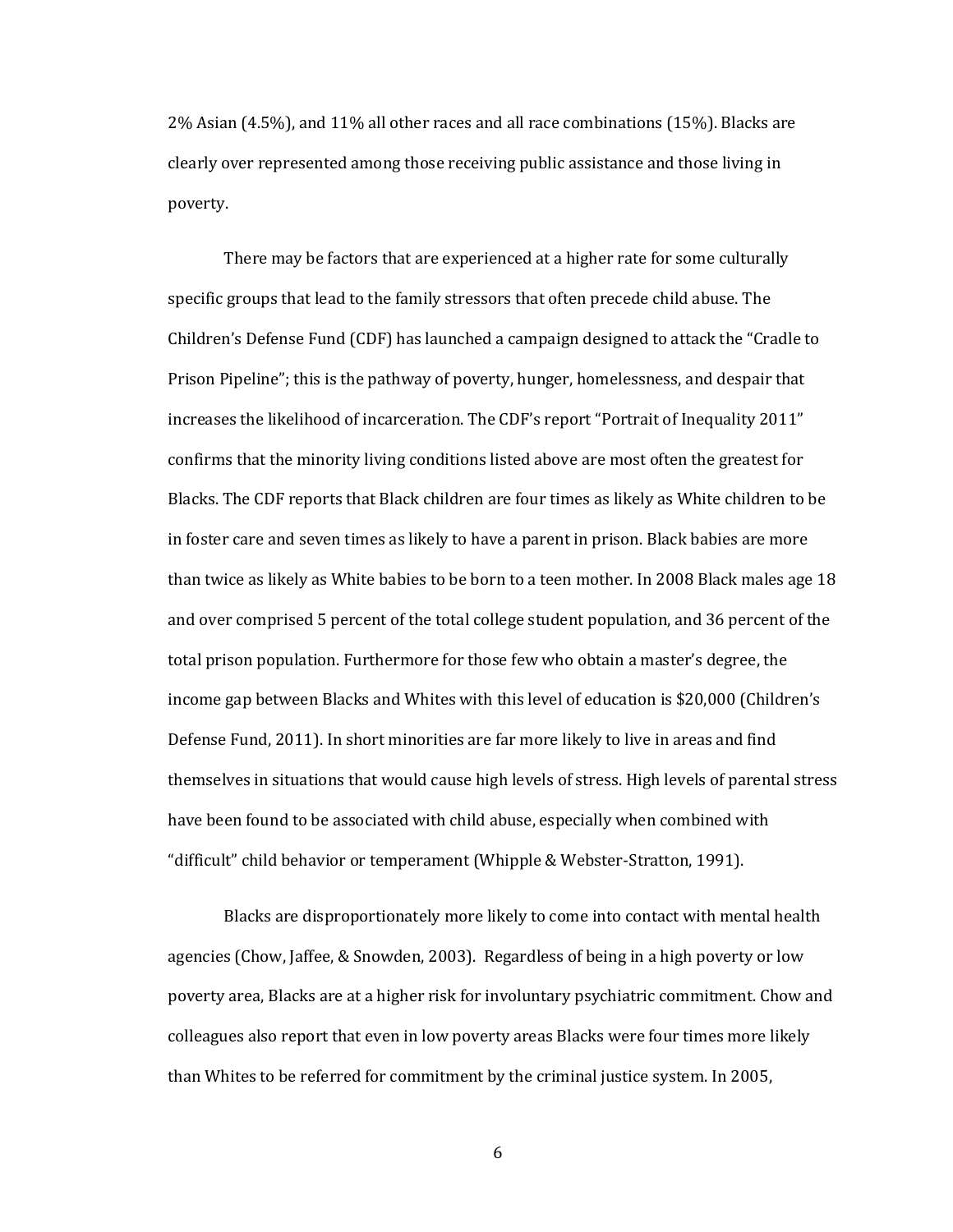Asian/Pacific Islander and White children ages 6 to 18 were more likely to have parents with higher levels of educational attainment than were Black, Hispanic, and American Indian/Alaska Native children. In 2005, the percentages of 16 to 24 year olds who were high school status dropouts were highest among Hispanics and Blacks compared to Whites and Asian/Pacific Islanders. In addition Black and Hispanic students were also the most likely to attend high-poverty schools, while Asian/Pacific Islander students were the most likely to attend low-poverty schools. Education is important because for all racial and ethnic groups the median income increased as the education attainment increased. However there is still disparity among the educated once attained. Asian/Pacific Islanders and White males and females had higher median incomes than those of other racial/ethnic groups. (National Center for Education Statistics, 2007).

The living conditions of minorities are often vastly different than the majority. It may be possible that these living conditions place them in situations that make it more difficult to hide child abuse. For example, it may be that close living conditions in many urban areas may make it more likely for neighbors to hear or see the abuse. Due to low socioeconomic status they may be more likely to check into social service agencies that have reporting requirements. Lack of funds may cause parents to take a child to the emergency room for care rather than a private family doctor where it may be easier to cover-up abuse. These compounding factors may cause higher rates of referrals from social service agencies for minorities.

#### From Corporal Punishment to Child Abuse

A number of leading researchers argue that legal forms of corporal punishment are some of the major causes of physical abuse today (Straus & Donnelly, 2009). The use of corporal punishment as a means of discipline in the United States is a sensitive subject.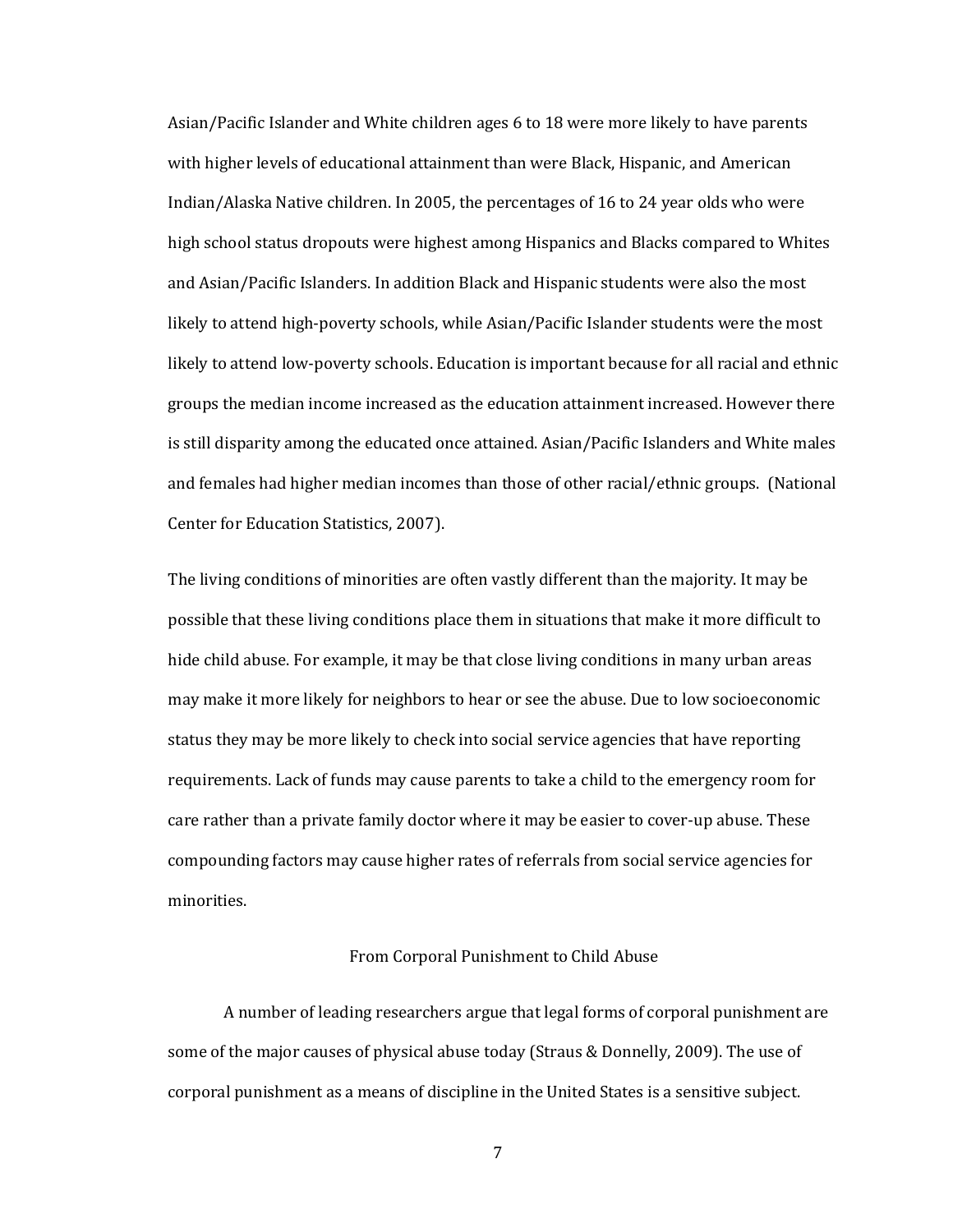Although the use of corporal punishment is very common in the U.S., 90 percent of all Americans hit toddlers (Straus & Donnelly, 2009), it is a practice that is largely undiscussed. Corporal punishment can be defined as, "the use of physical force with the intention of causing a child to experience pain, but not injury, for the purpose of correction or control of the child's behavior" (Straus & Donnelly, 2009, p. 4). Often corporal punishment begins in infancy, reaches its peak around ages three to four, and then declines. However, for at least one out of five, hitting begins in infancy and does not end until they leave home (Straus & Donnelly, 2009).

For those who use corporal punishment, the line between discipline and abuse may begin to blur the closer one gets to abuse. In trying to explore how a disciplinary tactic used by 90% of the U.S. population becomes a risk factor, research has highlighted some differences in its application. From an analysis of previous studies on physical discipline and physical child abuse, Whipple & Richey (1997), conclude that part of the distinction between corporal punishment and child abuse is the frequency of spanking within 24 hours. They found the average amount of spanking done by non-abusive parents is 2.5 times within a 24 hour period; those who crossed over to abuse spanked six or more times per day. They go on further to say that when looking at the numbers, the parent-child interaction is also a marker when acquainted with other risk factors for known abuse such as "willful intent to harm the child, routine use of harsh discipline that is inappropriate to the child's age or transgression, or a strong parental belief in authoritarian means of control" (p. 439). Straus and Donnelly (2009) give a more encompassing view of how corporal punishment may lead to physical child abuse. The most direct level is the initial incident. This is the sequence of events: the parent spanks the child, the child rebels rather than complies; finally the parent gets angrier and escalates the violence directed at the child and crosses the line from legal punishment into abuse. At the developmental level, the more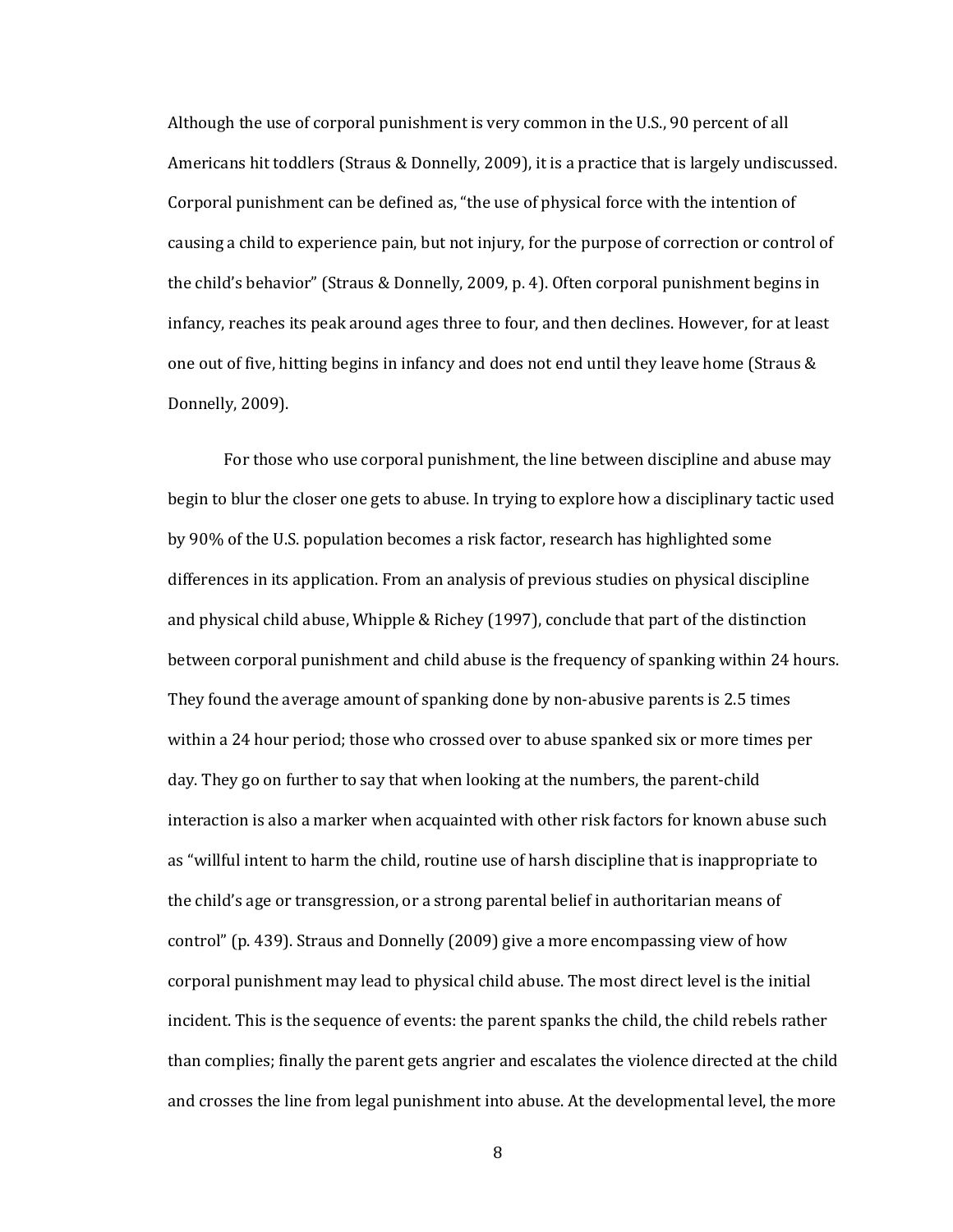often that corporal punishment is used, the risk becomes greater that it will escalate to child abuse because corporal punishment does not help the child to develop an internalized conscious and leads to more physically aggressive behavior by the child. The macro-level creates a social climate, like the United States, that approves of violence to correct wrongdoing making both the parent and the public more tolerant of physical abuse. Lastly at the inter-generational level, corporal punishment increases the chances that as an adult he or she will approve of interpersonal violence, be in a violent marriage, and be depressed; all of which influence physical child abuse (Straus & Donnelly, 2009).

A common justification for the use of corporal punishment is the Bible. The Book of Proverbs, 13:24 states "He who spares the rod hates his son, but he who loves him is careful to discipline him." Huber (1981, as cited in Deley, 1988) argues that the rod most likely refers to a shepherd's staff, which was used to guide rather than hit. Carey (1994) further interprets this, implying that carefully disciplined children are loved and those who do not discipline are not properly caring for their children. The proverb itself, if interpreted in this manner, makes for a poor justification for physical punishment. The overall biblical argument for corporal punishment is perhaps a better argument for diligence in the care for your child. While the most basic corporal punishment, spanking or the slapping of a hand, has a low level of physical harm, and it is again as Straus and Donnelly (2009) suggest that it is the mounting stress and "difficult children" provide an easy pathway to more harmful child abuse.

#### Fatal Child Abuse

The study of physical child abuse aids our understanding of fatal child abuse; as suggested by Korbin (1989) fatalities are the result of a recurring pattern that failed to be deterred earlier by intervention. Korbin identifies a framework in which mothers are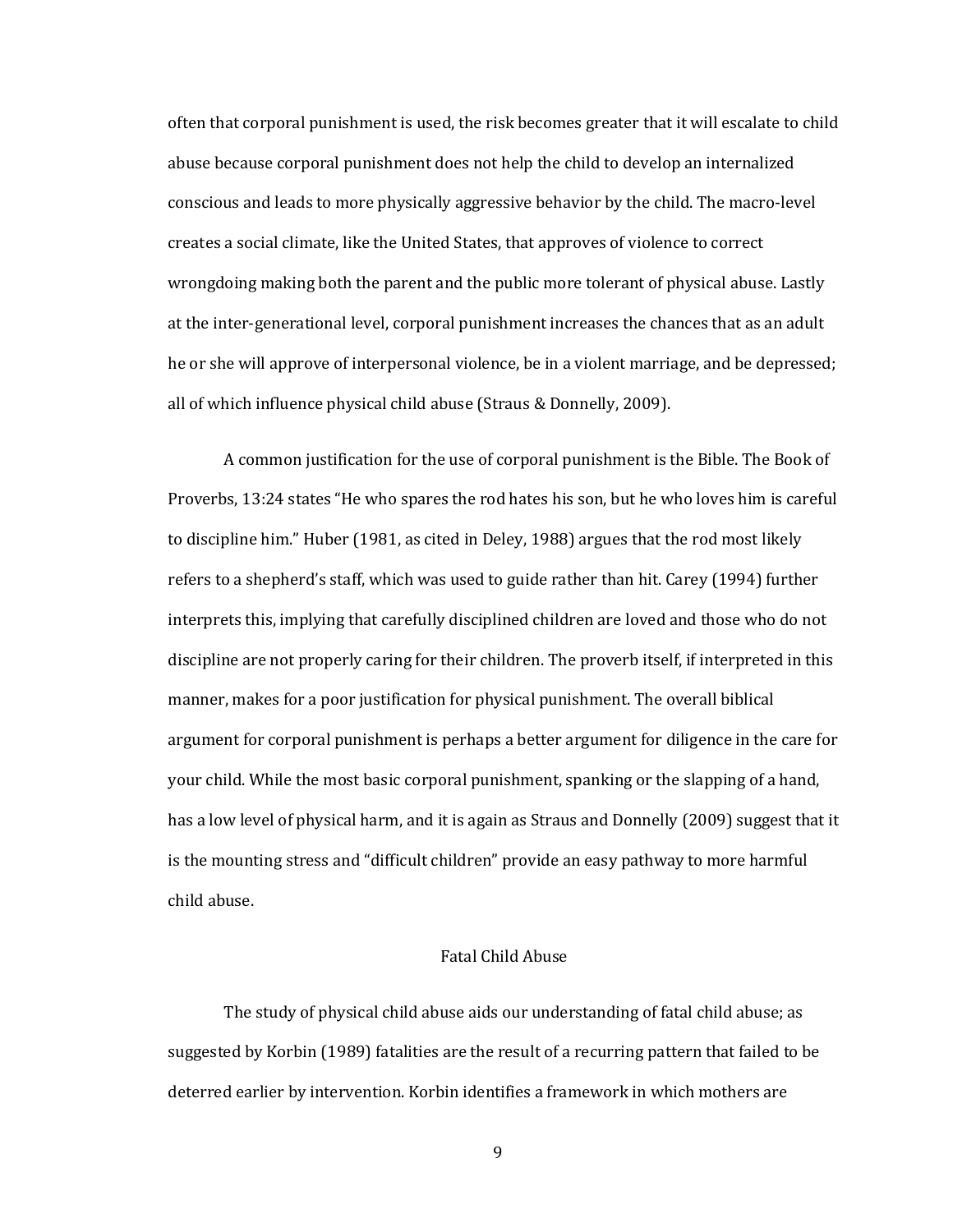engaged in a recurring abusive pattern affected by environmental factors in addition to the parent child interactions. In this framework the fatal incident is not a solitary incident. The women in this study did not intend to kill the child, just to punish the child; they were unable to distinguish between the degree of force used in the fatal incident and previous incidents. In their 1993 study using data from the National Center for Health Statistics and the FBI's Uniform Crime Reports, McClain et. al. found that about 85% of child abuse or neglect deaths are not recorded as child abuse or neglect deaths. Another study by Overpeck et. al. (1998) reviewed records from multiple systems after the cause of death was determined by the medical examiner found that substantiated abuse could have been involved in 7 to 27 percent of the deaths that had initially been filed as unintentional. Further, they found that between 1988 and 1991 the average number of homicides per year (within the first year after birth) was 356, with the true rate being most likely double that on the basis of studies of underascertainment (Overpeck et. al., 1998). In a 1999 study, Herman-Giddens et. al. (1999) found that biological parents were the perpetrators in 63% of fatal child abuse cases; male caregivers, biological parents, and caregivers of children younger than 1 year are the most common perpetrators. The problem with studying and predicting fatal child abuse is that the actual number of confirmed cases is so small that accuracy is a problem. Creighton (1995) states that the "difficulty of predicting anything where the actual probability of occurrence is so low is the very large number of false positives it produces" (p. 324).

Filicide is the term applied to children who are killed by their parents; the term is specific to this perpetrator victim relationship (Korbin, 1989). Due to the low number of reported child abuse deaths, information beyond the number of deaths per state cannot be released by the federal government. The actual amount of child abuse deaths is difficult to determine because they can easily be miscoded as "deaths due to natural causes, accidents,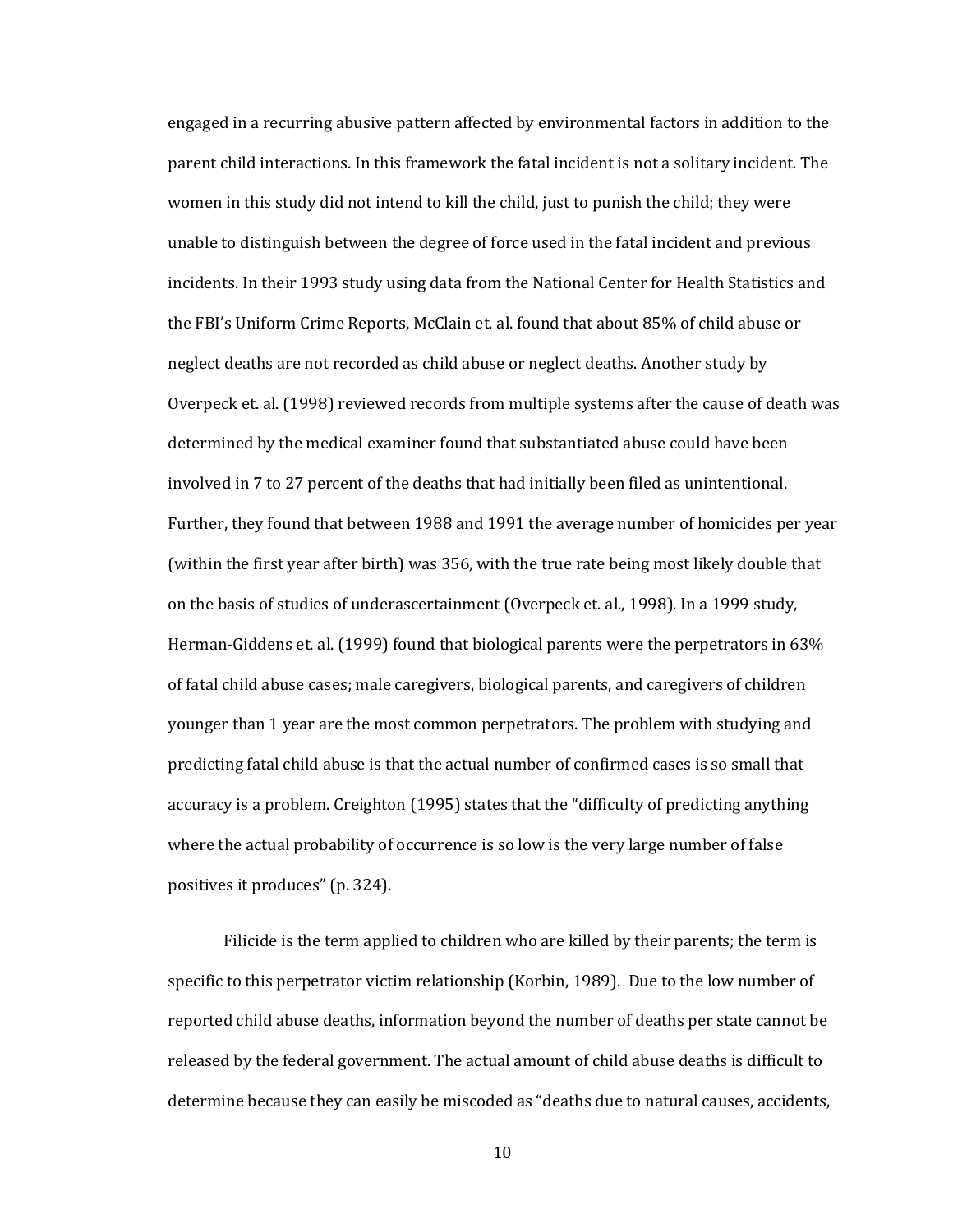or injuries of undetermined intentionality" (McClain, Sacks, Froehlke, & Ewigman, 1993, p. 338). Due to the fact that definitions of child abuse vary in each county and state, what may or may not fall under the veil of child abuse changes, leading to miscoded deaths and statistics that cannot be compared across jurisdictions. Creighton (1995) notes that fatal child abuse is often underestimated due to "the legal difficulty of proof, where an abused child dies of 'natural causes' including accidents, misdiagnosed 'sudden infant death syndrome' and the lack of identification of a child's body" (p. 319). Other problems in reporting include: restrictions in the coding, incomplete or inaccurate information in police reporting, lack of perpetrator information, and the lack of a national system of reviewing child homicide cases (Herman-Giddens et. al., 1999).

#### Cultural Differences in Child Abuse

In a melting pot society such as the United States, people from every part of the world are represented. Individuals from each of those geographical locations bring with them a set of cultural beliefs that affect how they raise their children. Our families of origin, in addition to legal parameters, shape our judgments about appropriate parenting and abusive behavior. Deviance from a cultural norm makes intervention more likely but diversity between groups may blur what constitutes abusive practices (Finkelhor & Korbin, 1988) Appropriate childhood behavior also varies culturally further complicating judgments of discipline and parenting strategies. In addition to the cultural population mix, it is important to take into account that we have a generational immigrant mix as well. The rearing practices of a third generational Hispanic family and one that has just immigrated are going to differ somewhat even though they share the same cultural background.

The United Nations in the Conventions on the Rights of the Child notes the importance of the traditions and cultural values necessary for the protection and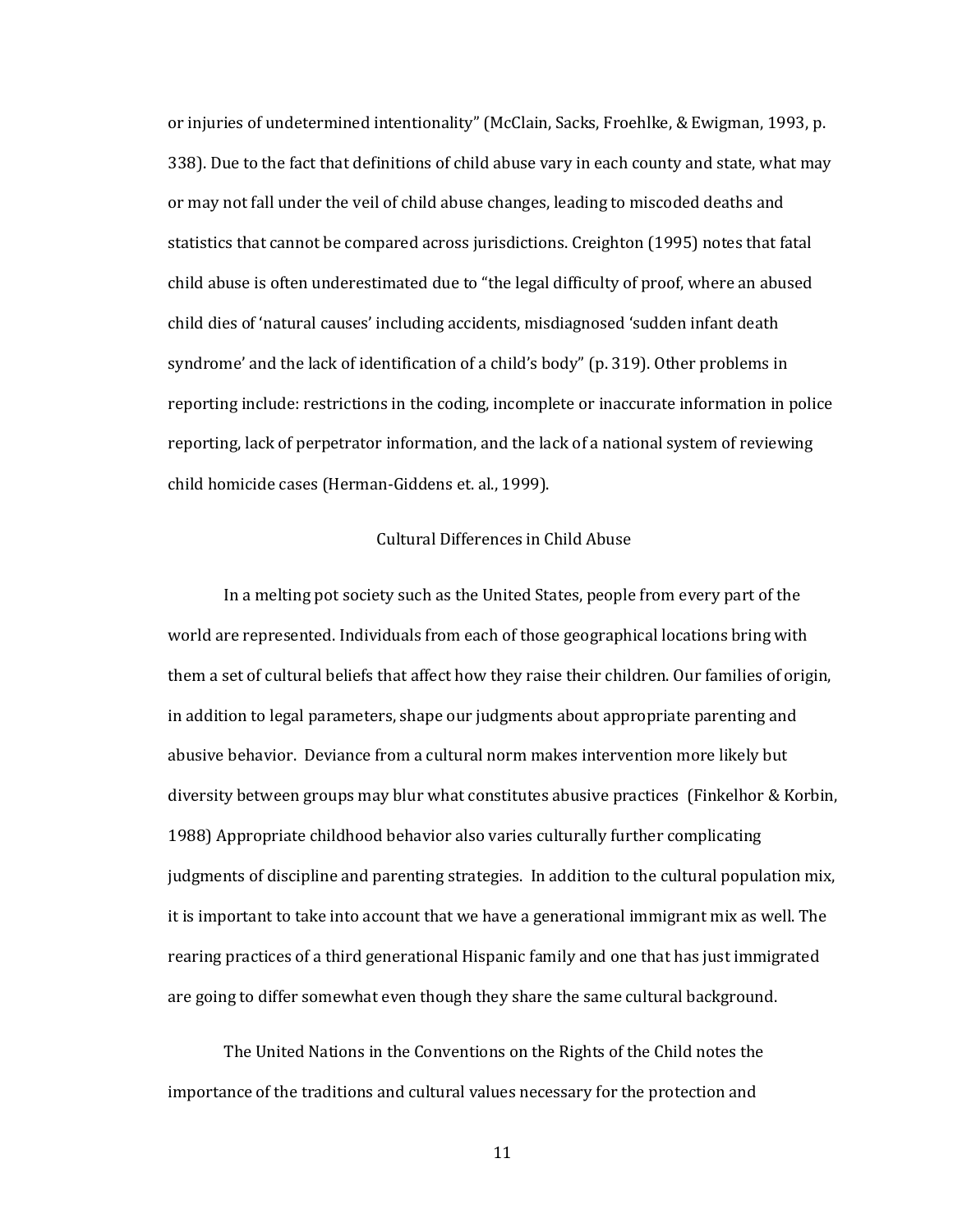harmonious development of the child (U.N. General Assembly, 1989, p. 3). Cultural values play a major role in the shaping the way a child is raised. A 2002 study by Ferrari looked at the role of culture in child rearing and definitions of maltreatment. This study found differences in the way different cultures nurture; Black and European American parents, who were found to have equal levels of nurturing, were found to be considerably more nurturing than Hispanics. Additionally Black parents were more likely to use physical punishment than European American or Hispanic parents. An interesting finding in this study is the interaction of nurturing behaviors and physical punishment. Black parents were high in both. Consequently it was found that it is the pairing of nurturance and physical punishment that is clearly expressed in Black families that helps to protect children from negative consequences (Ferrari, 2002).

Fontes (2002) examined Latino families, who reported finding it especially important that their children be well behaved and represent the family well in public. When a Latino child acts out in public it would not be uncommon to respond immediately and physically, placing them at a greater risk of being of being reported to CPS. Latino parents also tend to be stricter and more authoritative than non- Latino White or Black parents. Part of the authoritative nature of the Latino family may be due in part to their recent histories in slavery and colonization (Fontes, 2002; Payne, 1989). Researchers argue that the community works as a parenting partner in Latino families. Extended family, friends, and neighbors all contribute through resource sharing and freely correcting bad behavior. It would also be common to dismiss a professional who seems to be criticizing the way that their parents raised them due to strong family loyalties (Fontes, 2002). An earlier study on the corporal punishment practices of Latino's, by Payne (1989), looked at Caribbean parents. Historically the Caribbean region is known for "the excessive use of corporal punishment from an early age" (p. 390). They found that slightly more than 70 percent of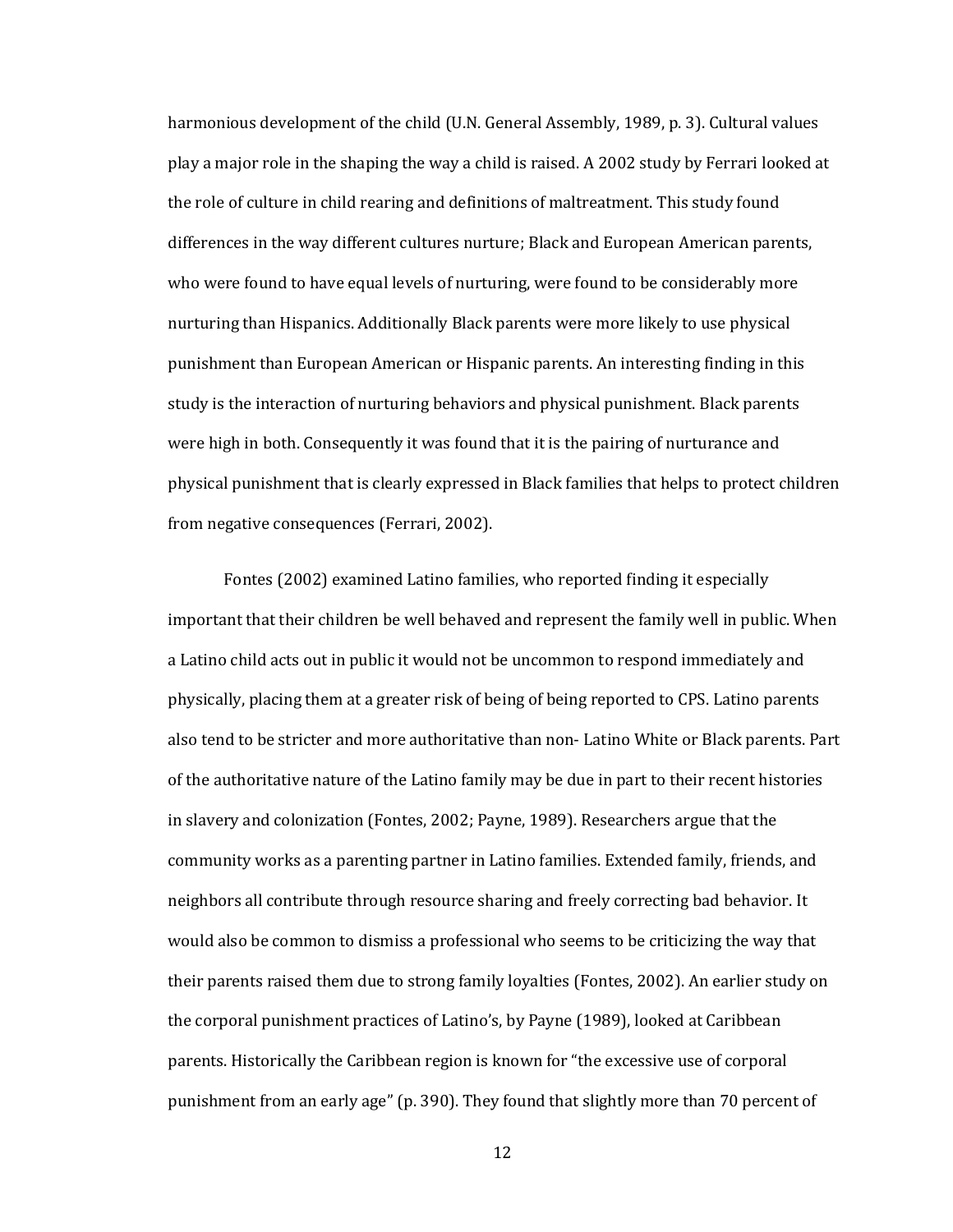respondents generally approved of parental use of corporal punishment; showing a widespread support in Barbados. Previously used methods of burning/scalding and lashing out with anything at hand are now practices that are widely disapproved of. Currently socially approved methods of corporal punishment are commonly restricted to the use of a leather belt or strap, commonly kept exclusively for punishing, which was seen as less likely to cause serious injury or leave permanent marks. The use of the belt or the strap is seen as a ritual element that helps to hinder overemotional reaction by the parent (Payne, 1989).

The Black culture, like the Latino, is also deeply rooted in slavery. Straus and Donnelly (2009) states that:

many, if not most, African-Americans, both lay persons and social scientists, also argue that 'strong discipline' in the form of corporal punishment is necessary to keep children out of trouble in an environment where trouble lurks on every block. Some also argue that corporal punishment is part of black culture (p.117).

The Black experience, whether the past history of slavery or the modern urban jungles, can be a violent experience. Teaching a child what not to do swiftly, through corporal punishment, minding elders and following rules historically could save that child's life in a real life situation.

Asian Americans also tend to interpret the lasting effects of abuse differently than child victims of other racial and ethnic groups. Asian victims are more apt to internalize the negative effects of maltreatment experiences. They are also less likely to develop inappropriate sexual behaviors, anger, or to report the abuse; however they are more likely to attempt suicide and internalize their feelings (Zhai & Gao, 2009).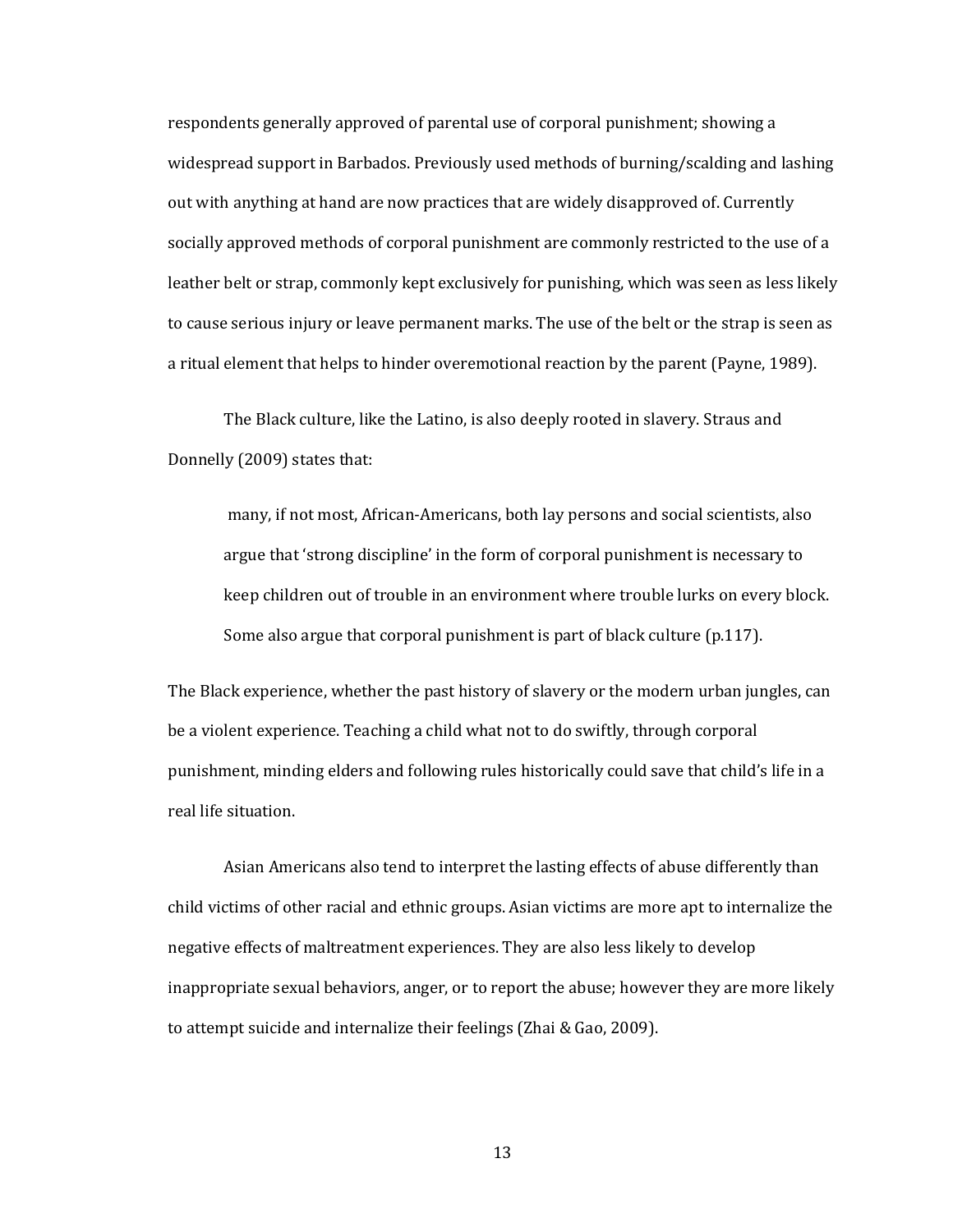#### International Child Abuse Law

Finkelhor and Korbin (1988) seek to define child abuse on an international level, defining child abuse as, "the portion of harm to the children that results from human action that is proscribed, proximate, and preventable" (p.4). The action is proscribed if the human action is negatively valued at the same time that it causes harm. In terms of proximity the actions, which result in child abuse, have rather direct harmful consequences. Finally the preventability implies that there is an alternative to the actions that could have avoided the harm. From this same international perspective, Finkelhor and Korbin (1988) break physical child abuse down into five different categories: parental child battering, institutional child battering, child homicide, children caught in intergroup hostilities, and children permanently impaired by culturally prescribed rituals and child rearing practices.

The Convention on the Rights of the Child is a global treaty adopted in 1989 by the United Nations. 192 countries have since ratified it. This treaty is the most widely accepted, and the quickest to be ratified in history. The treaty has even been accepted by non-state entities such as the Sudan People's Liberation Army, which is a rebel movement in southern Sudan (UNICEF, 2005). When creating the treaty the United Nations asserted that childhood is entitled to special care and assistance. In light of this they recognize that across the world there are children living in remarkably difficult conditions, and that these cases require special attention (U.N. General Assembly, 1989). Article 19 of the treaty reads:

1. States Parties shall take all appropriate legislative, administrative, social and educational measures to protect the child from all forms of physical or mental violence, injury or abuse, neglect or negligent treatment, maltreatment or exploitation, including sexual abuse, while in the care of parent(s), legal guardian(s) or any other person who has the care of the child.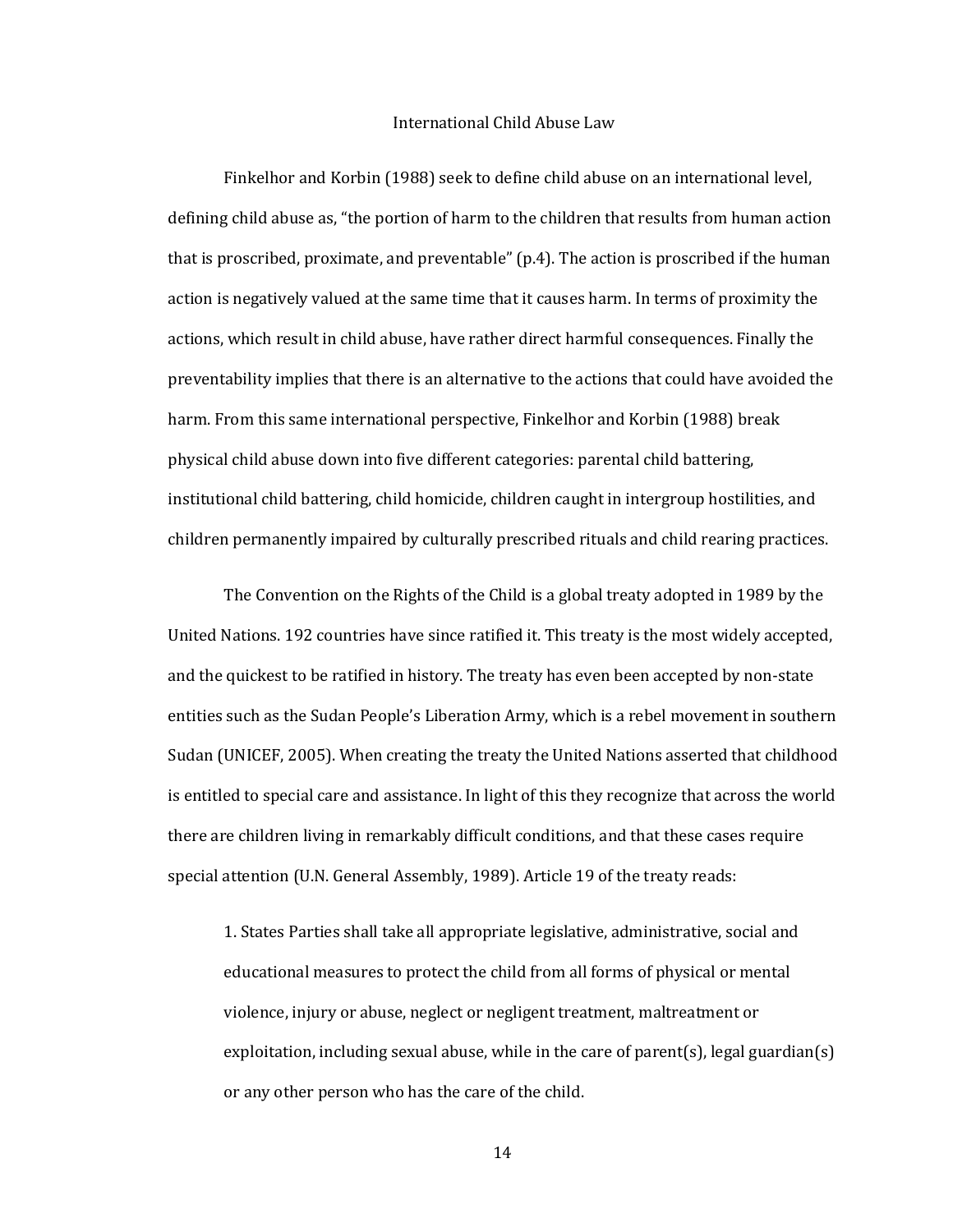2. Such protective measures should, as appropriate, include effective procedures for the establishment of social programmes to provide necessary support for the child and for those who have the care of the child, as well as for other forms of prevention and for identification, reporting, referral, investigation, treatment and follow-up of instances of child maltreatment described heretofore, and, as appropriate, for judicial involvement (U.N. General Assembly, 1989, p. 9).

The Committee on the Rights of the Child is an internationally elected body, in order to insure that those who ratified the treaty are following the guidelines, the committee requires them to submit regular reports on the on the status of children's rights in the country. Only the United States, Somalia, and South Sudan have yet to ratify the treaty. Somalia cannot currently ratify because it has no recognized government. The United States has signaled their intentions but have yet to ratify (UNICEF, 2005). The United States is failing our children, and without good reason. As of July 9, 2011 South Sudan was not a country. They are currently recovering from the decade's long fight to gain their independence and build the infrastructure necessary to be an independent country (Lindsey, 2013). Somalia, like the United States still has not signed the treaty, however, on the 24th anniversary of the Committee on the Rights of the Child, Somali President Hassan Sheikh Mohamud announced that they will soon be ratifying the treaty (Lindsey, 2013). The United States is seriously falling behind in child rights, with no plans to even consider signing in the near future it is clear that children are not one of our top priorities.

Important to consider in relation to this research project, the abolishment of corporal punishment has become an international movement. Currently 31 nations have abolished corporal punishment in the family and 119 countries have abolished corporal punishment in schools. The United States has yet to abolish either (Center for Effective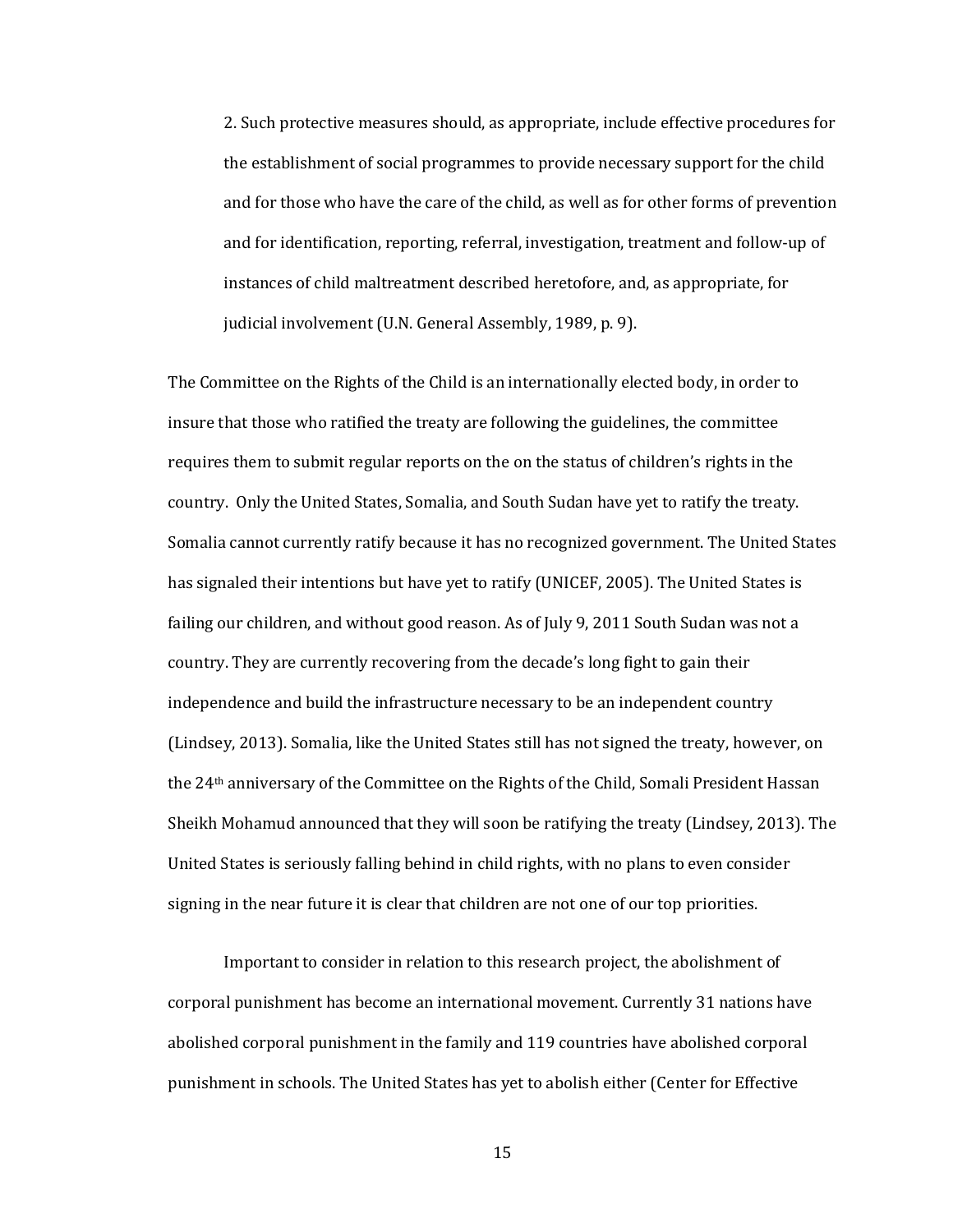Discipline, 2011). If the United States cannot come forward as a nation and establish that there are boundaries to the punishments that we impose upon our children. Then we are powerless to protect our children. We are failing our children from every side when we see that we as a nation cannot come together to sign a treaty to protect a child's basic rights, but we are also failing those children we are trying to protect by ignoring our problem of disproportionate minority contact by CPS.

#### Racial Differences in Abuse

#### *Previous Research Using NCANDS*

The federal government was given a more direct role in child protection in 1974 when the Federal Child Abuse Prevention and Treatment Act established uniform operating standards with respect to the identification and management of child maltreatment cases (Lewit, 1994). An overarching problem is that each state uses their own definitions of child abuse and has their own system of reporting and documenting their cases. Very little is done by uniform agencies where information can be gathered and studied on a national basis. Despite its limitations the National Child Abuse and Neglect Data System (NCANDS) is the major uniform reporting service for the United States, and the leading source of information on abuse for large scale studies. There is still great discretion within the NCANDS system as to which specific actions comprise different forms of abuse and neglect under the various state laws from which they gather their data (Lewit, 1994).

A few studies have considered possible racial bias in the NCANDS; specifically class differences in the cases reported. Ards, Myers, Chung, Malkis, and Hagerty (2003) and Drake and Zuravin (1998) both looked at the role of possible racial disparities in the child abuse cases and the over representation of Black or lower class families. These articles looked at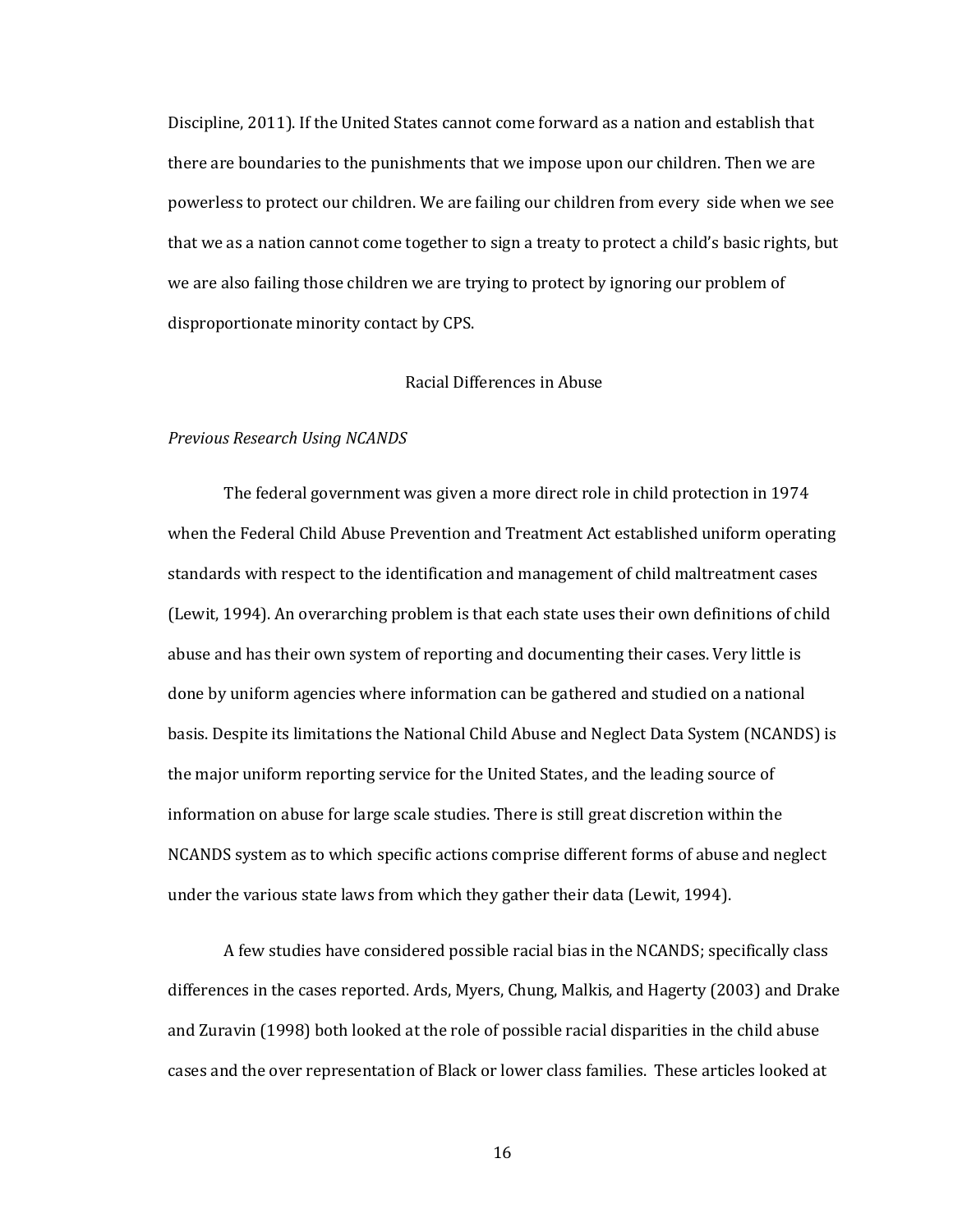four types of potential bias: visibility, labeling, reporting and substantiation bias. Visibility bias implies that families who are of lower socioeconomic status are more visible to potential reporters (such as welfare or other social service agencies) due to a higher use of public services. Labeling bias refers to the propensity of potential reporters to look for and therefore find abuse among specific groups (Drake & Zuravin, 1998). Reporting bias is identically situated abused children from different races that are reported to Child Protective Services (CPS) at different rates. Substantiation bias implies that identical cases are not substantiated at the same rates (Ards, Myers, Chung et. al., 2003). Ultimately both studies reached the same results in which racial bias in the reporting system does not account for the racial disparities in observed maltreatment. However Ards, Myers, Chung et. al. (2003) found when looking at exposure bias in the National Incidence Study of Child Abuse and Neglect (NIS) as compared to NCANDS, that welfare recipients that were White had an alleged child abuse rate is 3 per 1,000, while the Black rate is 1.4 per 1,000. This finding is important because it may suggest that Whites' underexposure to the welfare system shields them from the scrutiny that comes from high reporting and substantiations leaving their rates below those of Blacks in the official statistics. Another interpretation of this is that the system may care more about White children that are abused, and if identified, are more likely to intervene.

Another 2003 study by Ards, Myers, Malkis, Sugrue, and Zhou, looked at the role of systematic bias in racial disproportionality in reported and substantiated child abuse and neglect. This study focused on Minnesota because they lead the nation in disproportionality in child maltreatment. Data was analyzed from the Social Service Information System, Minnesota's mandatory system for sharing data, in combination with the NCANDS data. Disproportionality was measured at two points in the process; it was found there was greater disproportionality in the pre-assessment stage than later in the process. Due to the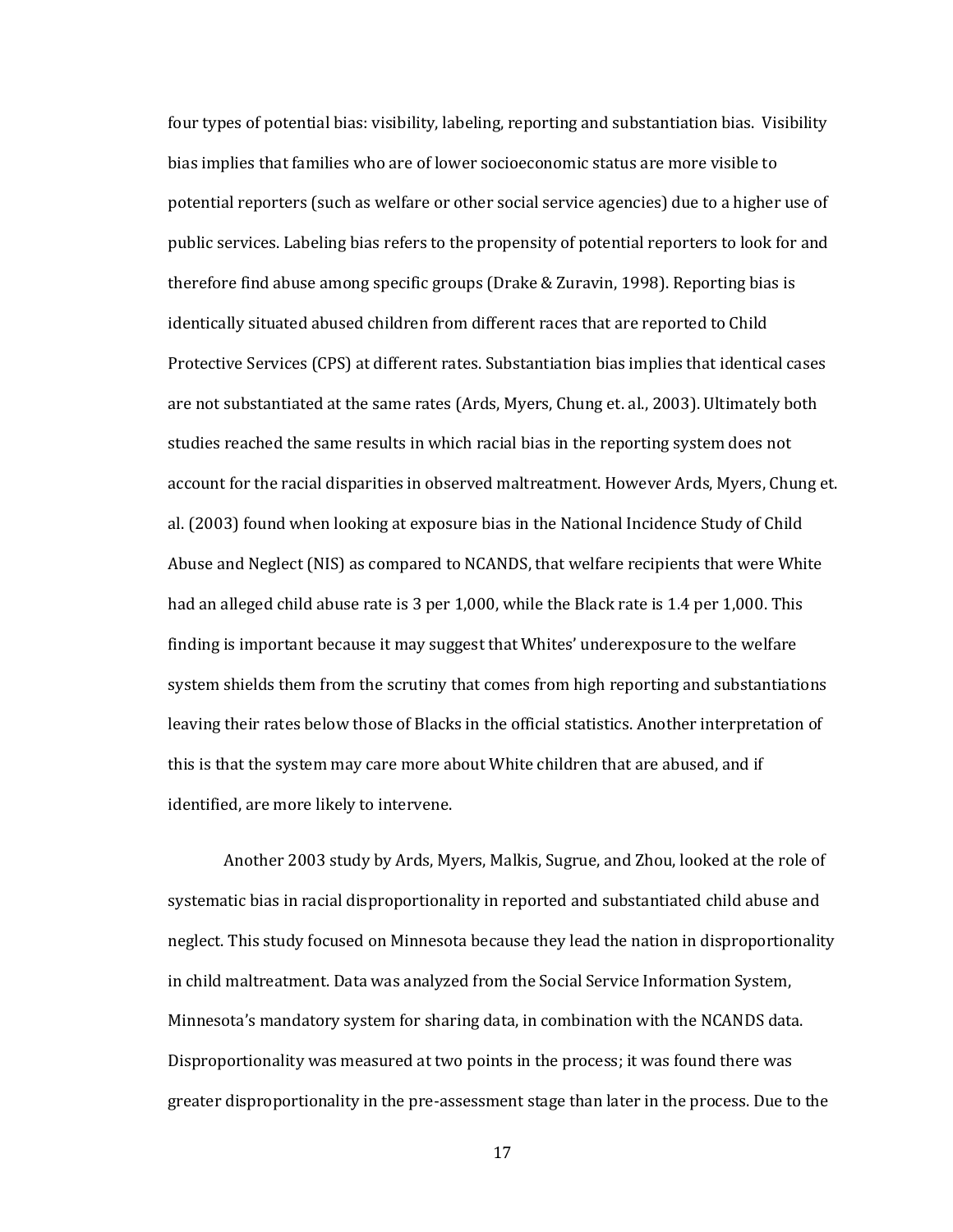fact that the minorities reside primarily in three of the eighty-seven counties in Minnesota, aggregation bias was also looked at. When the measure of aggregation was controlled in substantiation rates the measure of discrimination was not eliminated, it could at best bias the size of discrimination but not explain it away. The bulk of the disproportionality between minorities and the total population in reported and substantiated cases appears to arise in the steps prior to the assessment of maltreatment. The authors' come to the following conclusion, "Disparities exist. Disproportionalities exist. Children of color in the child welfare system are treated differently than white children . . . We find discrimination; somebody is discriminating" (Ards, Myers, Malkis et. al., 2003, p. 390-391).

The investigation and victimization stages were analyzed by Fluke, Yuan, Hedderson, & Curtis (2003) using the NCANDS data set, focusing on more than 700,000 children in five states. A disproportionality representation index (DRI) was used to measure both investigation and victimization, a score with a value close to 1 were defined as consistent with no disproportionality and a score of greater than 1 indicate that disproportionality other than the norm. Almost all counties showed the DRI for Black children of above 1, whereas the same measure for white children was rarely observed above 1. Even though it is not possible to determine how many referrals were screened out, it could still be indicated that regardless of how many were screened out the community of professionals and non-professionals are referring a disproportionate number of Black children to CPS. Conversely it could not be argued that large amounts of White children were being screened out due to the fact that they are being referred in a proportionate number or slightly under their distribution in the population. The authors were able to conclude, "the observed disproportionality of Blacks in child welfare may be most influenced at the entry of children into the system when they are accepted for investigation or assessment" (Fluke et. at., 2003, p. 372).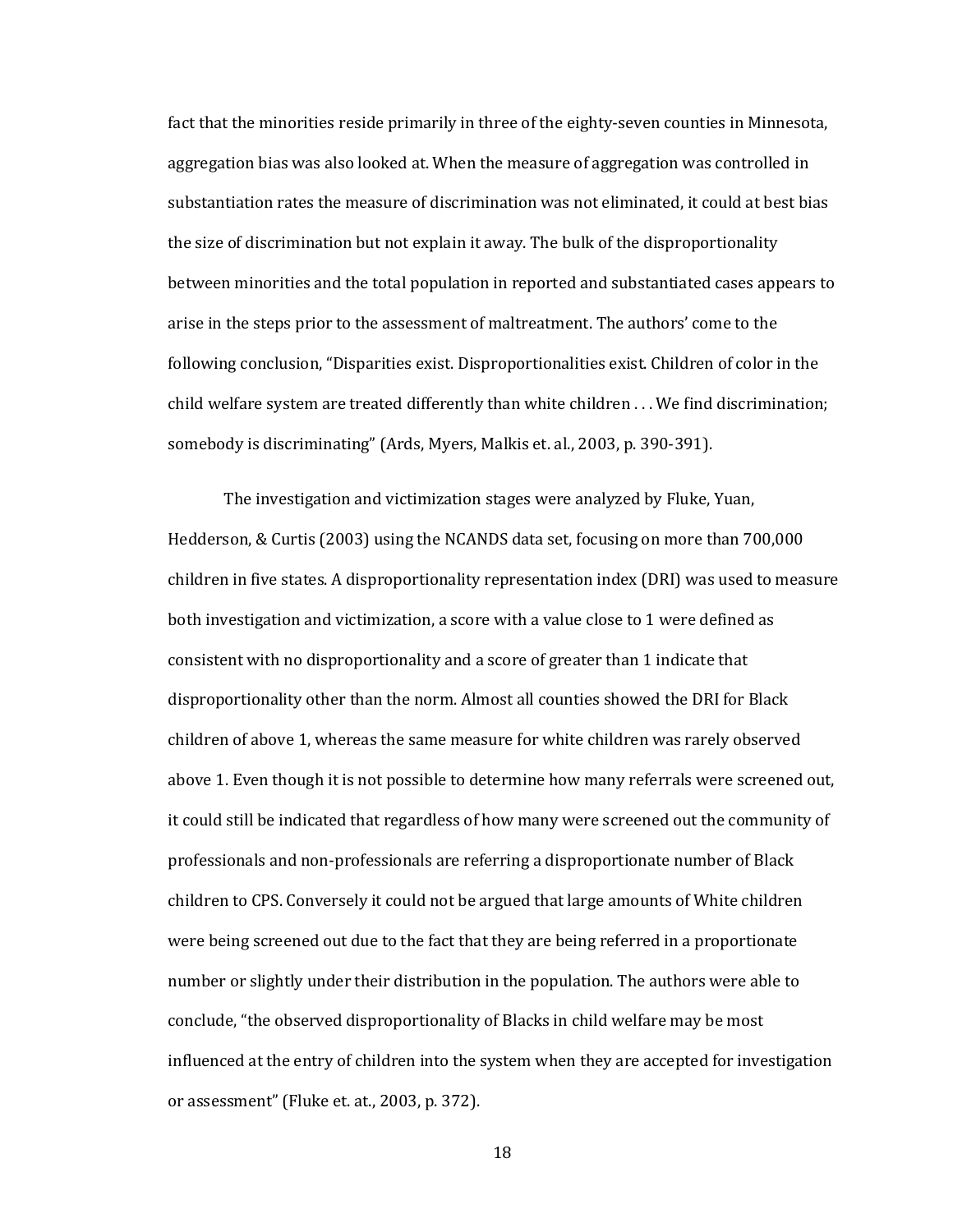In an analysis of the 2005 NCANDS data set, Knott and Donovan (2010) studied the disproportionate representation of Black children placed in foster care. This study looked at the interrelationship of child, caregiver, household, abuse and race factors with the removal CPS investigated child from parents and guardians. It was found that the data supports evidence that CPS foster care placement is associated with race of the investigated child. More specifically Black racial status is linked with foster care placement. Black children experienced 44% higher odds of foster care placement than White children.

In a more recent study by Mumpower (2010), using NCANDS 2006 data along with data from the NIS-4 and the State of California, disproportionality at the "front end" of the welfare system was analyzed. The "front end" of the welfare system refers to the child maltreatment reporting and substantiation phases of the process. Breakdown of the datasets found that just over 30% of all child abuse and neglect cases were identified and substantiated by CPS agencies. Although the rate of referrals is higher for blacks than all other groups, the rate that cases were substantiated was roughly the same between all groups. This implies that the primary cause of disproportionality falls at the earliest stage when mandated reporters and other sources make referrals. Cases may be substantiated at roughly the same rate; however, Blacks are still disproportionally represented in term of substantiated referrals. Overall they found that the reporting and substantiation phases work differently for Blacks than they do Whites or Hispanics in terms of diagnosing and detecting child maltreatment. Specifically the system proves to be less accurate for Blacks, the rate of correct errors is lower and false positive errors are higher (Mumpower, 2010).

#### *Previous Research Outside of NCANDS*

Several studies have been conducted using data collected outside the more frequently used NCANDS research, this section explores a few of those studies. In one of the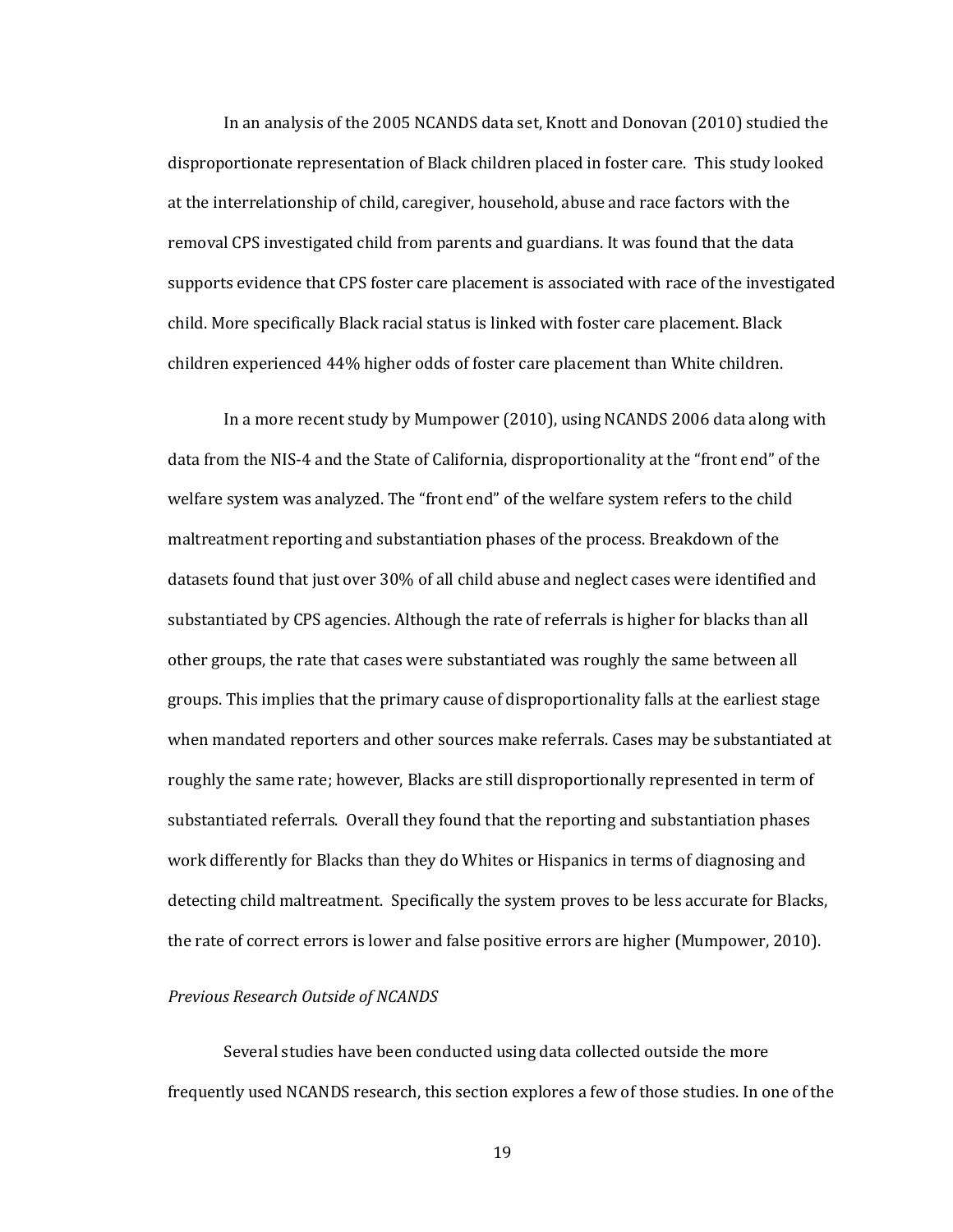earlier studies on reporting bias, Hampton and Newberger (1985), looked at race and class bias in reporting by hospitals. This is an important area because it has been found that physician and hospital reports are more likely to be admitted as valid than other sources. This study used data from the National Study of the Incidence and Severity of Child Abuse and Neglect (NIS). Their findings are consistent with others finding that Black and Latino families are more likely to be reported; social class and race are the most important perpetrator characteristic that was able to distinguish between substantiated and unsubstantiated cases. It was also found that though hospitals reported cases more frequently than other agencies, they failed report large numbers of cases, which should have been reported. On explanation that is offered up in relation to this is that the label of "child abuser" is more likely to be applied to those who did not have similar characteristics as they did, especially socioeconomic status when the injury was not determined serious. The authors imply that we may be unfairly condemning poor, non-white families as evil, and conversely selectively ignoring child abuse in affluent majority homes (Hampton & Newberger, 1985).

In a 2001 study, Kapp, McDonald, & Diamond, utilized the Kansas Families for Kids (KFFK) CARE database. This is a child tracking database that contains all the children referred from the Kansas Department of Social and Rehabilitation Services to the Lutheran Social Service of Kansas and Oklahoma, which is now the organization which handles adoptions in Kansas following the privatization in 1996. The goal of the study was to analyze the pathway to adoption for children of color in the public child welfare system. The cases studied were all identified as having adoption as the goal. The pathway to adoption begins with the referral followed by the adoption process, and finally the adoption outcome. This study supports previous research that the progression of the child welfare system is unique for Blacks, they are over-represented at various stages of the process and the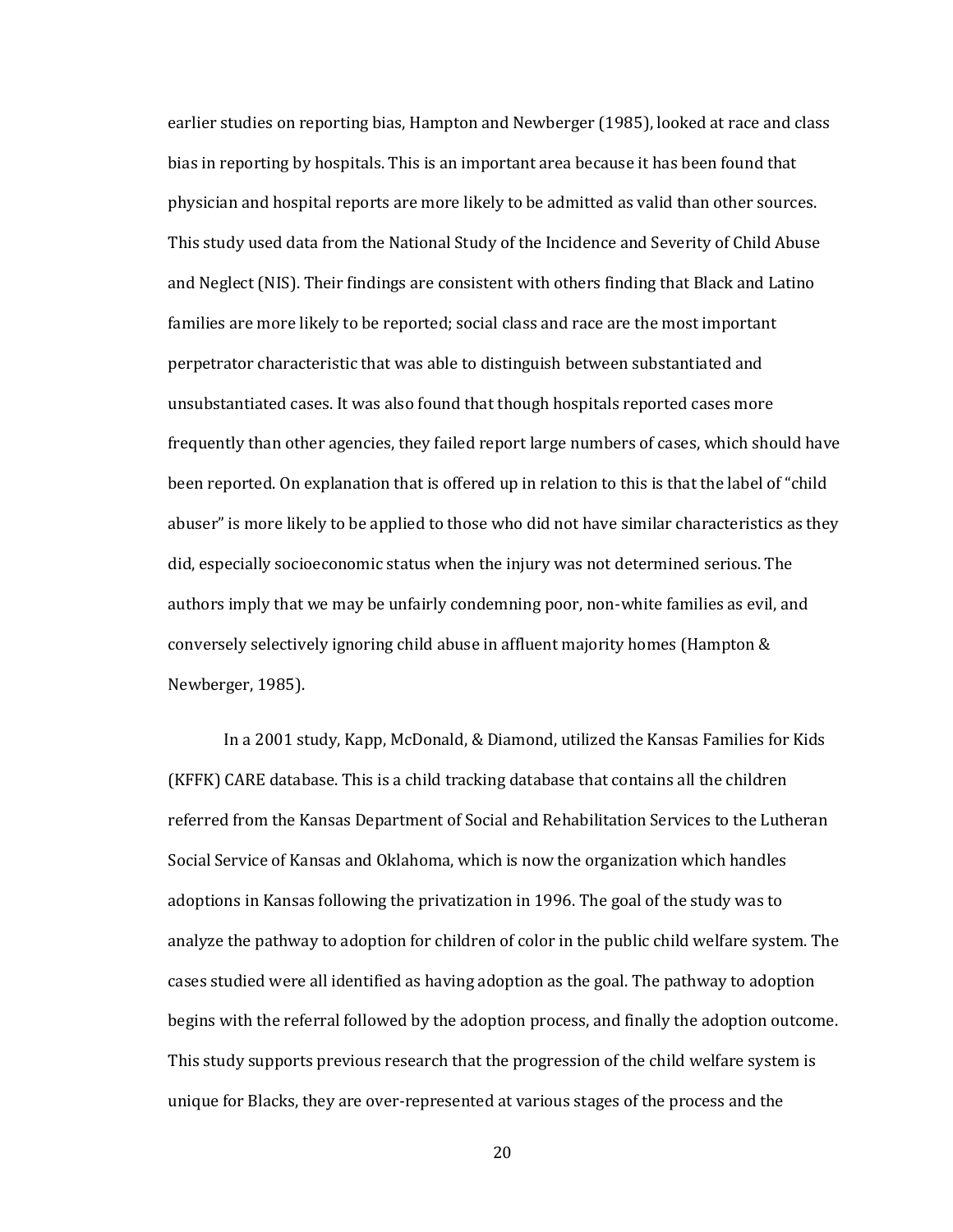process tends to last longer. The authors suggest that including more minority professionals in this process may help to address these trends (Kapp et. al., 2001).

In a 2004 study by Lu, Landsverk, Ellis-Macleod, Newton, Ganger, and Johnson, which evaluated 1990-1991 data from the Foster Care Mental Health Project, came to the same conclusions as the above data analysis; finding that Blacks are over represented and there does appear to be bias in the system. Lu et. al. provided a few possible explanations for these results the first being that Black families found themselves living in conditions that placed them in a higher risk category than other families (such a low socioeconomic status, single parent households or lower levels of education). These multiple factors then increase the number of opened cases, foster care placements, and a decreased likelihood of family reunification. The second possible explanation provided is that these minority families are perceived as being more dysfunctional by child service workers than other families.

#### Theoretical Explanations

There are many theoretical explanations that could be applied to explain the differences that may make minorities more likely to experience the stressors associated with CPS reports of physical child abuse, such as strain, cultural deviance, or social control theories. However, the theories that best relate to this study are critical race theory and multiple marginality theory. Both of these theories fall under the umbrella of social justice, they seek to explain how police might create a more level playing field between whites and minorities.

#### *Critical Race Theory*

Critical Race Theory (CRT) investigates the role of policy and law as they serve to privilege whites and disadvantage Blacks and other non-Whites. There are currently no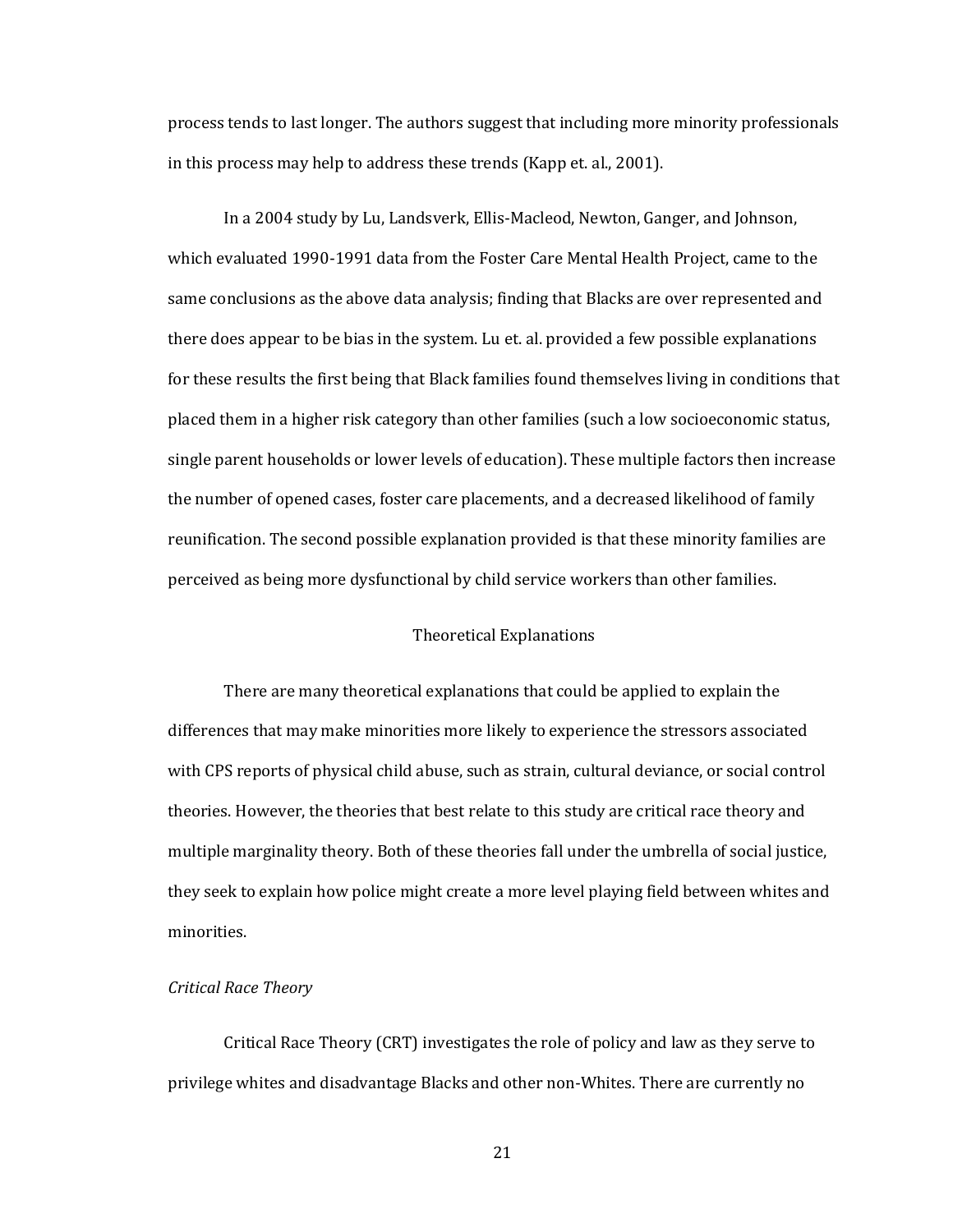studies that apply CRT to child abuse cases, this is an area of study that merits further investigation. CRT theorists sought to reveal the widespread racism in American society and its capacity to constrain the life chances of minorities. The foundation of the problem is the emphasis that courts, policy makers and educators place on the fairness of structure versus the fairness of the outcomes or results (Rashid, 2011). This is the idea "that society is fundamentally racially stratified and unequal, where power processes systematically disenfranchise racially oppressed people" (Hylton, 2012, p. 24). The consequence of this system is the massive underachievement and failures of minorities, which is "ignored or dismissed as being due to their supposedly maladaptive culture rendering them uneducable" (Rashid, 2011, p. 589). This study proposes that bias in CPS involvement or substantiation of cases that are referred to the criminal justice system is due to policy or law which may have a more detrimental effect on blacks as opposed to whites; the framework of CRT can be used to explain the potential differences.

#### *Multiple Marginality Theory*

Multiple marginality theory is an all-encompassing theory that draws from many multilayered ecological, economic, social, cultural, and psychological situations that act and react simultaneously; it is the unfolding and interpretation of these situations that suggests a developmental sequence (Vigil, 1988, p. 1). Multiple marginality allows for a "*macro* (group history), *meso* (family history), and *micro* (life history) descending order of analysis . . . to show through time how ecological and economic conditions create sociocultural stresses and ambiguities, which in turn, lead to subcultural and psychological mechanisms of adjustment" (Vigil, 1988, p. 11). Freng & Esbensen (2007) state that a fundamental component to the theory of marginality is the importance of ecological or economic stressors, including low socioeconomic status and a lack of connection or involvement in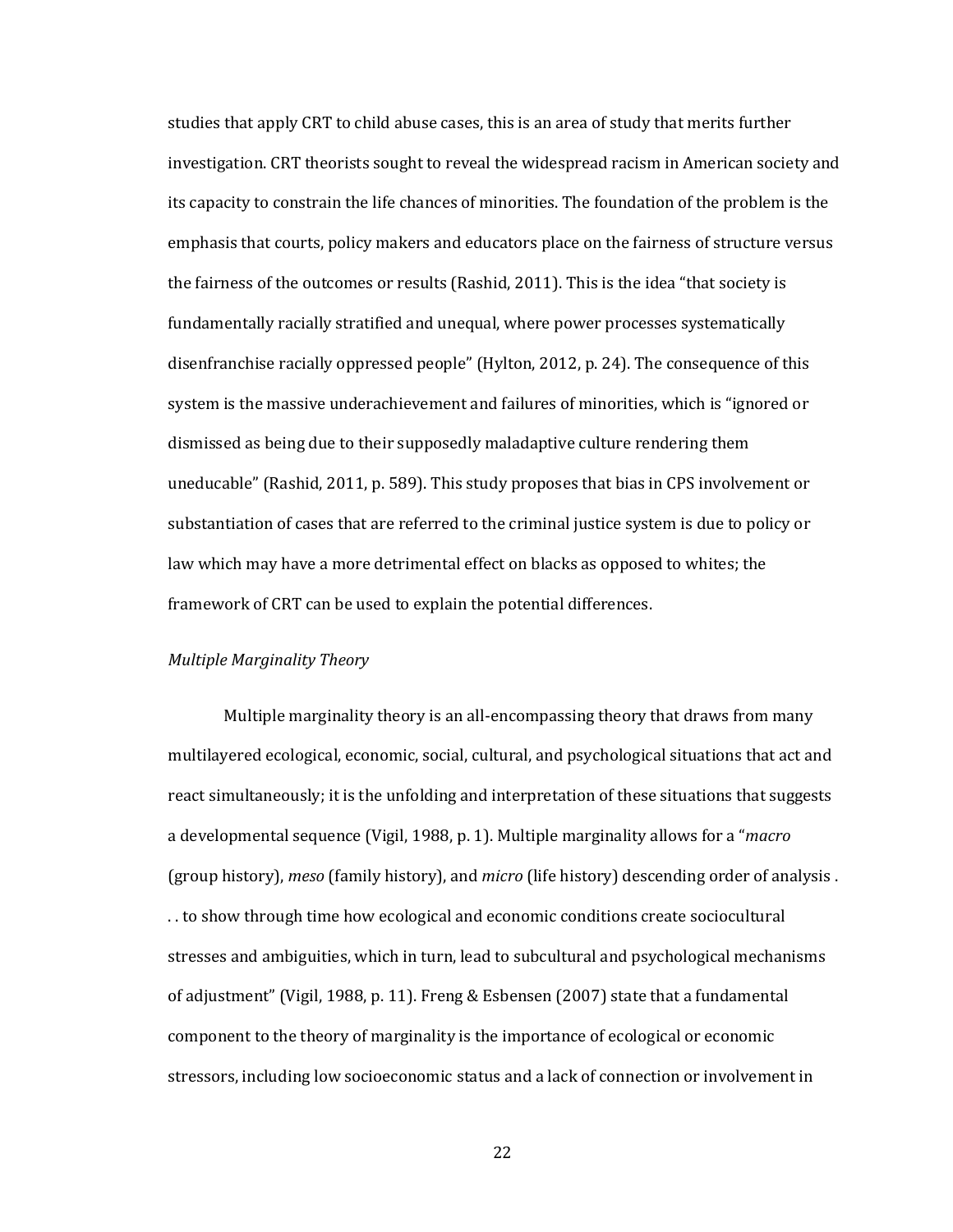society that can be created by segregation and discrimination. Much like Vigil's (1988) study of Barrio gang life, it could be proposed that the economic hardships, or stressors, undermine social control institutions. When applied to this study this theory may explain that family life becomes stress ridden and contacts with the criminal justice system or CPS become problematic. Due to marginality in ecological, economic, social, cultural, and psychological factors, these minorities are at risk of being physical abusers.

#### Purpose of the Study

Previous research using both NCANDS data and other sources has found that biases do exist with regard to racial differences. For example, Ards, Myers, Malkis et. al. (2003) and Fluke et. al. (2003) both found that disparities exist at the child's entry into the system, prior to assessment. It is still unclear, however, if the biases stem from those making and substantiating the referrals, or if they are more dependent on outside factors such as stressors that are more likely to be found in the living situations of minorities. It is important to further explore where the bias originates so that resources can be more effectively sourced to those areas. The current study will build on past research of biases in CPS involvement and reporting, and seek to answer the following questions:

- 1. Are there disparities in cases reported to CPS as reflected by race? Are minority children (Black and Hispanic) reported in higher numbers than their representation in the population at large?
- 2. Are there differences in the rates of family stressors reported by race? Do family stressors play a role independent of race on abuse report disposition?
- *3.* Are minority (Black and Hispanic) cases more likely to be substantiated?
- *4.* Are there racial differences in system involvement such as foster care placement or juvenile delinquency system participation?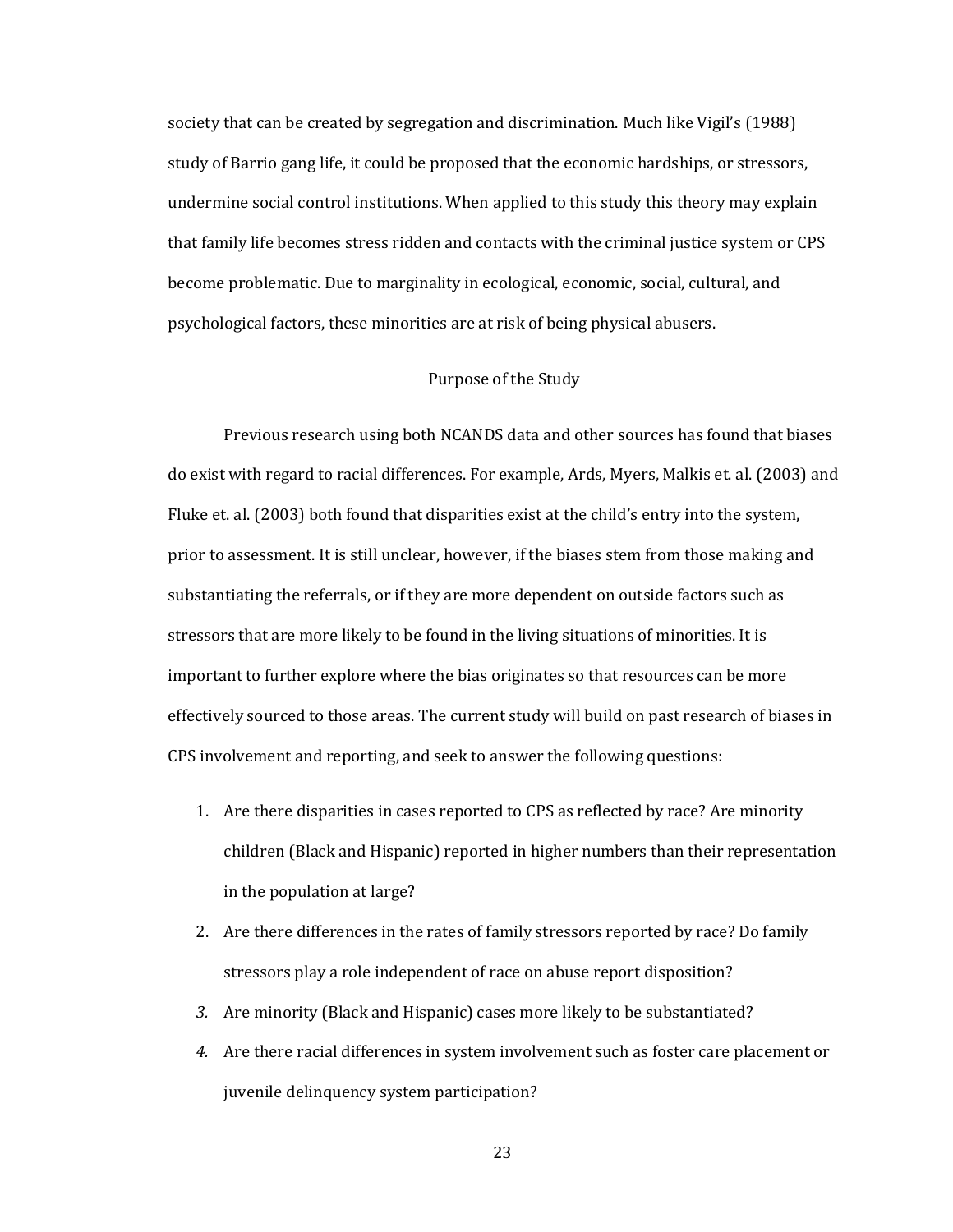*5.* Do the child abuse rates seen in Nevada look similar to comparison states?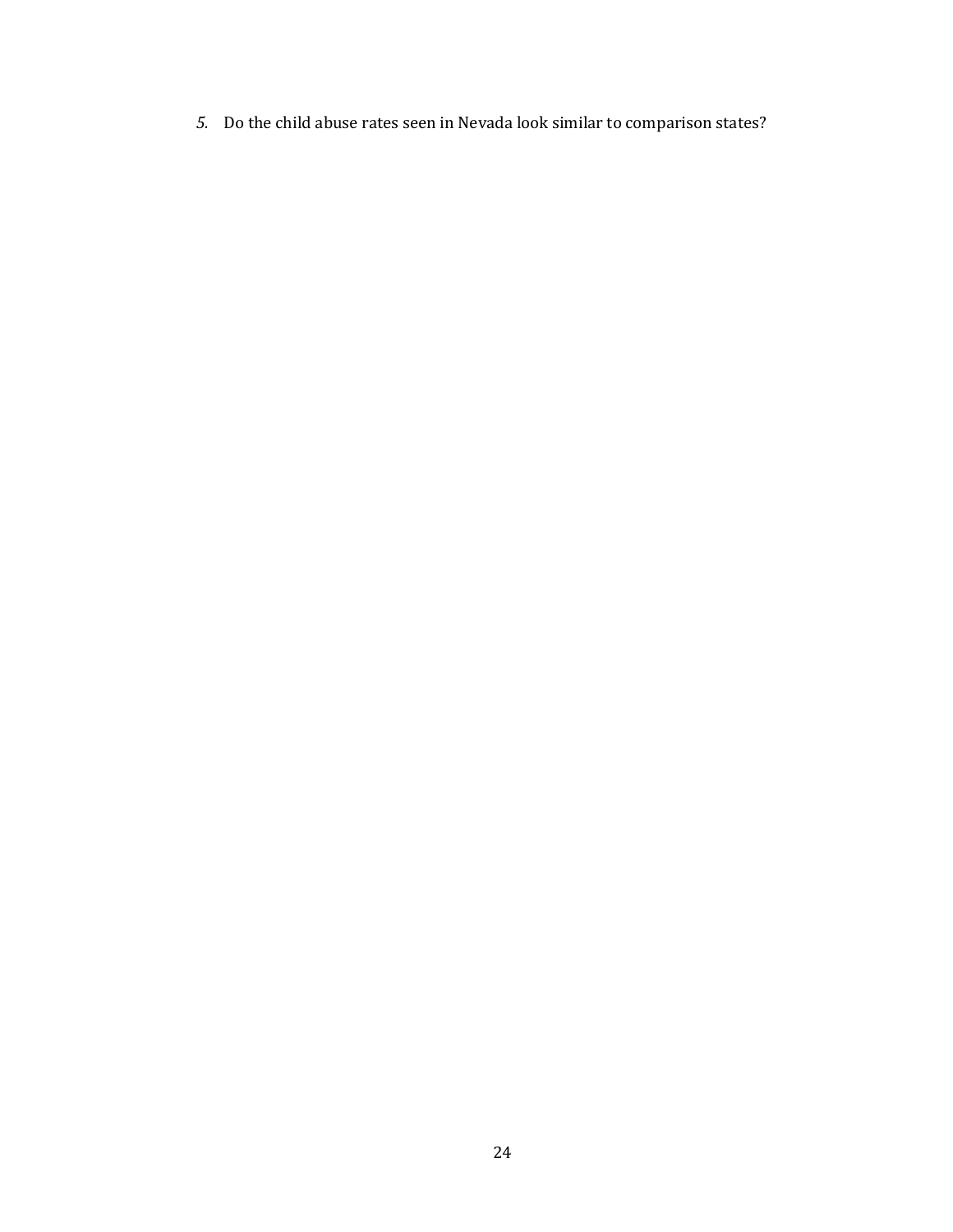#### CHAPTER 3

#### METHODOLOGY

This research sought to determine the effects that race plays in CPS reported physical abuse cases. Previous research determined that minorities are more likely to exhibit life stressors that have been demonstrated to be precursors of physical child abuse. This research sought to determine whether minorities are represented in higher numbers relative to their overall population and if family stressors play a role in case substantiation. In addition to analyzing the outcomes of these cases, this research looked at whether minorities were more likely to be referred to foster care or juvenile court petitions, and/or have their cases substantiated.

#### NCANDS Data Set

The current study used a secondary data set, the 2009 NCANDS dataset; which consists of child specific data of all investigated reports of maltreatment to state child protective service agencies (CPS). The NCANDS provides demographics of children and their abusers, type of maltreatment, investigation dispositions, risk factors, and services provided as a result of the investigation. Data is voluntarily submitted by states, and consists of all investigations or assessments of alleged child maltreatment that received a disposition in the reporting year (National Data Archive on Child Abuse and Neglect, 2011). Approval to use this secondary data was granted by the University of Nevada, Las Vegas IRB (#1008-3541M).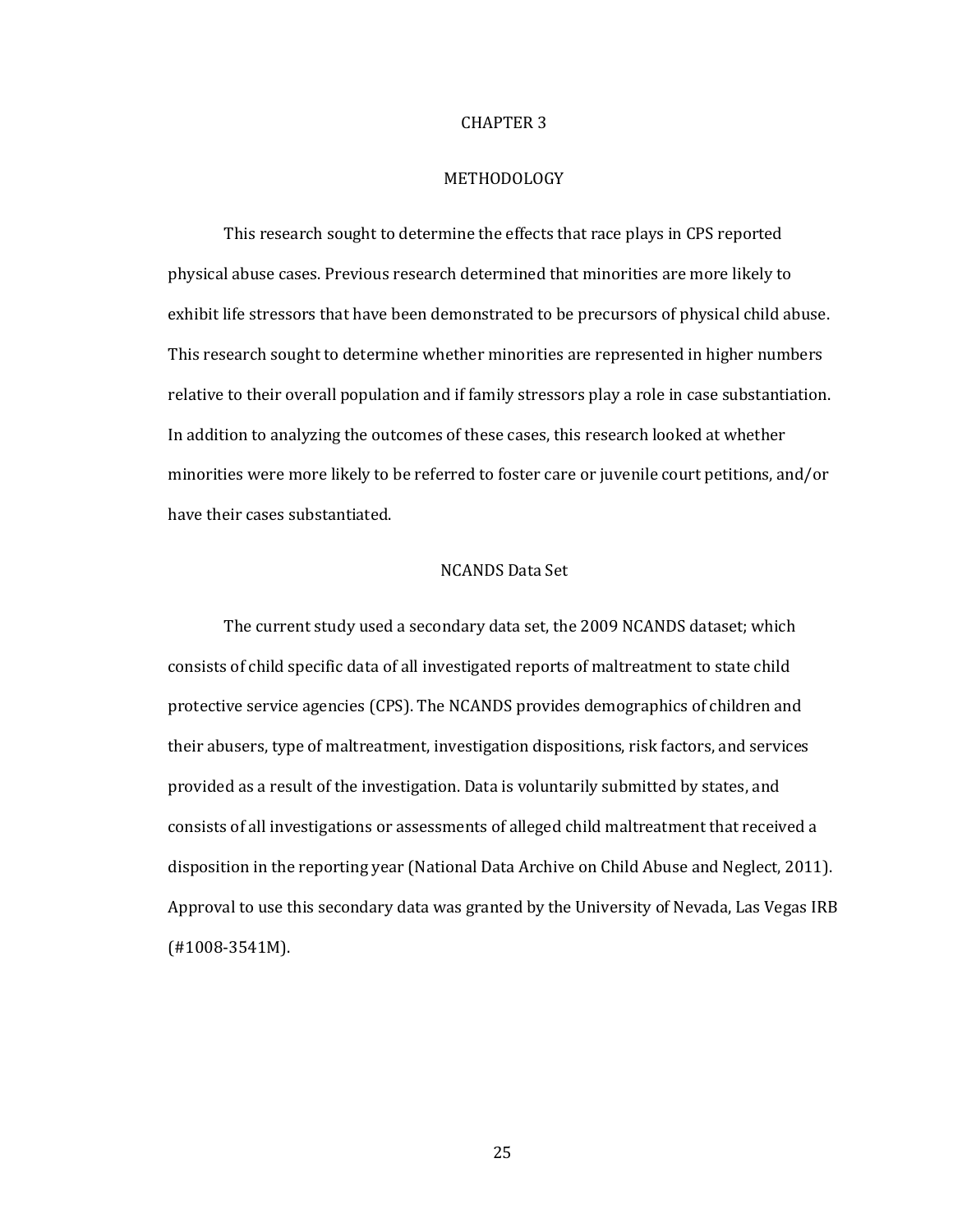#### Child Fatalities

Due to the low number of child fatalities, providing the state, county, age, and race of the child would allow them to be identified in a database so that information was redacted in NCANDS. Although the details cannot be reviewed by state, the numbers that our country reports as a whole, merit review. In 2009, forty-nine states reported 1,676 child fatalities; of these Nevada reported a total of 29. Of the United States as a whole, the racial breakdown of child fatalities is as follows: White 39.2%, Black 29.1%, Hispanic 17%, unknown 11.2%, multiple race 2.7%, American Indian/Alaskan Native 0.4%, Asian 0.4%, and Pacific Islander 0.1% . Further more, of the total of fatalities, 23.2% of those deaths were attributed to solely physical child abuse, and 36.7% to multiple maltreatment types (U.S. Department of Health and Human Services, 2010). The percentages of child fatalities in comparison to their general population is shown in Table 1; this table shows the great disparities between actual population representation and each racial groups percentage of child fatalities. These numbers suggest that there is a greater need for intervention and education in certain minority communities.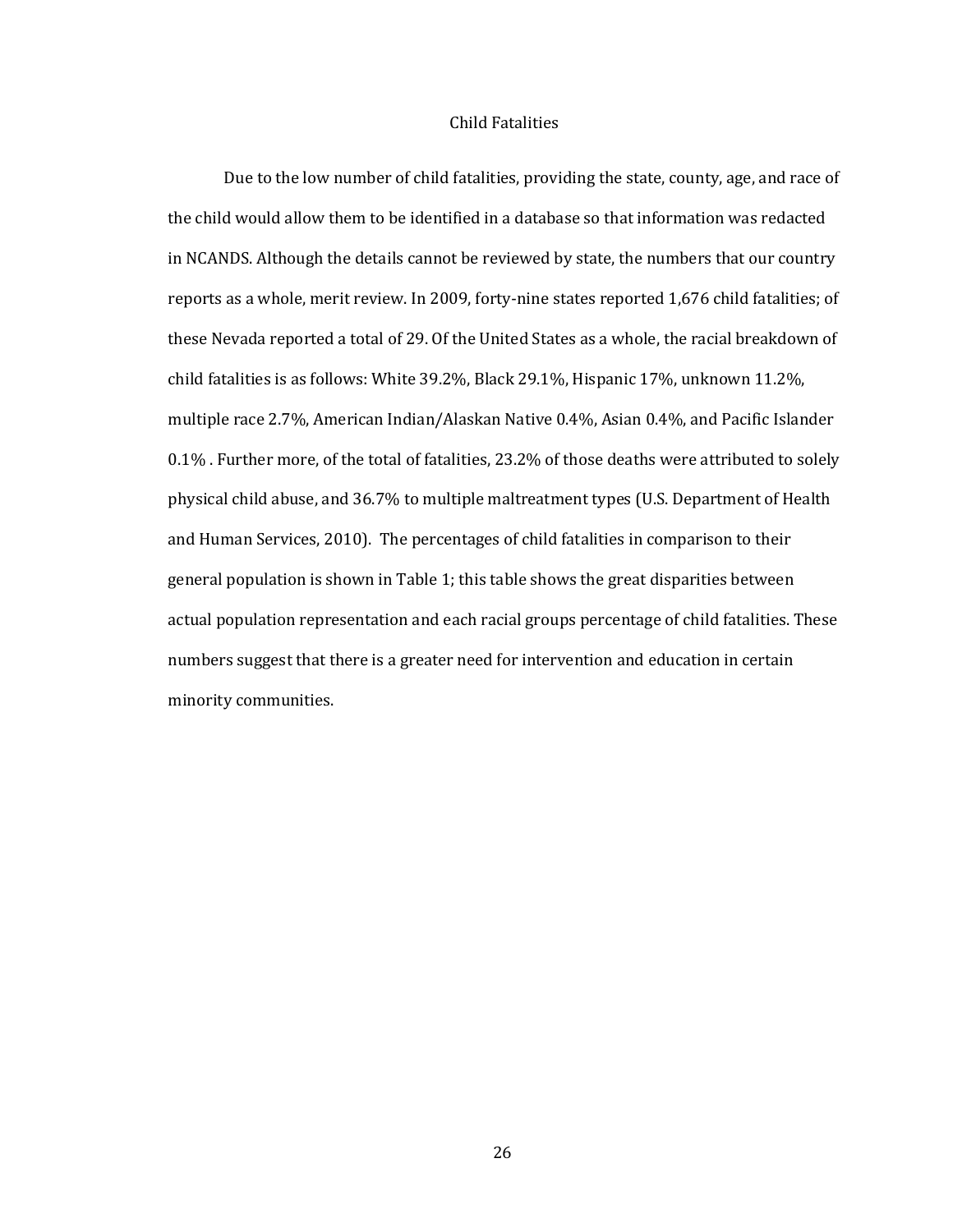#### Table 1

| Child Fatalities in the United States |  |
|---------------------------------------|--|
|---------------------------------------|--|

|                                           | <b>General Population</b> | <b>Child Fatalities</b> |
|-------------------------------------------|---------------------------|-------------------------|
|                                           | (% )                      | (% )                    |
| White                                     | 78.1                      | 32.9                    |
| <b>Black</b>                              | 13.1                      | 29.1                    |
| Hispanic                                  | 16.7                      | 17                      |
| <b>Multiple Races</b>                     | 2.3                       | 2.7                     |
| American Indian/Alaskan<br>Native         | 1.2                       | 0.4                     |
| Asian                                     | 5                         | 0.4                     |
| Native Hawaiian/Other<br>Pacific Islander | 1.2                       | 0.1                     |

#### Nevada Demographics

Nevada has been racially and ethnically diverse from its beginnings. Just after Nevada's statehood in 1864, the 1870 Census found that Nevada had the highest figure of foreign-born population of any state and three times the national percentage of immigrants (Wright, 2004). According to the 2010 U.S. Census, Nevada has a total population of 2,700,551, and a White population (77.7%) almost mirrors that of the U.S. population (78.1%). Nevada's Black population is lower (8.6%) than that of the U.S. as a whole (13.1%). In every other group Nevada's population is close to or exceeds that of the national population: American Indian/Alaskan Native (NV 1.6%, US 1.2%); Asian (NV 7.7%, US 5%); Native Hawaiian/Other Pacific Islander (NV 0.7%, US 0.2%); Persons of two or more races (NV 3.7%, US 2.3%); and Hispanic or Latino origin (NV 27.1%, US 16.7%). In Nevada the median household income from 2006-2010 is \$55,726, compared to the national median of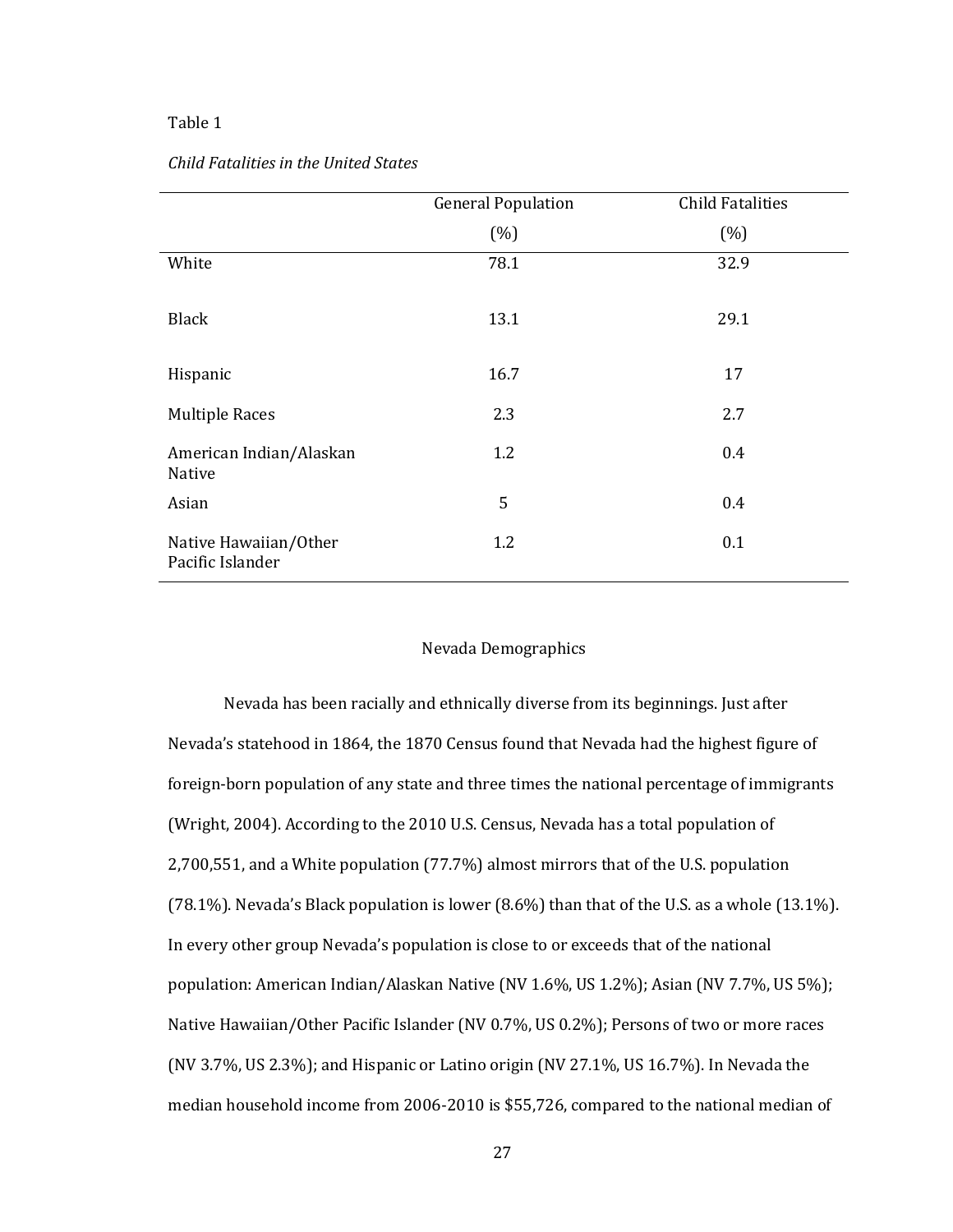\$51,914. In Nevada 11.9% of the population is living below the poverty level compared to 13.8% of the national population (U.S. Census Bureau, 2012). To get a more in depth economic picture of the U.S., when looking at home foreclosures (for September 2012) Nevada had 2,366, foreclosed properties, which accounts for 1 in every 496 housing units. In comparison 1 in every 730 housing units received a foreclosure filing Nationally in September 2012 (Realty Trac, 2012). By far Nevada's worst statistic economically is the unemployment rate. Nevada ranks 51 on the state list with a rate of 11.8% (U.S. Department of Labor, 2012a), in comparison to the national unemployment rate of 7.9% (U.S. Department of Labor, 2012b). This data would suggest that Nevada is a state that experiences family stressors associated with child abuse at a high rate.

# Comparison State Demographics

Due to Nevada's diverse population being largely located in the Las Vegas area with sparse population throughout the majority of the state, choosing a state with similar populations was rather difficult. For the purpose of this study the comparison states of New Mexico and Kentucky were chosen.

### *New Mexico*

New Mexico was chosen due to being a contiguous neighbor to Nevada and having a similar state population of 2,059,179. According to the 2010 U.S. Census New Mexico's White population is slightly higher than the U.S. percentage at 83.4%. New Mexico's Black population falls at 2.5%, American Indian/Alaskan Native at 10.1%, Asian at 1.6%, Native Hawaiian/Other Pacific Islander 0.2%, persons of two or more races 2.3%, and Hispanic 46.7%. In New Mexico the median household income is \$43,820, and the percentage of persons below the poverty level between 2006-2010 is 18.4% (U.S. Census Bureau, 2012). In New Mexico the number of foreclosed properties is 1,223 or 1 in every 737 homes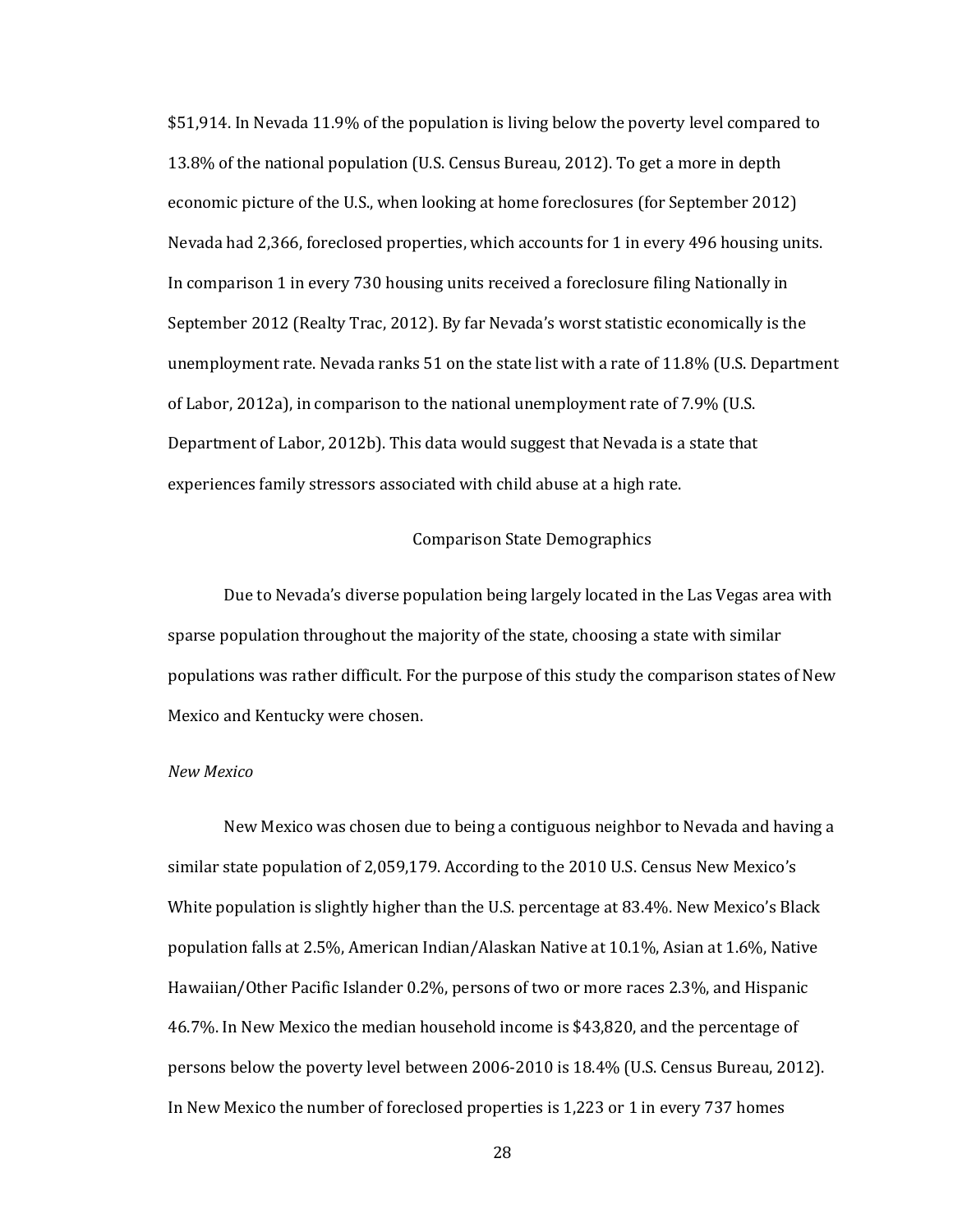(Realty Trac, 2012). The ranking for New Mexico on the Unemployment Rates for States is fifteenth with an unemployment rate of 6.4% (U.S. Department of Labor, 2012a).

# *Kentucky*

Kentucky was chosen as a comparison state because their Black population most closely resembles that of Nevada. The 2010 U.S. Census lists Kentucky's total population as 4,339,367 and the White population is the highest of the comparison states at 88.9%. Kentucky's Black population falls at 8%, American Indian/Alaskan Native at 0.3%, Asian at 1.2%, Native Hawaiian/Other Pacific Islander 0.1%, persons of two or more races 1.6%, and Hispanic 3.2%. The median household income in Kentucky is \$41,567, and the percentage of persons below the poverty level between 2006-2010 is 17.7% (U.S. Census Bureau, 2012). The number of foreclosed properties in Kentucky is 1,211 or 1 in every 1,591 homes (Realty Trac, 2012). The ranking for Kentucky on the Unemployment Rates for States is  $35<sup>th</sup>$  with an unemployment rate of 8.4% (U.S. Department of Labor, 2012a).

### Table 2

|                      | Median Household | Percent of Persons | Foreclosed           | Unemployment |
|----------------------|------------------|--------------------|----------------------|--------------|
|                      | Income           | Below the Poverty  | <b>Property Rate</b> | Rate         |
|                      |                  | Level              |                      |              |
|                      |                  |                    |                      |              |
| Kentucky             | \$41,576         | 17.7%              | 1 in 1591            | 8.4          |
|                      |                  |                    |                      |              |
| New Mexico           | \$43,820         | 18.4%              | 1 in 737             | 6.4          |
|                      |                  |                    |                      |              |
| Nevada               | \$55,726         | 11.9%              | 1 in 496             | 11.8         |
|                      |                  |                    |                      |              |
| <b>United States</b> | \$51,914         | 13.8%              | 1 in 730             | 7.9          |
|                      |                  |                    |                      |              |

### *Economic Breakdown by State*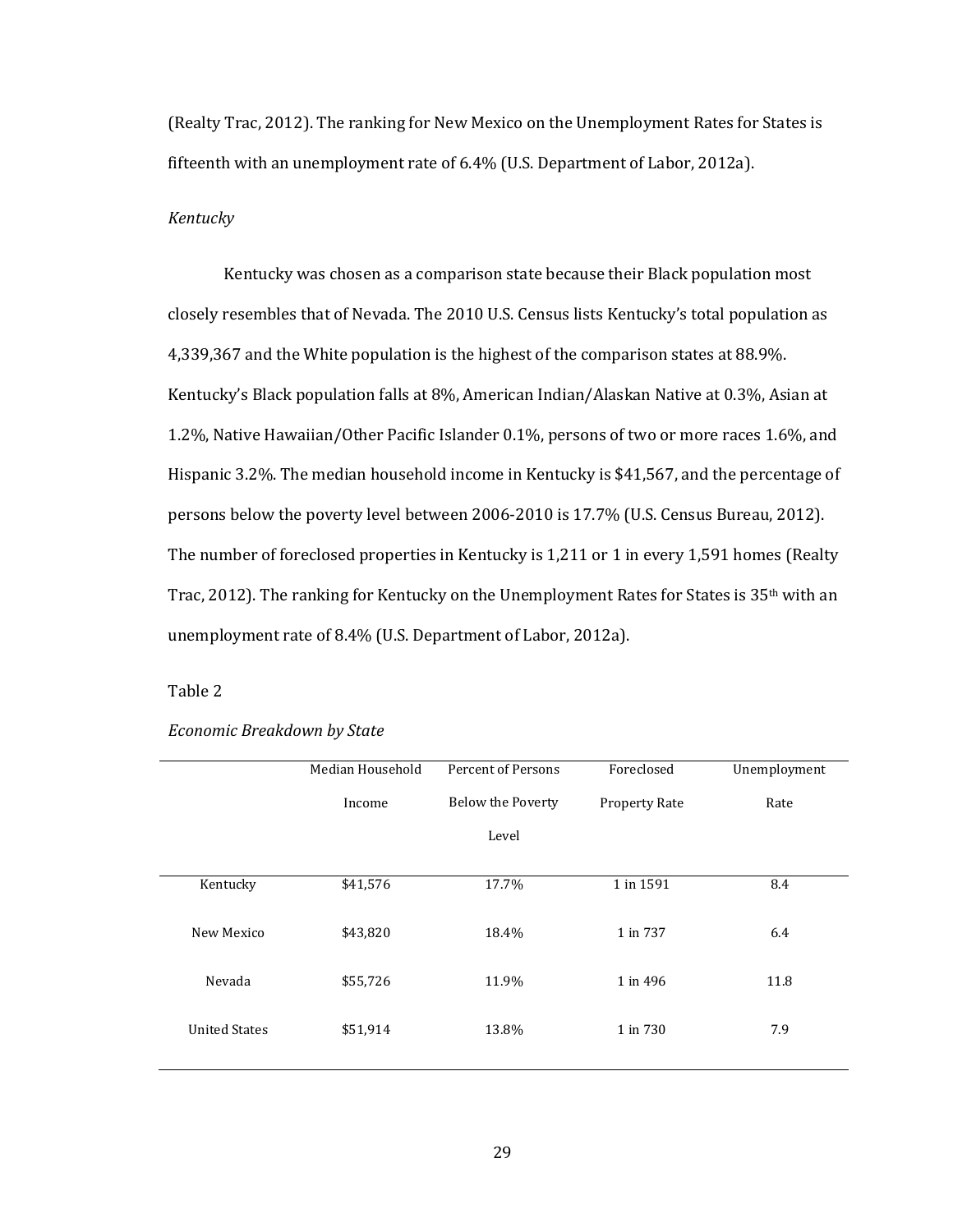#### Measures

# *Independent Variables*

The variable maltreatment type that was used was physical child abuse cases (1=physical abuse) (National Data Archive on Child Abuse and Neglect, 2011).

This study utilized two victim characteristic variables from the NCANDS database as independent variables. The first of these variables is race and ethnicity. There are a series of items that categorize the child's race and ethnicity. These items all had a yes/no response and are as follows: Child race American Indian or Alaskan Native; Child race Asian; Child race Black or African American; Child race Hawaiian or other Pacific Islander; Child race White; Child race undetermined; and child ethnicity referring to a child of Hispanic or Latino ethnicity (i.e., Cuban, Mexican, Puerto Rican, South or Central American, or other Spanish culture or origin regardless of race).

The second independent variable considered in this study was the child being a prior victim. This refers to the existence of previous substantiated or indicated incidents of the maltreatment to the child. Responses of this variable are limited to yes, no, or unknown/missing (National Data Archive on Child Abuse and Neglect, 2011).

Variables related to family stressors that lead to physical child were also used as independent variables. Prior research has linked these stressors to abuse. These variables all had a yes/no response, including alcohol abuse-caretaker(s) referring to the principal caretaker(s) compulsive use of alcohol that is not of a temporary nature; Drug abusecaretaker(s) compulsive use of drugs that is not of a temporary nature; Domestic violence meaning incidents of inter-spousal physical or emotional abuse; Inadequate housing referring to the substandard, overcrowded, unsafe, or otherwise inadequate housing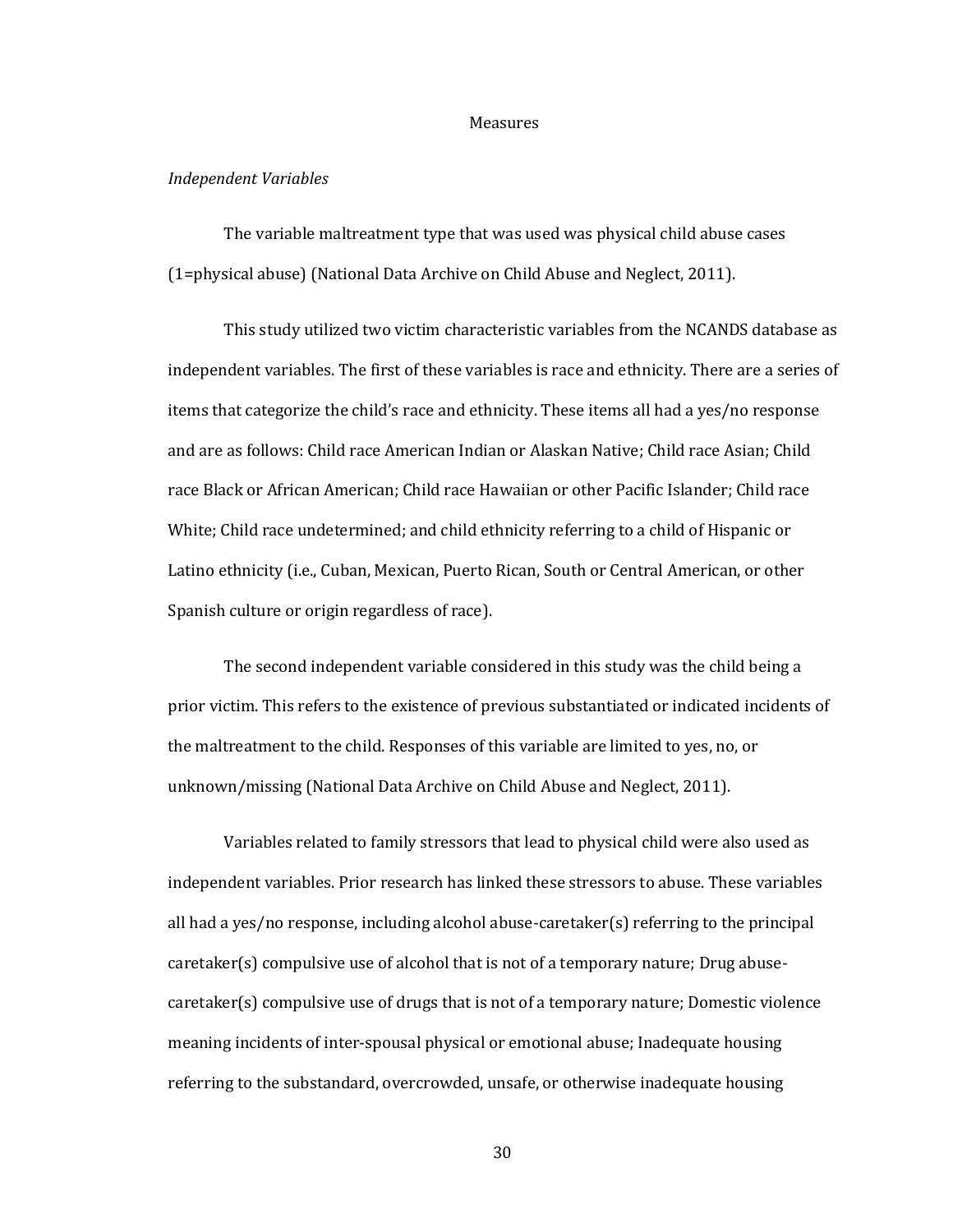conditions including homelessness; and, Financial problem meaning the family's inability to provide sufficient financial resources to meet minimum needs.

The relationship of the perpetrator to the victim was also examined. In the original data source, this variable broke down into a number of categories: parent; other relative (non foster parent); relative foster parent; non-relative foster parent; group home or residential facility staff; child daycare provider; unmarried partner of the parent; legal guardian; other professionals; friends or neighbors; foster parent; other; or unknown or missing (National Data Archive on Child Abuse and Neglect, 2011).

Finally to explore possible bias in case outcomes or case handling, agency involvement was considered. The variables of juvenile court petitions and foster care services were analyzed. Both items had yes/no responses. Juvenile court petition refers to a legal document filed with the court requesting that the court take action regarding the child's status as a result of the investigation. Foster care services referred to services of activities associated with 24 hour substitute care for all children placed away from their parents or guardians and for whom the State agency has placement and care responsibility (National Data Archive on Child Abuse and Neglect, 2011).

### *Dependent Variable*

The dependent variable in this study was the case substantiation. This was determined by the variable report disposition; this is the conclusion reached by the responsible agency regarding the report of maltreatment (1=substantiated; 2=indicated or reason to suspect; 3=alternative response disposition-victim; 4= alternative response disposition-not a victim; 5=unsubstantiated; 6= unsubstantiated due to intentionally false; 7=closed-no finding; 88=other; 99=unknown or missing) (National Data Archive on Child Abuse and Neglect, 2011).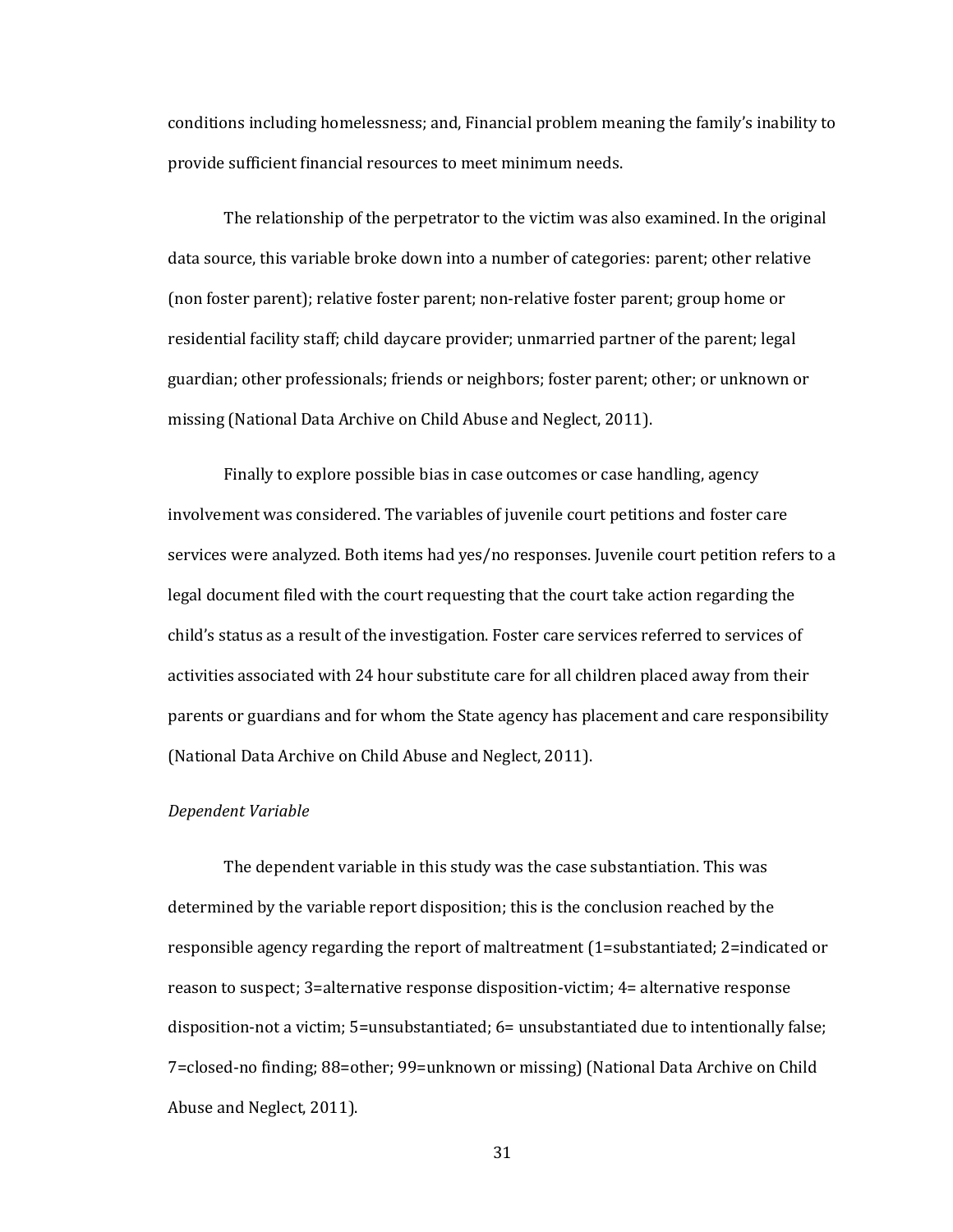#### Victim Demographics

The first data that was analyzed was the demographics and characteristics of the physical child abuse victims. This information is presented in Table 4 by state. Gender was more likely to be male across in Kentucky and Nevada. In New Mexico was it was more likely to be female by 0.1%. Interesting when compared to state gender populations, in both Kentucky and Nevada there was a higher percentage of male victims (2.2% in Kentucky: 2.9% in Nevada). It is also important to note that Kentucky had a high number of missing gender entries (167) when compared to the other states. With regards to the child's age, New Mexico's average age was much higher than the other states at 10.72 years. The median age in Kentucky was 8.37. Nevada's average age fell considerably lower than the others at 7.29 years. When analyzing the child's race, while the majority of the victims are White, the state breakdown of the racial populations as compared to the racial victim population tells a different story. To compare the total population of children in each racial group by state, the assumption was made that the percentage of children in each state would be represented in the same racial percentages as reported at the state level.

In Nevada, Kentucky and New Mexico, American Indian and Alaskan Native victim populations were similar to representation in the state (i.e., <1% difference, victim numbers went slightly over 100% due to being allowed to select more than one ethnicity). The same was seen for Hawaiian and Pacific Islander populations (i.e., <1% difference). Asian populations were similar in Kentucky and New Mexico (i.e., <1% difference). In Nevada the Asian population may have seen underrepresentation as they were only 2.8% of reported victims but represent 7.7% of the state population.

Black children are represented in the abuse victim population at higher rates than represented in the general population in all three states. In Kentucky, Black children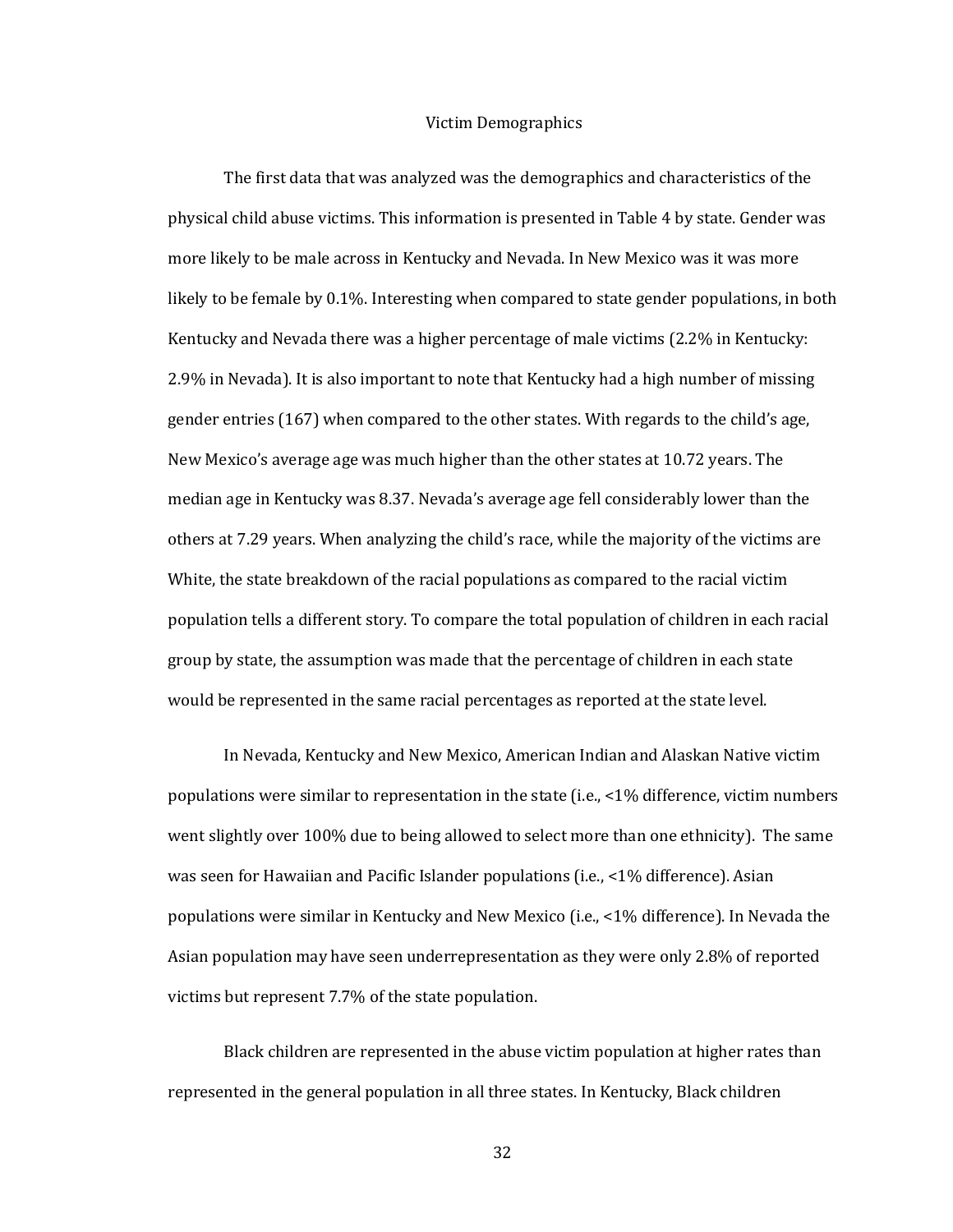makeup 8% of the population but account for16.8% of the victims. In New Mexico Black children were 2.5% of the state population but 4.6% of victims. Nevada saw the largest discrepancy in Black representation with 8.6% in the state population but 23% of the victims.

Table 3

|                            | Kentucky        | Victim% | New Mexico    |        | Nevada        |         |
|----------------------------|-----------------|---------|---------------|--------|---------------|---------|
|                            | State%          |         | Victim%       | State% | Victim %      | State % |
|                            | $(n = 12, 110)$ |         | $(n = 4,348)$ |        | $(n = 5,701)$ |         |
| Gender:                    |                 |         |               |        |               |         |
| Male                       | 52.2%           | 49%1    | 49.8%         | 49%    | 52.9%         | 50%     |
| Female                     | 46.4%           | 51%     | 49.9%         | 51%    | 47.1%         | 50%     |
| Unknown/Missing            | 1.4%            | N/A     | 0.3%          | N/A    | 0%            | N/A     |
| Age:                       |                 |         |               |        |               |         |
| Mean                       |                 | 8.37    | 10.72         |        | 7.29          |         |
| Child's Race:2             |                 |         |               |        |               |         |
| A. I. / A. N. <sup>3</sup> | 0.2%            | 0.3%    | 7.5%          | 10.1%  | 2%            | 1.6%    |
| Asian                      | 0.3%            | 1.2%    | 0.8%          | 1.6%   | 2.8%          | 7.7%    |
| Black                      | 16.8%           | 8%      | 4.6%          | 2.5%   | 23%           | 8.6%    |
| H / P. I. <sup>4</sup>     | 0.1%            | 0.1%    | 0.3%          | 0.2%   | 1.8%          | 0.7%    |
| White                      | 80.1%           | 88.9%   | 89.7%         | 83.4%  | 75.7%         | 77.7%   |
| Undetermined               | 4.9%            | N/A     | 1.6%          | N/A    | 1.8%          | N/A     |
| Two or More Races          | N/A             | 1.6%    | N/A           | 2.3%   | N/A           | 3.7%    |
| Ethnicity:                 |                 |         |               |        |               |         |
| Hispanic/Latino            | 3.4%            | 3.2%    | 61.6%         | 46.7%  | 30.1%         | 27.1%   |

### *Victim Demographics by State*

Note: <sup>1</sup> (U.S. Census Bureau, 2011) <sup>2</sup> Child's race may add up to slightly above 100% because victims may select multiple ethnicities (e.g., Kentucky adds up to 102.4, New Mexico to 104.5 and Nevada to 107.1%) 3A. I./A. N. represents American Indian and Alaskan Native. <sup>4</sup> H/P.I. represents Hawaiian/Pacific Islander.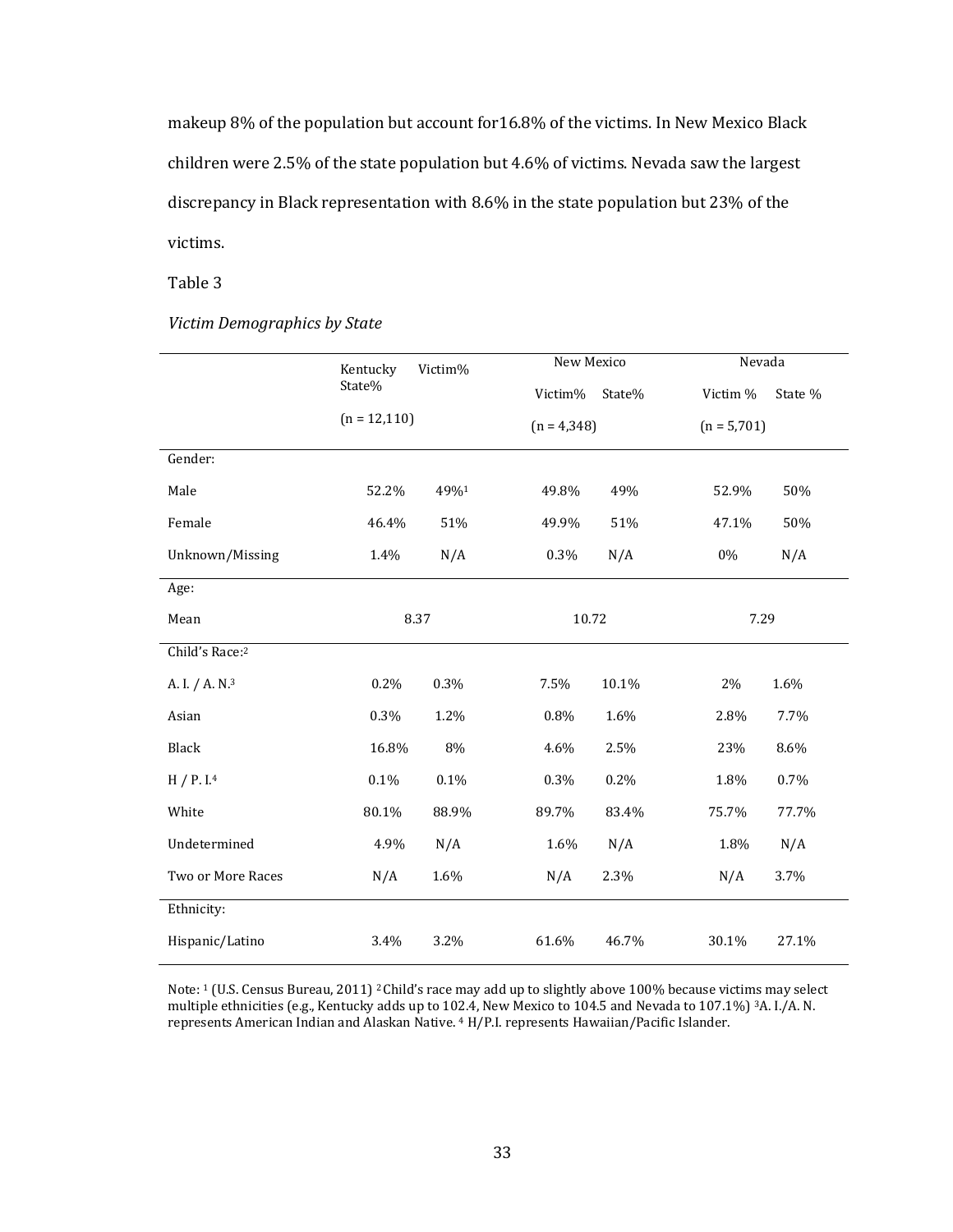White children were the only racial category where victim percentages did not exceed the expected population across all states. White children make up 88.9% of the population and 80.1% of the victims in Kentucky. In Nevada the expected population is 77.7%, however they account for 75.7% of victims. Only in New Mexico was the expected population, 89.7%, higher than the percentage of victims at 83.4%.

The assumption was also made that the ethnicity of the victims would match the state representations, e.g., persons of Hispanic or Latino origin. Hispanic or Latino children made up 3.2% of the population and 3.4% of the victims in Kentucky. In New Mexico Hispanic or Latino children comprise 46.7% of the population, however, account 61.6% of the victims. In Nevada Hispanic or Latino children make up 27.1% of the population, and 30.1% of the victims.

Due to the low representation of American Indian/Alaskan Native, Asian, and Pacific Islander/Hawaiian Native victims, from this point forward minority will refer to Black and Hispanic populations only.

## Perpetrator Characteristics

Also analyzed were characteristics pertaining to perpetrators including family stressors. One important perpetrator characteristic that this research planned to consider was the relationship of the offender to the victim. Unfortunately nearly all relationships coded were parental and that could reflect state's definition of abuse. In Nevada, for example, CPS only records familial abuse. This variable proved to be unusable due to restrictions in range and was not included in analyses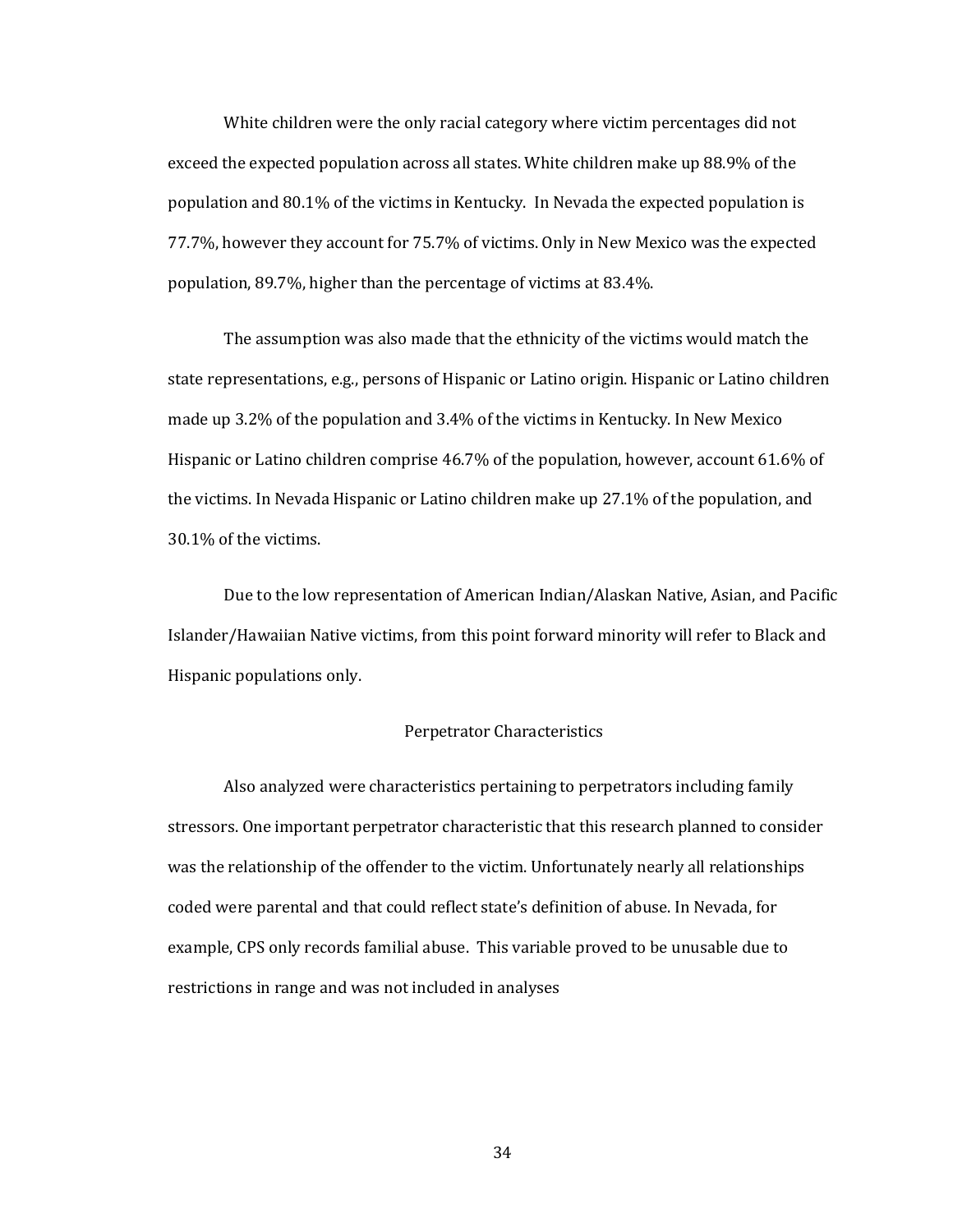# *Family Stressors*

To explore the stressors placed upon the family unit the variables of alcohol or drug abuse by the caretaker, domestic violence, inadequate housing, and financial problem were looked at. Unfortunately, in majority of these cases data on these variables were not recorded. Due to the bulk of these variables reporting missing data, it is difficult to draw solid conclusions from these numbers. New Mexico consistently reported the most valid data responses across these variables. Table 4 presents the findings of these variables. The variables of alcohol abuse and drug abuse were combined because both variables had identical reporting levels across all three states which implied that they were coded together in the original data source.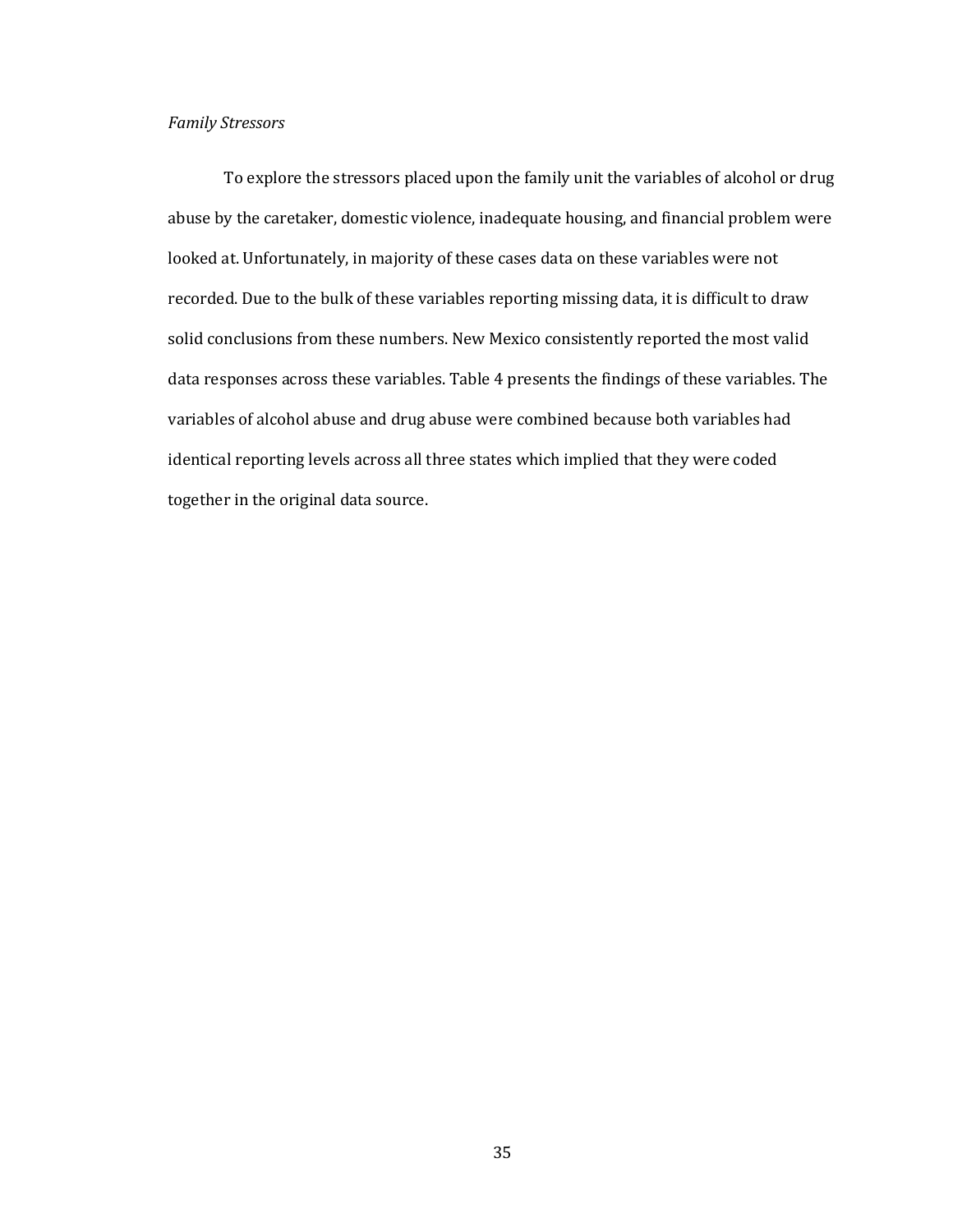# *Perpetrator History Variables*

|                       | Kentucky          | New Mexico       | Nevada        |
|-----------------------|-------------------|------------------|---------------|
|                       | $\%$ (n = 12,110) | % $(n = 4,348)$  | $% (n=5,701)$ |
| Alcohol & Drug Abuse: |                   |                  |               |
| Yes                   | 0.2               | 25.1             | 3.6           |
| $\rm No$              | $1.4\,$           | 74.9             | 67            |
| Missing               | 98.5              | $\boldsymbol{0}$ | 29.3          |
| Domestic Violence:    |                   |                  |               |
| Yes                   |                   | 10.7             |               |
| $\rm No$              | 3.5               |                  | $2.1\,$       |
| Missing               | 94.5              | 89.3             | 68.5          |
|                       | $\overline{2}$    | $\boldsymbol{0}$ | 29.3          |
| Inadequate Housing:   |                   |                  |               |
| Yes                   | 1.6               | $1.8\,$          | 0.3           |
| $\rm No$              | 96.4              | 98.2             | 70.4          |
| Unknown/Missing       | $\sqrt{2}$        | $\boldsymbol{0}$ | 29.3          |
| Financial Problem:    |                   |                  |               |
| Yes                   | $0.02\,$          | 16.1             | $1.1\,$       |
| $\rm No$              | $1.5\,$           | 83.9             | 69.5          |
| Unknown/Missing       | 98.5              | $\boldsymbol{0}$ | 29.3          |

When groups showed a significant difference on a factor, follow up analyses using Least Squared Differences (LSD) post-hoc test were undertaken to see which states varied from each other. All of the family stressor variables and external interventions differed significantly from each other. In cases with alcohol and drug abuse ( $F = 348.118$  (2, 8556), p <.001) Kentucky differed from New Mexico but did not differ from Nevada, however New Mexico did differ Nevada. Nevada differed from Kentucky and New Mexico for the variable of inadequate housing (F=18.505 (2, 20243), p <.001). For financial problems (F=298.992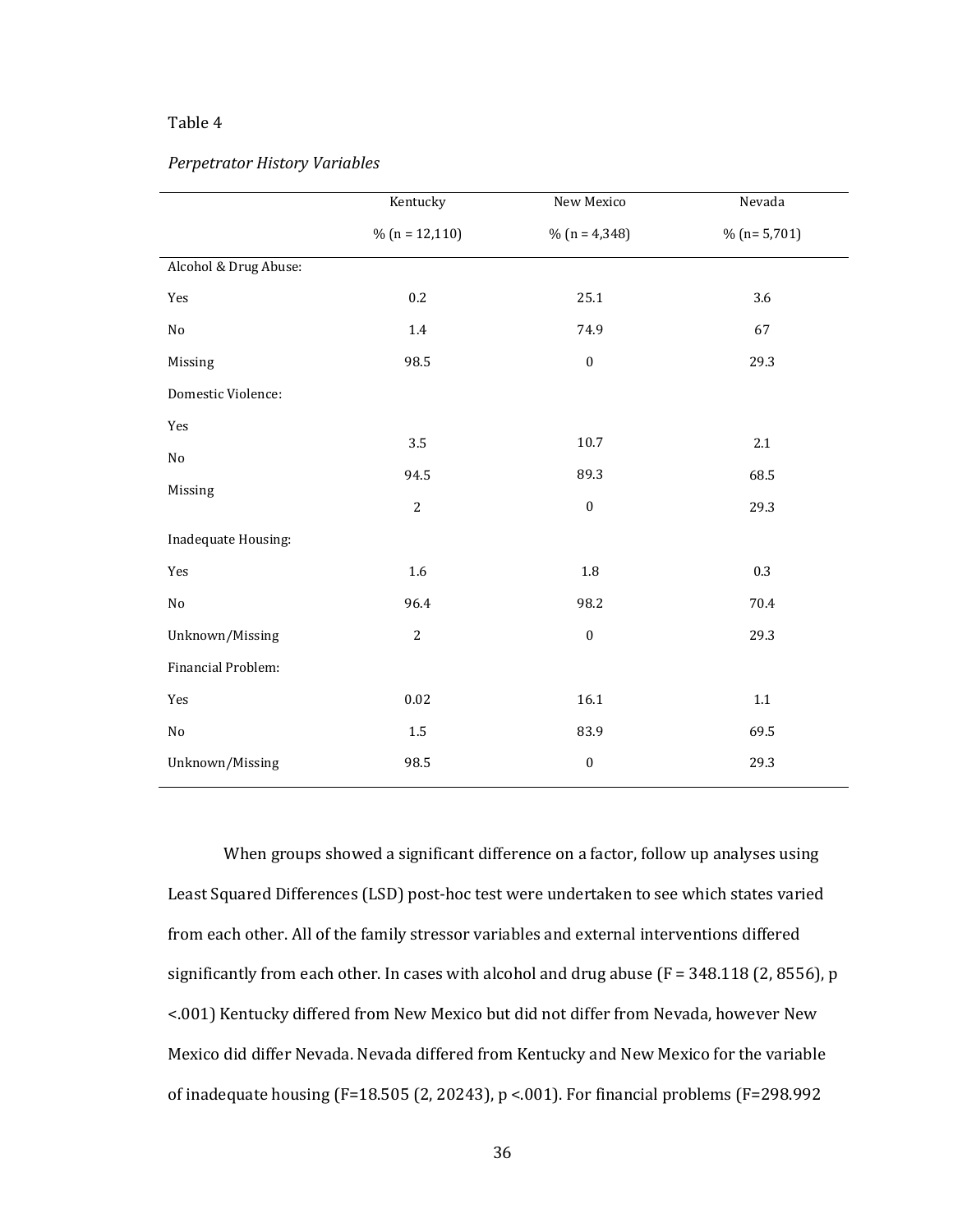(2, 8556), p <.001) New Mexico differed Kentucky and Nevada, however there was no difference between Kentucky and Nevada.

## External Interventions

Of the physical child abuse cases, those that required the referral to foster care services or involved a juvenile court petition could be seen as more serious cases requiring further intervention. Foster care services refer to 24 hour substitute care for child placed outside the care of their parents or guardians with whom the State has placement and care responsibility (National Data Archive on Child Abuse and Neglect, 2011). A juvenile court petition is a legal document filed with the court requesting that the court take action as a result of the investigation. These petitions usually request that the child be declared a dependent or delinquent child, or placed in an out of home setting (National Data Archive on Child Abuse and Neglect, 2011). Follow up analyses using Least Squared Differences (LSD) post-hoc test were undertaken to see which states varied from each other. For both external intervention variables, juvenile court petition (F=125.201 (2, 10947), p <.001) and foster care services (F=188.771 (2, 22156)  $p < .001$ ), Nevada differed from Kentucky and New Mexico, however there was no difference between Kentucky and New Mexico. Figure 1 shows the percentage of cases that were referred for further services.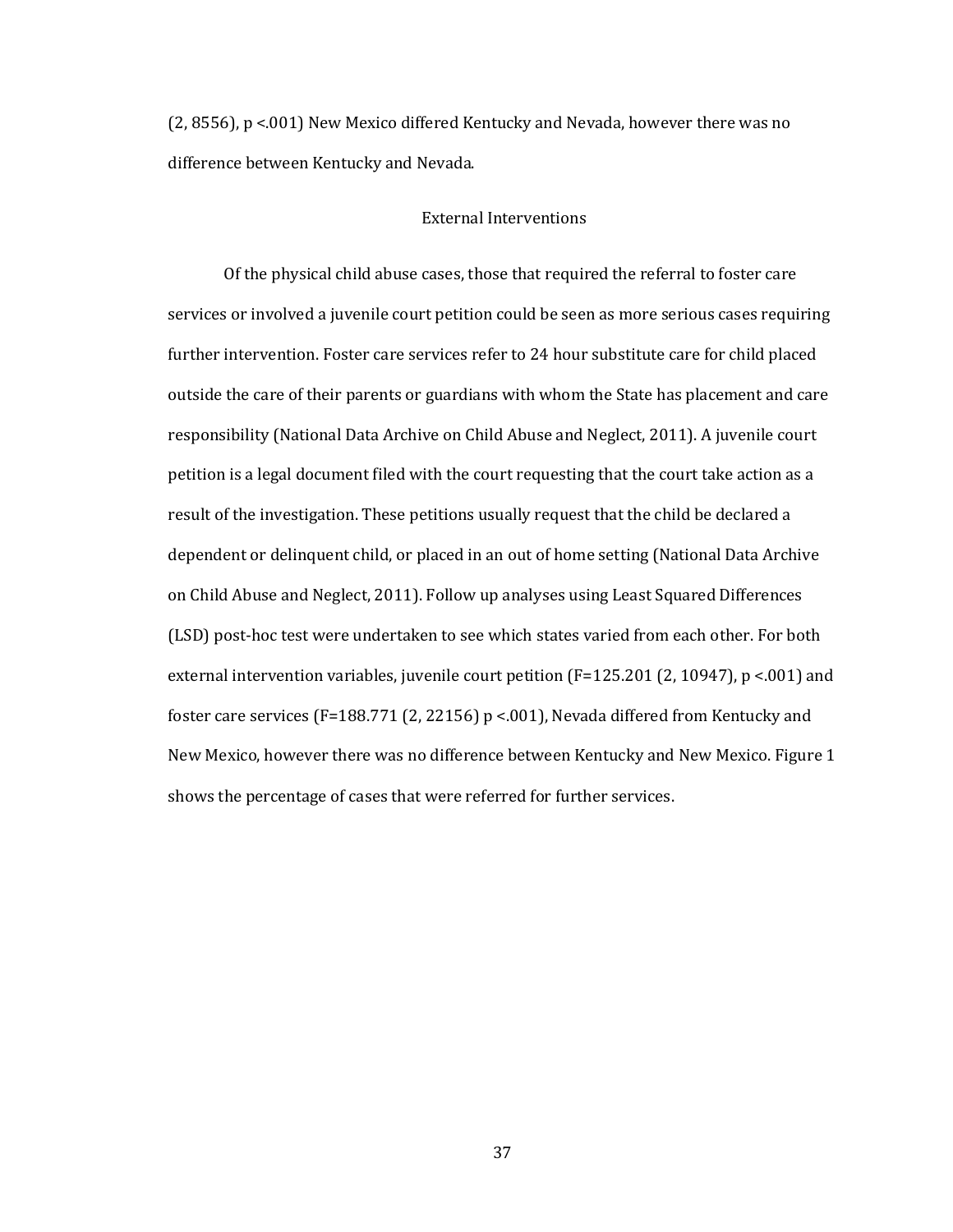### *Figure 1.*



Referrals for Further Services

Due to the low numbers of juvenile court petitions in Kentucky (92.6% of the cases reported unknown or missing) made it impractical to compare Kentucky on this variable. Both Nevada and New Mexico did not have any missing data for these variables. Kentucky had no missing data for foster care services. Nevada was over double the comparison states for both foster care referrals and juvenile court petitions. These numbers suggest that Nevada is much more likely to seek punitive results for physical child abuse than the comparison states.

# Report Disposition

Report disposition refers to the conclusion that was reached by the agency. The substantiation rates varied significantly between the three states  $(F = 89.58 (2, 22122)$ , p <.001). Overall Nevada had the highest percentage of substantiated physical child abuse cases at 25.8%. Table 5 shows the percentage of cases that were substantiated broken down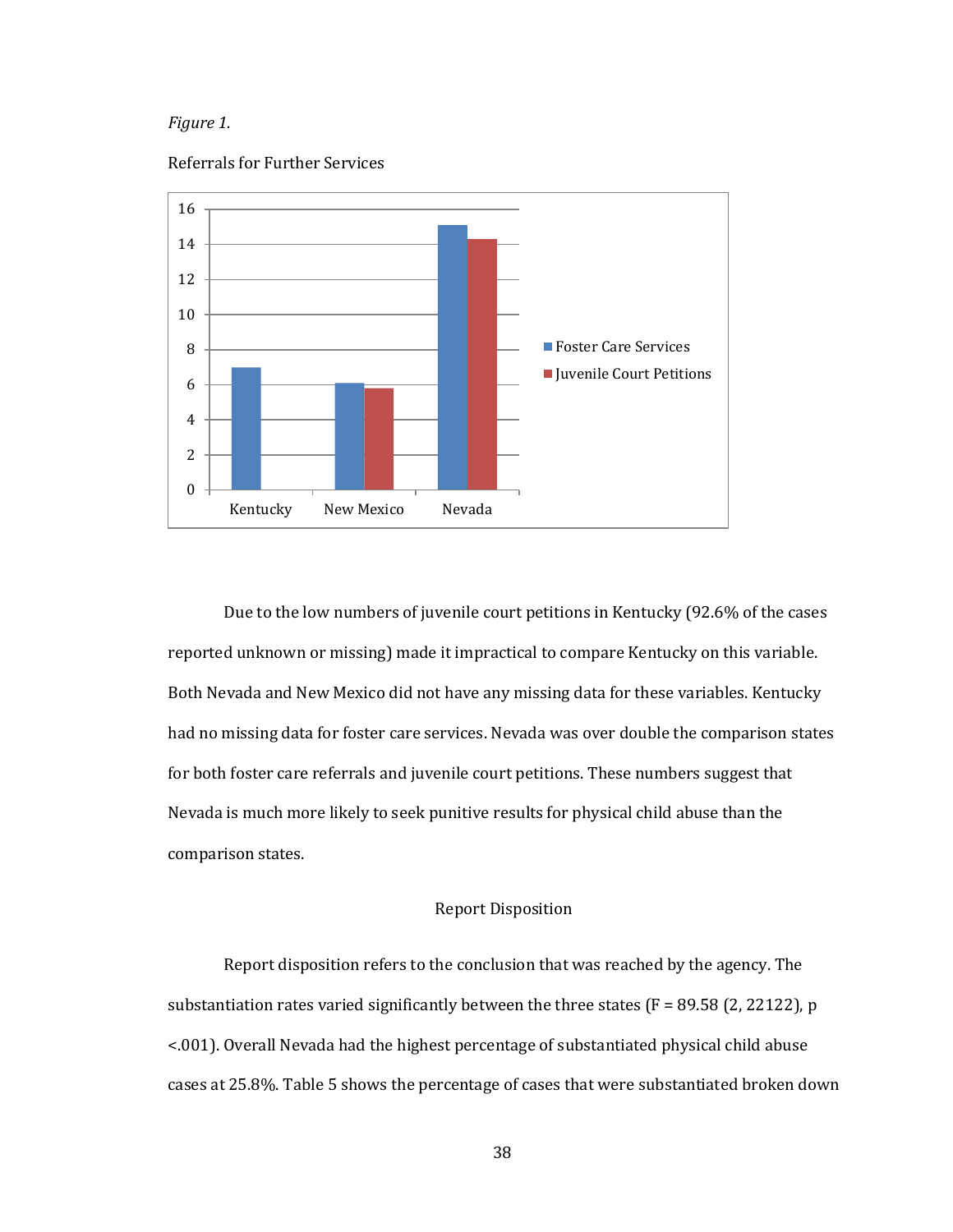by race and ethnicity. Nevada had the highest percentage of substantiated Black cases at 33.3%. In cases where the victim was White, Nevada had the highest percentage of substantiated cases at 24.4% followed by New Mexico 21%; and Kentucky 16.2%. New Mexico had a significantly greater percentage of cases where the child victim was determined to be of Hispanic or Latino ethnicity (61.6%), this is expected as they also have the highest Hispanic population, however they had the lowest rate of substantiated Hispanic or Latino cases at 20.8%. This is compared to Kentucky with 29.1% of their Hispanic or Latino cases substantiated, and Nevada at 26.2%.

Table 5

| Substantiated Cases by State and Race |            |
|---------------------------------------|------------|
| Kantucky                              | Now Mavico |

|              | Kentucky |        |     | New Mexico | Nevada |        |
|--------------|----------|--------|-----|------------|--------|--------|
|              | N        | (%)    | N   | (%)        | N      | (%)    |
| <b>Black</b> | 348      | (19.9) | 40  | (20.4)     | 436    | (33.3) |
| White        | 1457     | (18.5) | 795 | (21)       | 1054   | (24.4) |
| Hispanic     | 58       | (30.6) | 533 | (20.8)     | 425    | (26.2) |
|              |          |        |     |            |        |        |

Table 5 shows the number and percentage of substantiated cases for each race by state. The rates of substantiation vary by race. Among Black children, Nevada substantiated a significantly higher percentage of physical abuse cases than Kentucky and New Mexico (F = 39.96 (2, 3242), p <.001). Kentucky and New Mexico rates did not differ significantly from each other using the LSD post-hoc test. Among white children, Nevada again had the highest substantiation rate and all three states differed significantly from each other  $(F = 42.26 \text{ } (2,$ 16381), p < .001). Among Hispanic children, Kentucky showed the highest substantiation rate  $(F = 11.23 (2, 4372), p < .001)$  but post-hoc tests showed that it only differed significantly from New Mexico's rate. Nevada's rate was also significantly higher than New Mexico's.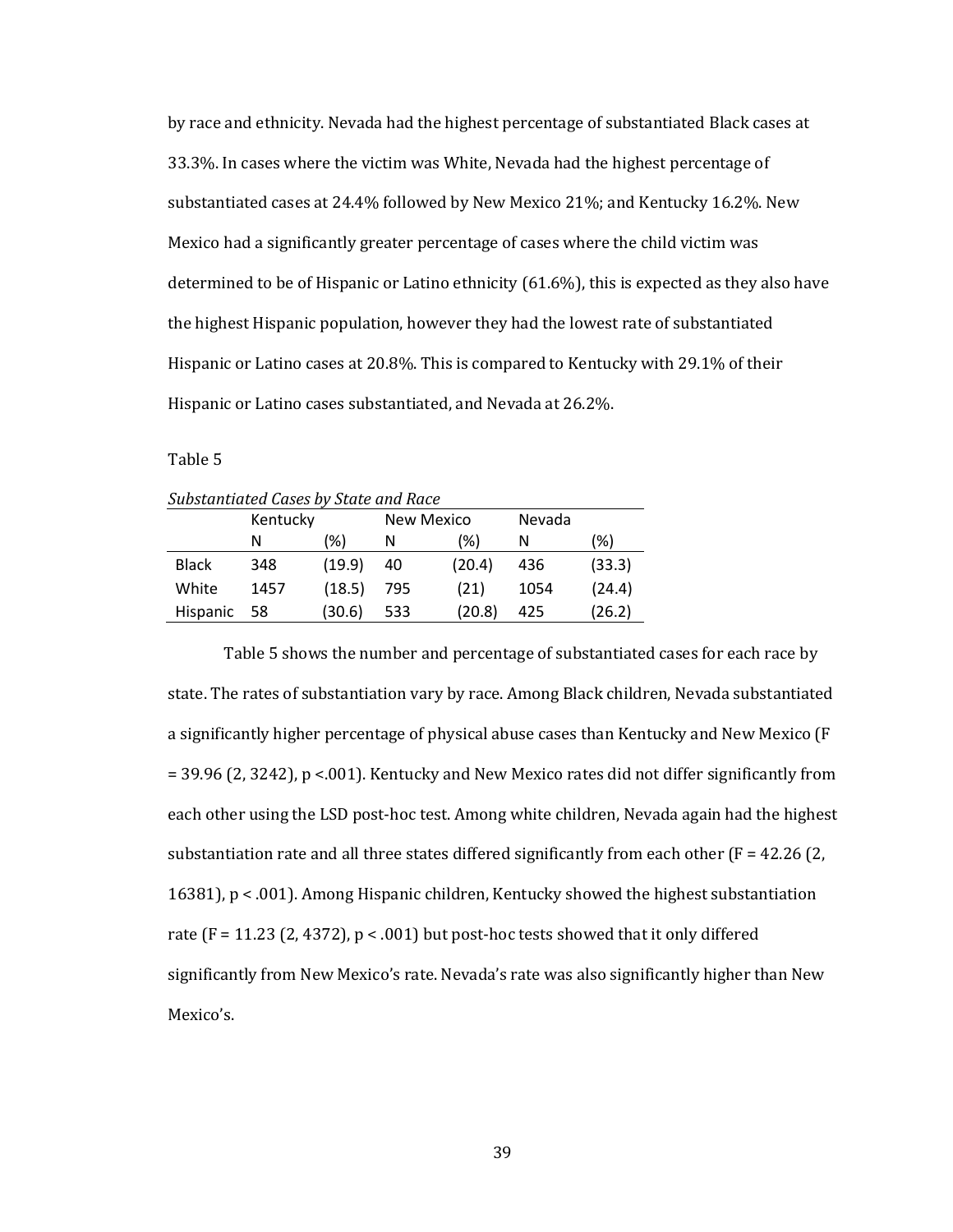*Figure 2.* Substantiated Cases



Figure 2 shows the percentages of substantiated cases separated by race in order to be compared across the states and to allow comparisons between racial groups. It can be seen that the Black cases are substantiated at a much higher rate than Whites. Hispanic cases fall in the middle however they are quite high compared to their general population. Figure 2 shows in detail the great disparity between the White population and the low substantiation rate. If in fact physical child abuse is evenly distributed between all racial groups, then there is a great disparity in the substantiation rate that requires further research and perhaps policy changes in either reporting or substantiation procedures.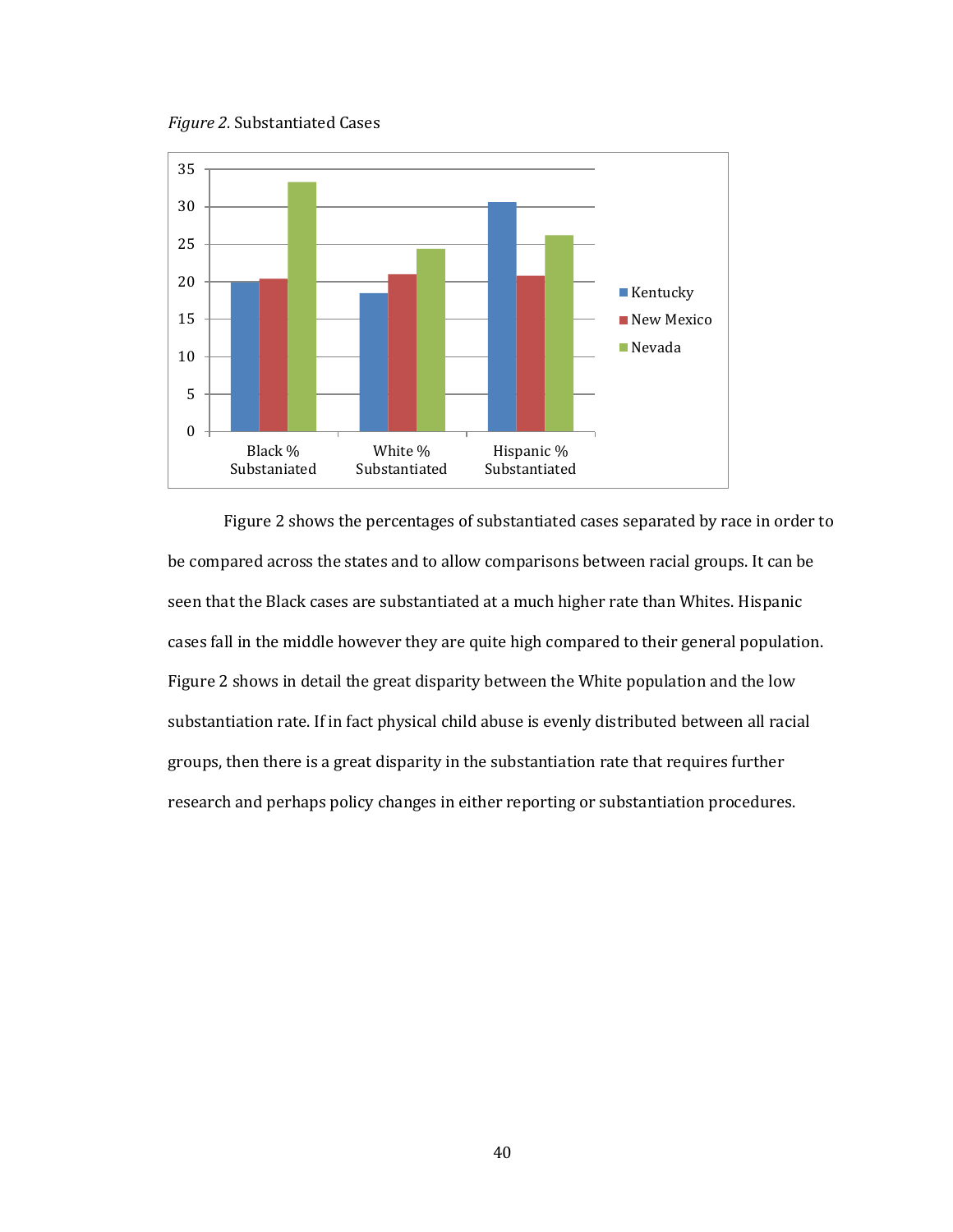#### CHAPTER 4

## FINDINGS OF THE STUDY

The National Child Abuse and Neglect Data System has considerable variation in the consistency of data reported in child abuse cases for victim and perpetrator characteristics. These limitations meant that not all of the data was available for the cases across the three states. Final analyses include those variables that provided enough data to be relevant.

White physical abuse was alleged at rates equivalent to their representation in the state populations, however was substantiated at low rates compared to their overall population in all states. Black victims, consistent with previous research, are reported as alleged victims of physical child abuse at much higher percentages than their population representation. Black cases are substantiated at much lower rates compared to the number of alleged Black cases, yet their rates are still high compared to their general population, as well as when compared to the substantiations of other races. Hispanic cases were reported fairly close to their population representation in Kentucky; their substantiation rate was also fairly equal to their alleged rate. In New Mexico and Nevada the substantiation rate was much lower compared to their alleged rate and their general population rate.

# Correlations

A two-tailed correlation test was used to find correlations between race and family stressors. A correlation was done by state for two reasons. First, the states differed in amount of data detail available. Second, when state was used as a variable in the correlation matrix, all other variables besides state were not statistically significant. This showed that the differentiations between the three states were high. Tables 6 through 8 show the correlation between race and family stressors for each state. Due to the high number of cases this study will only be looking at the .01 findings and not the .05 findings.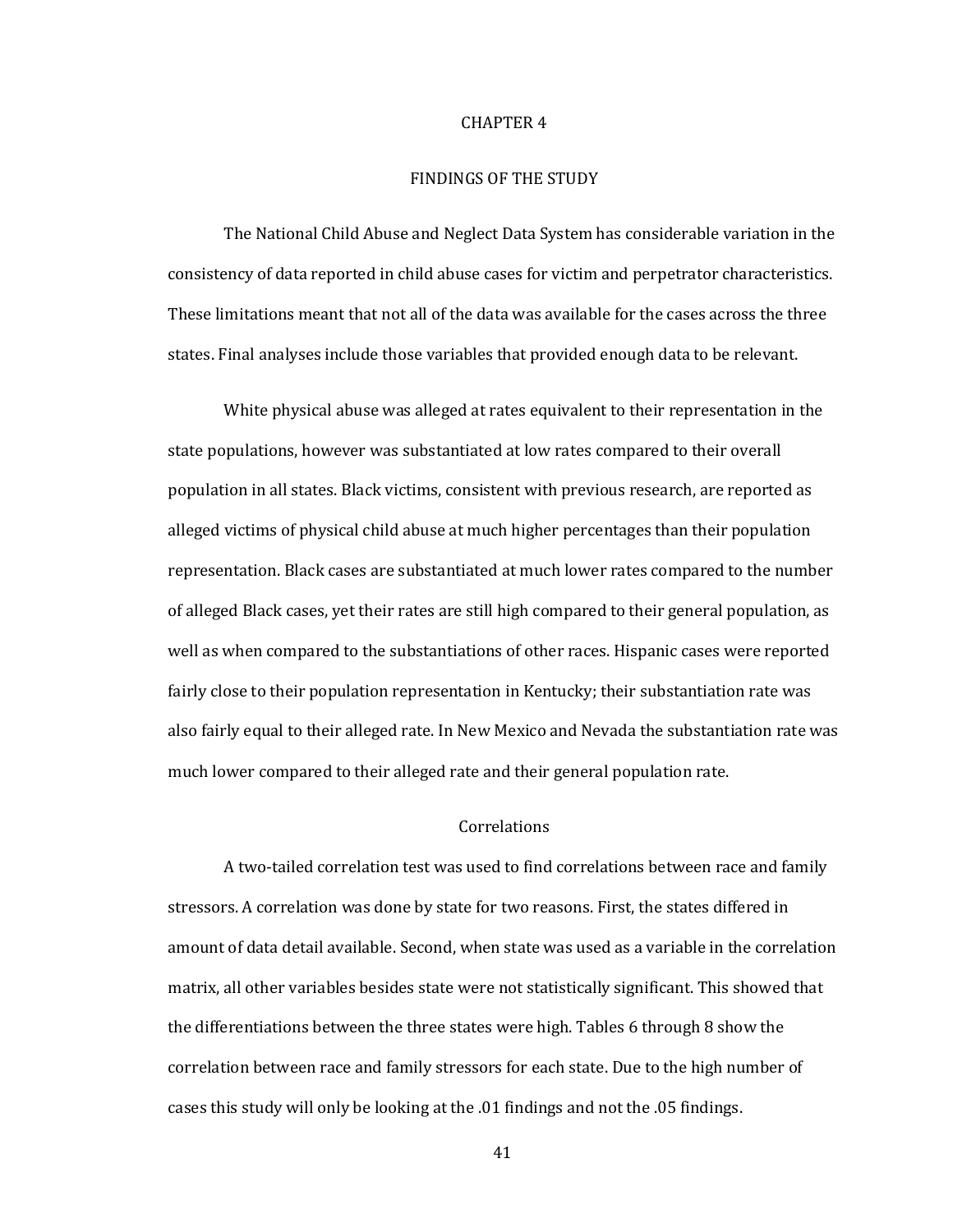# *Race and Family Stressors for Kentucky*

|                             | Alcohol/Drug<br>Abuse | Domestic<br>Violence | Inadequate<br>Housing | Financial<br>Problem | Foster Care<br>Services | Child Race<br>Black | Child Race<br>White | Child<br>Ethnicity | Prior Victim |
|-----------------------------|-----------------------|----------------------|-----------------------|----------------------|-------------------------|---------------------|---------------------|--------------------|--------------|
|                             |                       |                      |                       |                      |                         |                     |                     | Hispanic           |              |
| Alcohol/Drug<br>Abuse       | $\mathbf{1}$          |                      |                       |                      |                         |                     |                     |                    |              |
| Domestic<br>Violence        | .018                  | $\mathbf{1}$         |                       |                      |                         |                     |                     |                    |              |
| Inadequate<br>Housing       | $-.030$               | $.093**$             | $\mathbf{1}$          |                      |                         |                     |                     |                    |              |
| Financial<br>Problem        | $.309**$              | $-027$               | $-010$                | $\mathbf{1}$         |                         |                     |                     |                    |              |
| Foster Care<br>Services     | $-0.36$               | $.039**$             | $.101**$              | $.160*$              | $\mathbf{1}$            |                     |                     |                    |              |
| Child Race Black            | .075                  | $.036**$             | $.033**$              | .048                 | $.109**$                | $\mathbf{1}$        |                     |                    |              |
| Child Race White            | .057                  | $.034**$             | $.034**$              | .026                 | $.114**$                | .968**              | $\mathbf{1}$        |                    |              |
| Child Ethnicity<br>Hispanic | $-074$                | $.055***$            | $.055**$              | .089                 | $.254**$                | $.230**$            | $.235**$            | $\mathbf{1}$       |              |
| Prior<br>Victim             | .002                  | .014                 | .008                  | .138                 | $.122**$                | $.214**$            | $.219**$            | $.307**$           | $\mathbf{1}$ |
| Report<br>Disposition       | $.159*$               | $.243**$             | $.172**$              | .048                 | $.041**$                | $.037**$            | $.033**$            | $.050**$           | .017         |

Note: \*Correlation is significant at the 0.05 level (2-tailed) \*\* Correlation is significant at the 0.01 level (2-tailed)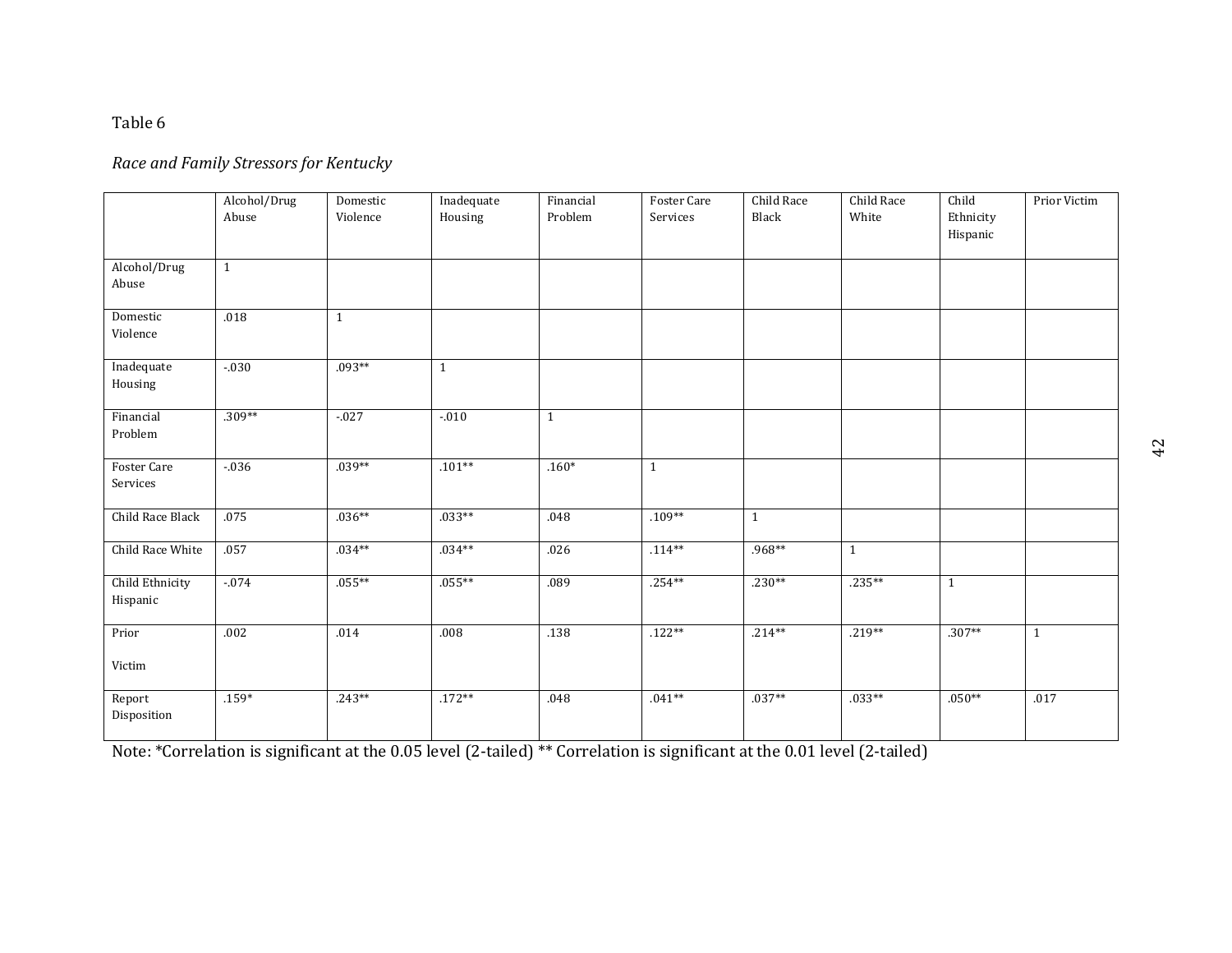# *Race and Family Stressors for New Mexico*

|                             | Alcohol/Drug<br>Abuse | Domestic<br>Violence | Inadequate<br>Housing | Financial<br>Problem | Foster Care<br>Services | Child Race<br>Black | Child Race<br>White | Child Ethnicity<br>Hispanic | Prior Victim |
|-----------------------------|-----------------------|----------------------|-----------------------|----------------------|-------------------------|---------------------|---------------------|-----------------------------|--------------|
|                             |                       |                      |                       |                      |                         |                     |                     |                             |              |
| Alcohol/Drug<br>Abuse       | $\mathbf{1}$          |                      |                       |                      |                         |                     |                     |                             |              |
| Domestic<br>Violence        | $.179**$              | $\mathbf{1}$         |                       |                      |                         |                     |                     |                             |              |
| Inadequate<br>Housing       | $.100**$              | $.109**$             | $\mathbf{1}$          |                      |                         |                     |                     |                             |              |
| <b>Financial Problem</b>    | $.187**$              | $.166**$             | $.165***$             | $\mathbf{1}$         |                         |                     |                     |                             |              |
| Foster Care<br>Services     | $.158***$             | $.157**$             | $.317**$              | $.282**$             | $\mathbf{1}$            |                     |                     |                             |              |
| Child Race Black            | .011                  | $.041**$             | .012                  | .016                 | $.031*$                 | $\mathbf{1}$        |                     |                             |              |
| Child Race White            | .013                  | .018                 | .017                  | .021                 | .018                    | $.882**$            | $\mathbf{1}$        |                             |              |
| Child Ethnicity<br>Hispanic | .026                  | $-0.006$             | .021                  | $.045**$             | .024                    | $.661**$            | .728**              | $\mathbf{1}$                |              |
| Prior<br>Victim             | $.064**$              | $.046**$             | $.063**$              | $.080**$             | $.149**$                | .028                | .021                | .016                        | $\mathbf{1}$ |
| Report<br>Disposition       | $.195***$             | $.188**$             | $.139**$              | $.210**$             | $.290**$                | .026                | .014                | .011                        | $.055***$    |

Note: \*Correlation is significant at the 0.05 level (2-tailed) \*\* Correlation is significant at the 0.01 level (2-tailed)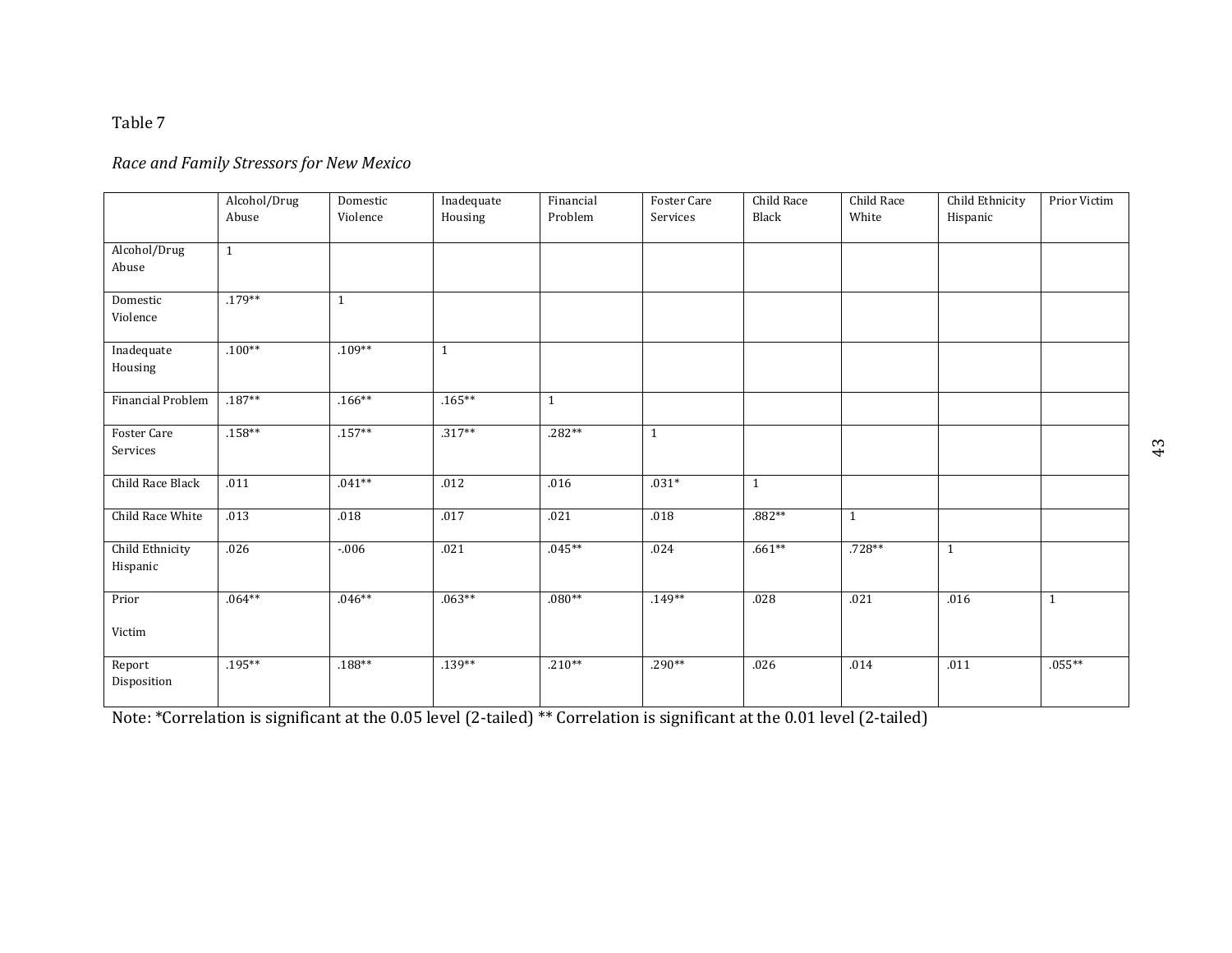# *Race and Family Stressors for Nevada*

|                                | Alcohol/Drug<br>Abuse | Domestic<br>Violence | Inadequate<br>Housing | Financial<br>Problem | Foster Care<br>Services | Child Race<br>Black | Child Race<br>White | Child Ethnicity<br>Hispanic | Prior        |
|--------------------------------|-----------------------|----------------------|-----------------------|----------------------|-------------------------|---------------------|---------------------|-----------------------------|--------------|
|                                |                       |                      |                       |                      |                         |                     |                     |                             | Victim       |
| Alcohol/Drug<br>Abuse          | $\mathbf{1}$          |                      |                       |                      |                         |                     |                     |                             |              |
| Domestic<br>Violence           | $-0.41**$             | $\mathbf{1}$         |                       |                      |                         |                     |                     |                             |              |
| Inadequate<br>Housing          | $.037**$              | $-0.011$             | 1                     |                      |                         |                     |                     |                             |              |
| Financial<br>Problem           | .007                  | $-0.022$             | $-0.08$               | $\mathbf{1}$         |                         |                     |                     |                             |              |
| <b>Foster Care</b><br>Services | $.172**$              | .027                 | $.060**$              | $.039*$              | $\mathbf{1}$            |                     |                     |                             |              |
| Child Race Black               | $-0.34*$              | $-0.044**$           | $-.005$               | $-0.044**$           | $.090**$                | $\mathbf{1}$        |                     |                             |              |
| Child Race White               | $.041**$              | .019                 | .013                  | $.039*$              | $-0.053**$              | $-709$              | $\mathbf{1}$        |                             |              |
| Child Ethnicity<br>Hispanic    | .001                  | $.056**$             | .013                  | .010                 | .009                    | $-217**$            | $.308**$            | $\mathbf{1}$                |              |
| Prior                          | $.058**$              | $-0.024$             | .008                  | .023                 | $.240**$                | $.091**$            | $-0.044**$          | $-0.020$                    | $\mathbf{1}$ |
| Victim                         |                       |                      |                       |                      |                         |                     |                     |                             |              |
| Report<br>Disposition          | $.212**$              | $.066**$             | .024                  | .019                 | $.450**$                | $.089**$            | $-0.057$            | .002                        | $.093**$     |

Note: \*Correlation is significant at the 0.05 level (2-tailed) \*\* Correlation is significant at the 0.01 level (2-tailed)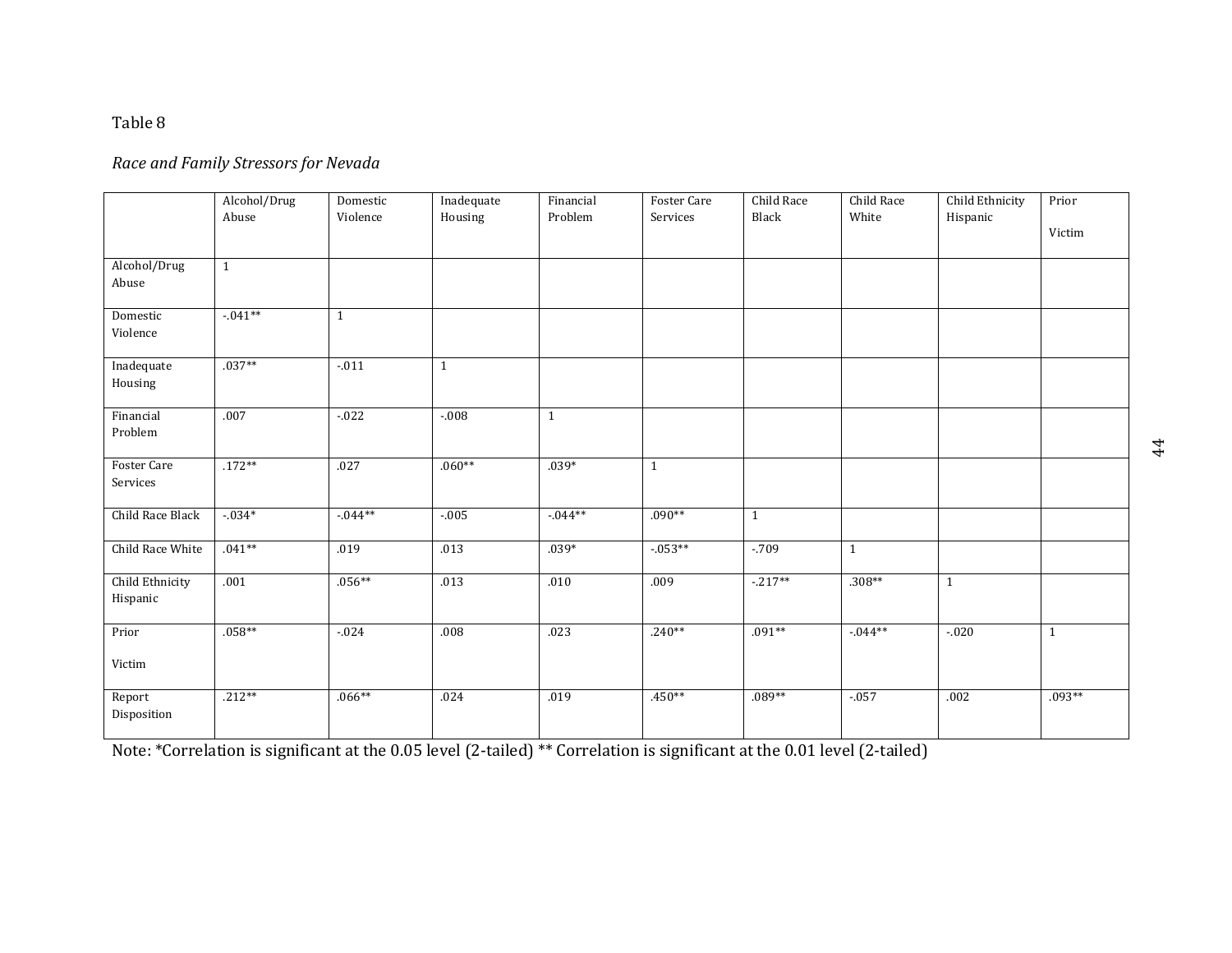The correlations that proved to be the most significant (0.01 level) for each state are as follows:

- Kentucky, New Mexico, and Nevada:
	- Families who experienced domestic violence were more likely to receive a substantiated case disposition (.243; .188; .066).
	- **Families who experienced inadequate housing were more likely to have** children placed in foster care services (.101; .317; .060).
	- **Prior victims were more likely to be placed in foster care services (.122;** .149; .240).
- Kentucky and New Mexico:
	- Families who experienced domestic violence were more likely to experience inadequate housing (.093; .109) and foster care services (.039; .157).
	- Black children are more likely to experience domestic violence (.036; .041).
	- Families who experienced inadequate housing were more likely to receive a substantiated case disposition (.172; .139).
	- Children who were placed in foster care services were more likely to receive a substantiated case disposition (.041; .290)
- Kentucky and Nevada:
	- Hispanic children are more likely to experience domestic violence (.055; .056).
	- Black children were positively correlated foster care services (.109; .090).
- New Mexico and Nevada:
	- Families who experienced alcohol and drug abuse are more likely to experience inadequate housing (.100; .037).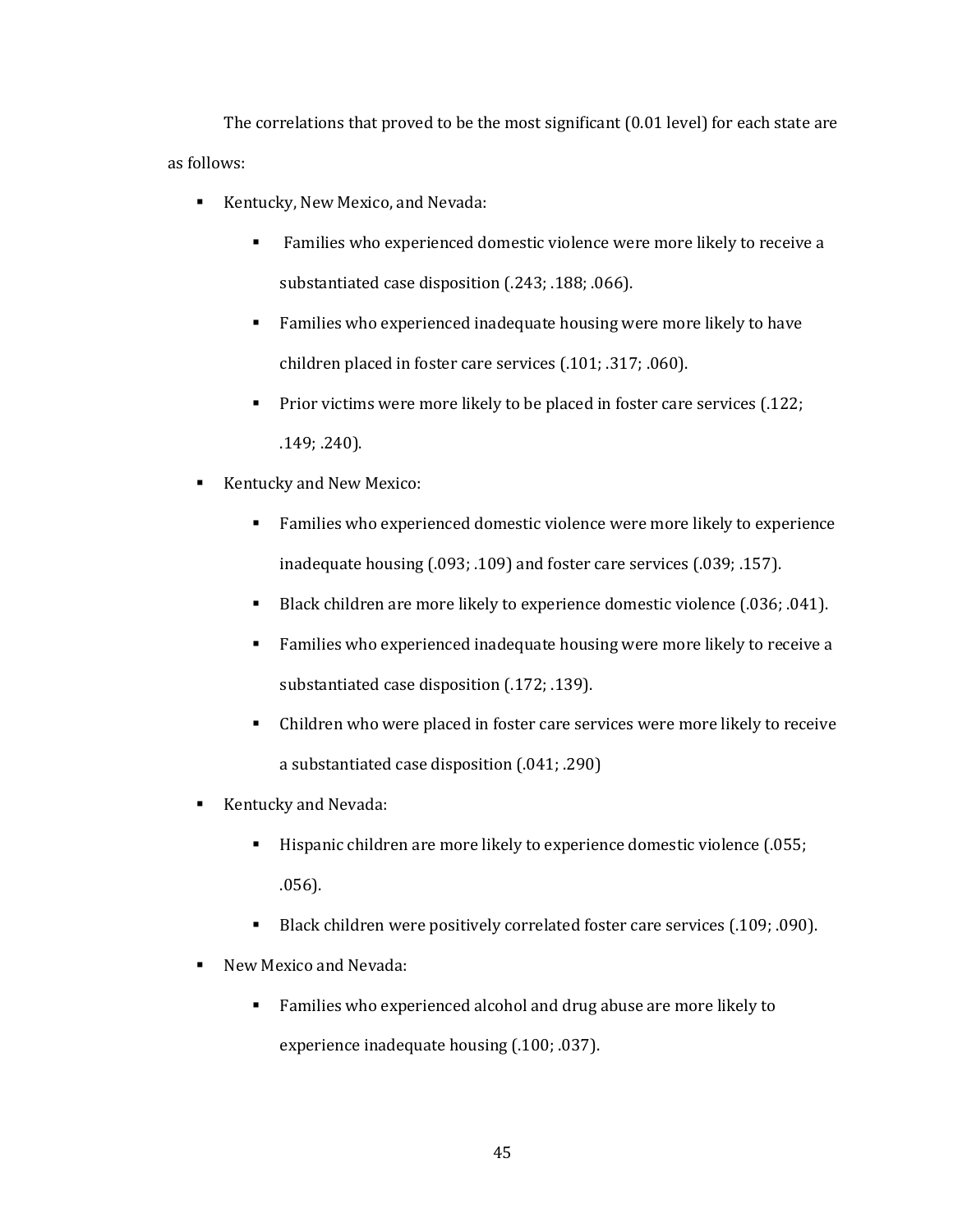- Families who experienced alcohol and drug abuse were more likely to have children placed in foster care services (.158; .172).
- Families who experienced alcohol and drug abuse were more likely to be prior victims (.064; .058).
- Families who experienced alcohol and drug abuse were more likely to receive a substantiated case disposition (.195; .212).
- Being a prior victim was positively associated with receiving a substantiated report disposition (.055; .093).Kentucky:
	- White children are more likely to experience domestic violence (.034).
	- Black, White and Hispanic children were positively associated with inadequate housing (.033; .034; .055).
	- White children were positively correlated to foster care services (.114).
	- Hispanic children were positively correlated to foster care services (.254).
	- Black, White, and Hispanic children were positively correlated with being prior victims (.214; .219; .307).
	- Black, White, and Hispanic children were positively correlated with receiving a substantiated report disposition (.037; .033; .050).
- New Mexico:
	- **Families who experienced alcohol and drug abuse are more likely to** experience domestic violence (.179)
	- **Families who experienced alcohol and drug abuse problems were more** likely to experience financial problems (.189).
	- Families who experienced domestic violence were more likely to experience financial problems (.166).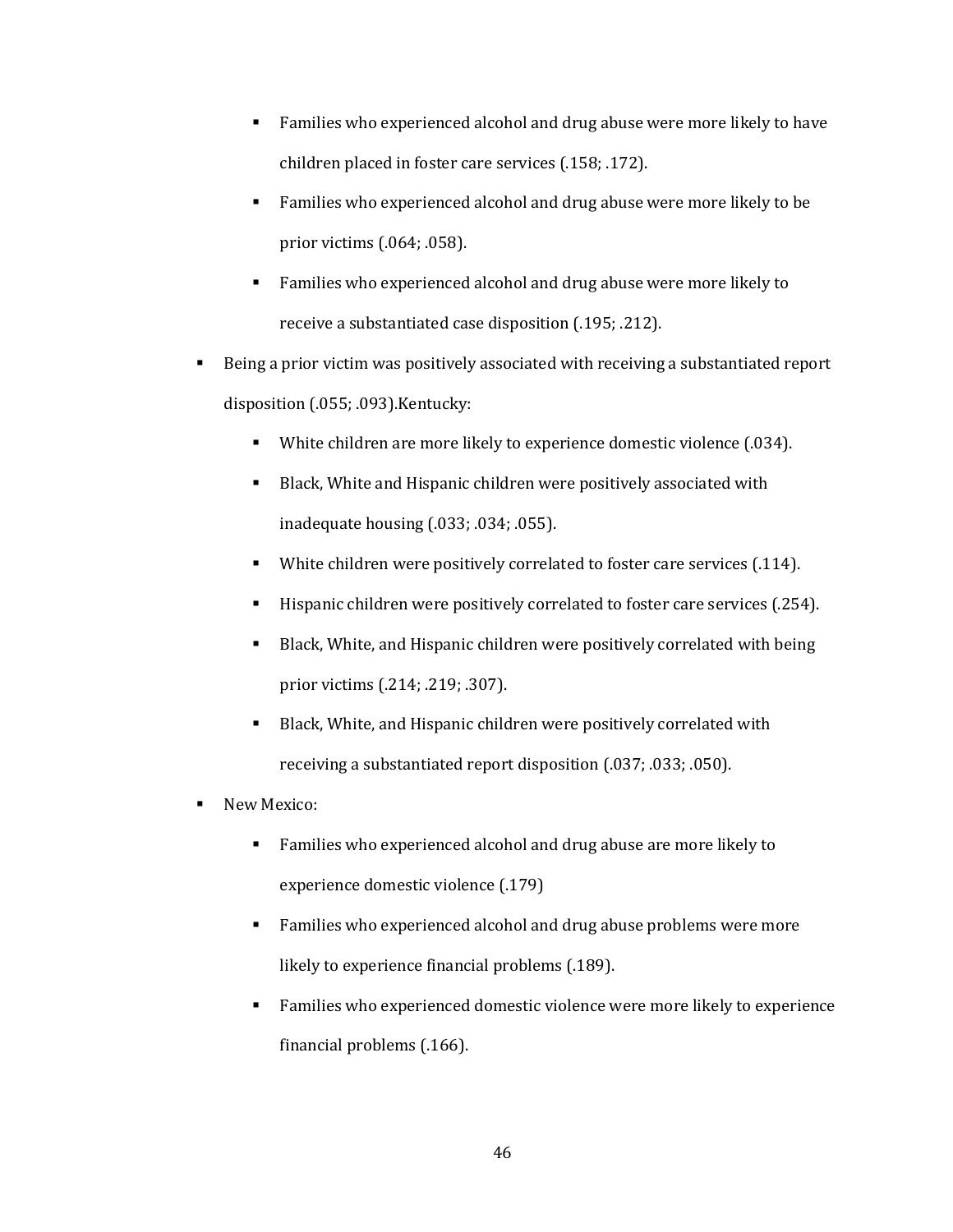- Families who experienced domestic violence were positively correlated with being prior victims (.046).
- Families with inadequate housing were more likely to experience financial problems (.165).
- Families who experienced inadequate housing were positively correlated with being prior victims (.063).
- Families with financial problems were more likely to have children placed in foster care services (.282).
- Hispanics were more likely to experience financial problems (.045).
- Families who experienced financial problems were positively correlated with being prior victims (.080).
- Financial problems were positively correlated with receiving a substantiated report disposition (.210).
- Nevada:
	- Alcohol and drug abuse were negatively correlated with domestic violence  $(-.041)$ .
	- White families were more likely to experience alcohol and drug abuse (.041).
	- Black children are less likely to experience domestic violence (-.044).
	- Black children were less likely to experience financial problems (-.044).
	- White children were less likely to be referred to foster care services (-.053).
	- Black children were more likely to be both prior victims and receive a substantiated report disposition (.091; .089).
	- White children were less likely to be prior victims  $(-.044)$ .

Kentucky was fairly even across all three racial/ethnic groups, they were all positively associated with situations of domestic violence, inadequate housing, and prior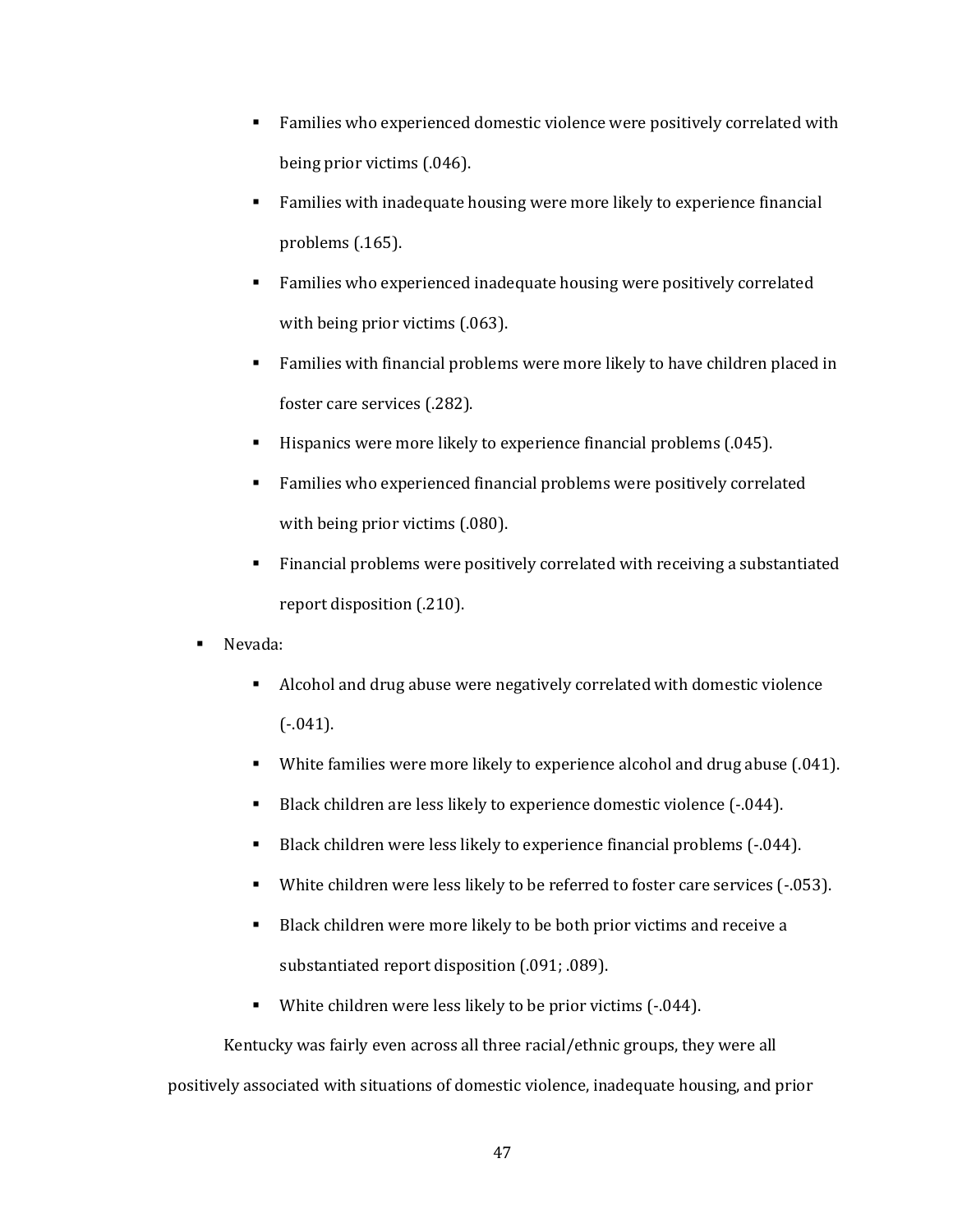victimization and subsequently positively associated with foster care placement and substantiated report disposition. Repeat victimization is prevalent among all races in Kentucky, in Nevada it was only prevalent among Black and White children whereas in New Mexico it was not significantly correlated among any of the races. In New Mexico, Black children were more likely to be in situations of domestic violence and Hispanic children were more likely to experience financial problems. These were the only significant correlations to the family stressor variables in regards to race. This is compelling because in New Mexico family stressors were found to be the only significantly related to each other, prior victimization and case substantiation. In Nevada Black children were less likely to be in situations alcohol or drug abuse, domestic violence, inadequate housing or financial problems, but were still more likely to have foster care placements. White children in Nevada were negatively correlated to foster care placements. Black children were positively associated with substantiated report disposition, while White children were negatively correlated to substantiated report disposition.

# Regression Analysis

Regression analysis was used to determine the relationships between variables, specifically considering the relationship between a dependent variable (case disposition) and the independent variables (race, repeat victimization, alcohol and drug abuse, domestic violence, financial problems, parent as perpetrator, foster care and juvenile court petition). Regression analysis was used in this study to help us understand which of the independent variables were predictors of the case disposition of physical child abuse cases or those being substantiated.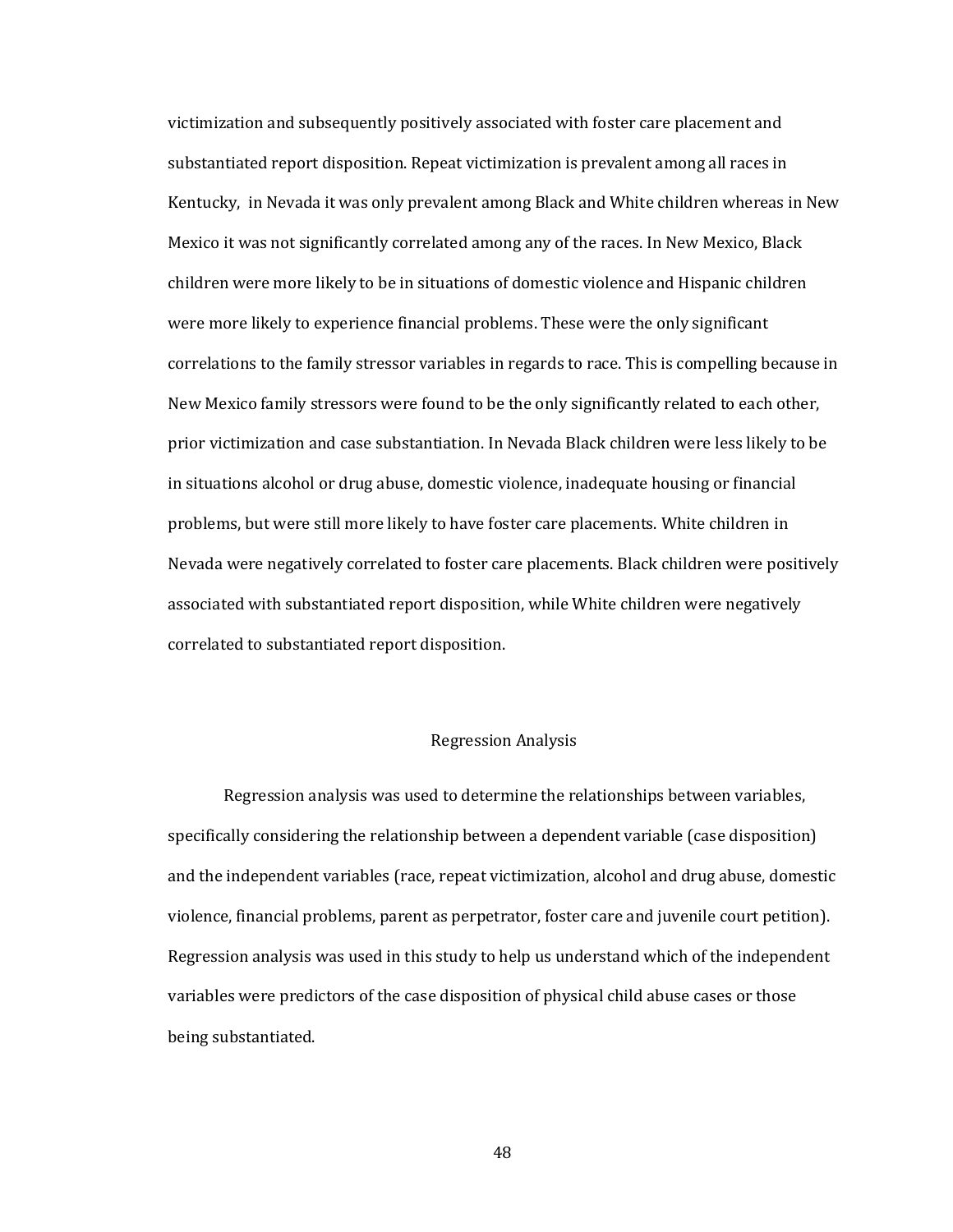Table 9 through 11 show the regression analysis for each of the three states. The tables display the regression model for the prediction of report disposition using first child characteristics in step one, in order to determine if race was a significant factor in predicting the outcome. Family characteristics were then applied in step two, to determine these factors were more significant than race, and if once applied to see if race was still as significant.

# Table 9

*Regression Model for Prediction of Report Disposition in Kentucky Using Child and Family Characteristics*

|        | Predictor                 | B        | S.E. | ß     | Sig  |
|--------|---------------------------|----------|------|-------|------|
| Step 1 | Child Black               | $-0.172$ | .142 | .842  | .224 |
|        | Child White               | $-0.415$ | .138 | .660  | .003 |
|        | Child Hispanic            | 0.381    | .179 | 1.463 | .033 |
|        | <b>Child Prior Victim</b> | .185     | .066 | 1.203 | .005 |
|        |                           |          |      |       |      |
| Step 2 | Child Black               | $-0.231$ | .153 | .794  | .130 |
|        | Child White               | $-0.525$ | .149 | .592  | .001 |
|        | Child Hispanic            | 0.403    | .492 | 1.497 | .035 |
|        | Child Prior Victim        | 0.222    | .072 | 1.248 | .002 |
|        | <b>Inadequate Housing</b> |          | .234 | .096  | .001 |
|        | Domestic Violence         | $-2.591$ | .163 | .075  | .001 |
|        | <b>Foster Care</b>        | $-1.101$ | .088 | .333  | .001 |

For Kentucky the high number of missing or uncoded cases for juvenile court petitions, alcohol and drug abuse, and financial problem required that these three variables not be included. In step one of Kentucky's analysis the child's race being White and Hispanic proved to be a significant predictor. When the family characteristics were added to the equation the child's race being White and Hispanic remained significant. The family stressors of inadequate housing and domestic violence that proved significant. Being a prior victim and foster care placement also were significant predictors.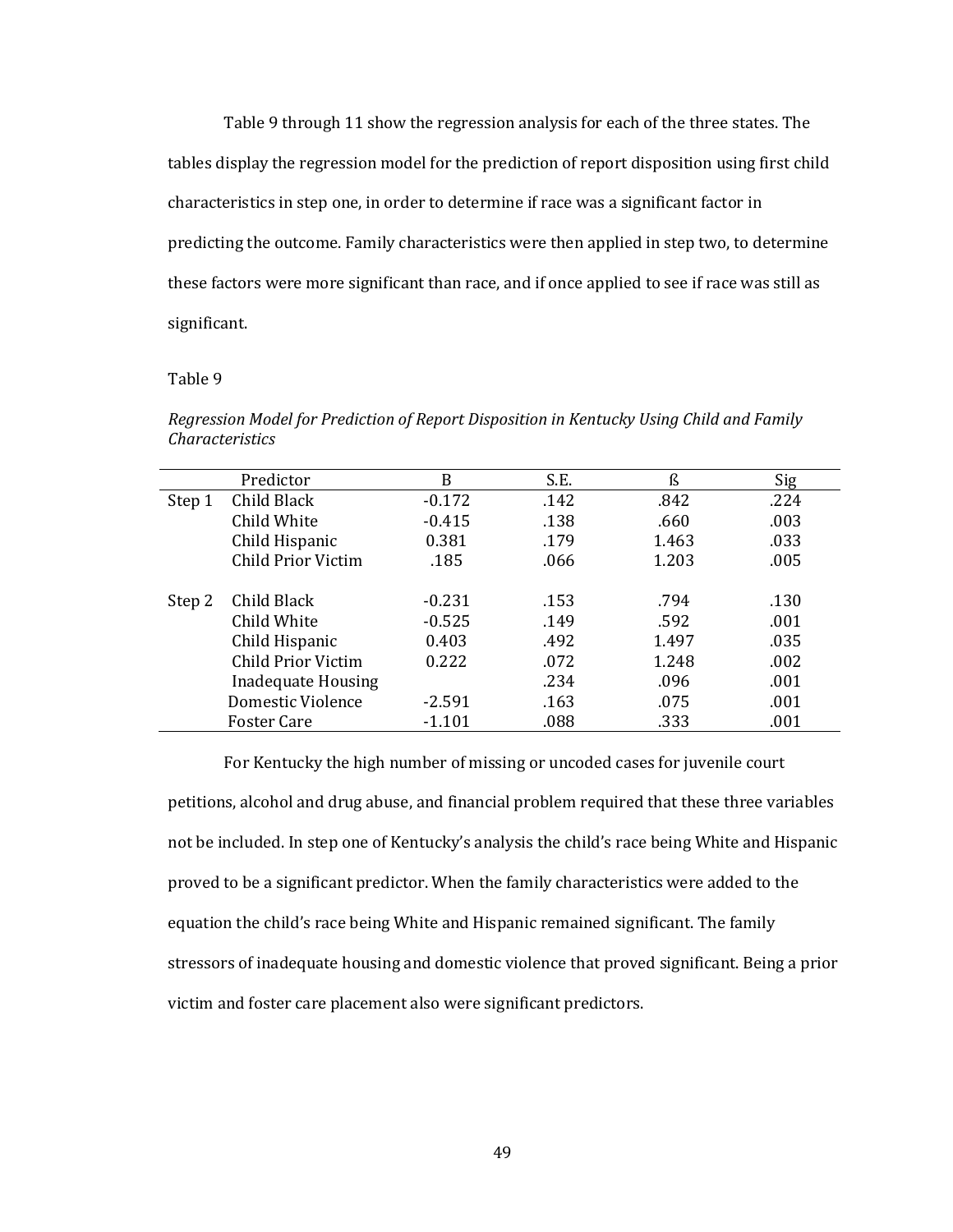|        | Predictor                 | B        | S.E. | ß     | Sig  |
|--------|---------------------------|----------|------|-------|------|
| Step 1 | Child Black               | $-410$   | .219 | .664  | .061 |
|        | Child White               | $-335$   | .147 | .715  | .023 |
|        | Child Hispanic            | $-070$   | .085 | .932  | .407 |
|        | Child Prior Victim        | $-.072$  | .097 | .930  | .459 |
|        | Juvenile Petition         | $-2.302$ | .147 | .100  | .000 |
| Step 2 | Child Black               | $-.280$  | .222 | .756  | .207 |
|        | Child White               | $-.220$  | .151 | .802  | .145 |
|        | Child Hispanic            | $-118$   | .087 | .888  | .173 |
|        | Child Prior Victim        | .004     | .100 | 1.004 | .966 |
|        | Juvenile Petition         | $-1.135$ | .480 | .321  | .018 |
|        | Alcohol/Drug Abuse        | $-688$   | .088 | .503  | .000 |
|        | (Caretaker)               |          |      |       |      |
|        | Domestic Violence         | $-736$   | .116 | .479  | .000 |
|        | <b>Inadequate Housing</b> | $-495$   | .289 | .610  | .087 |
|        | <b>Financial Problem</b>  | $-.631$  | .102 | .532  | .000 |
|        | <b>Foster Care</b>        | $-656$   | .471 | .519  | .164 |

*Regression Model for Prediction of Report Disposition in New Mexico Using Child and Family Characteristics*

In New Mexico, White was the only race that was a significant predictor of substantiation in step one of the analysis. Juvenile petition was significant in step one of the analysis, and remained significant in step two after the addition of the family characteristics. In step two none of the race variables were significant, however the family characteristics of alcohol/drug abuse, domestic violence, and financial problem were significant predictors.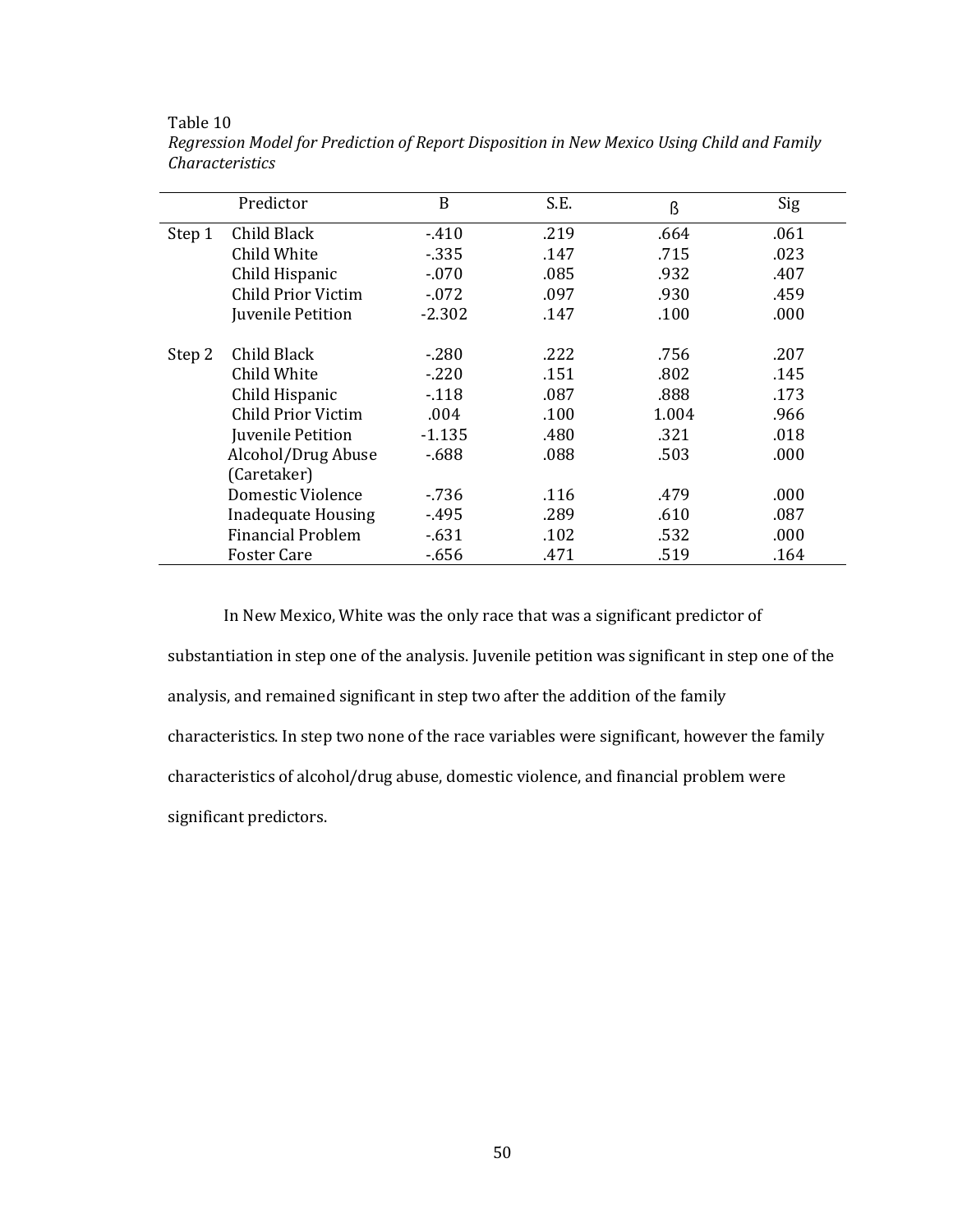|        | Predictor                | B        | S.E. | ß     | Sig  |
|--------|--------------------------|----------|------|-------|------|
| Step 1 | Child Black              | .225     | .159 | 1.252 | .156 |
|        | Child White              | .029     | .163 | 1.030 | .857 |
|        | Child Hispanic           | $-030$   | .106 | .970  | .776 |
|        | Child Prior Victim       | $-341$   | .102 | .711  | .001 |
|        | Juvenile Petition        | $-3.505$ | .135 | .030  | .000 |
|        |                          |          |      |       |      |
| Step 2 | Child Black              | .271     | .161 | 1.311 | .092 |
|        | Child White              | .023     | .165 | 1.023 | .891 |
|        | Child Hispanic           | $-0.35$  | .108 | .966  | .749 |
|        | Child Prior Victim       | $-173$   | .109 | .841  | .111 |
|        | Juvenile Petition        | $-2.990$ | .163 | .050  | .000 |
|        | Alcohol/Drug Abuse       | $-1.530$ | .190 | .217  | .000 |
|        | (Caretaker)              |          |      |       |      |
|        | Domestic Violence        | $-1.008$ | .226 | .365  | .000 |
|        | Inadequate Housing       | .821     | .773 | 2.272 | .289 |
|        | <b>Financial Problem</b> | $-295$   | .352 | .745  | .403 |
|        | <b>Foster Care</b>       | $-757$   | .158 | .469  | .000 |

*Regression Model for Prediction of Report Disposition in Nevada Using Child and Family Characteristics*

For Nevada, during step one of the regression analysis both the child being the prior victim and juvenile court petition were significant predictors. None of the race variables were significant in either step. In step two of the analysis, juvenile petition remained significant. The family characteristics of alcohol/drug abuse, domestic violence, and foster care referral were significant.

Overall the only variable that remained significant across all states was domestic violence. Interestingly only in one case (Kentucky Black victims) did race remain significant after the addition of the family characteristics.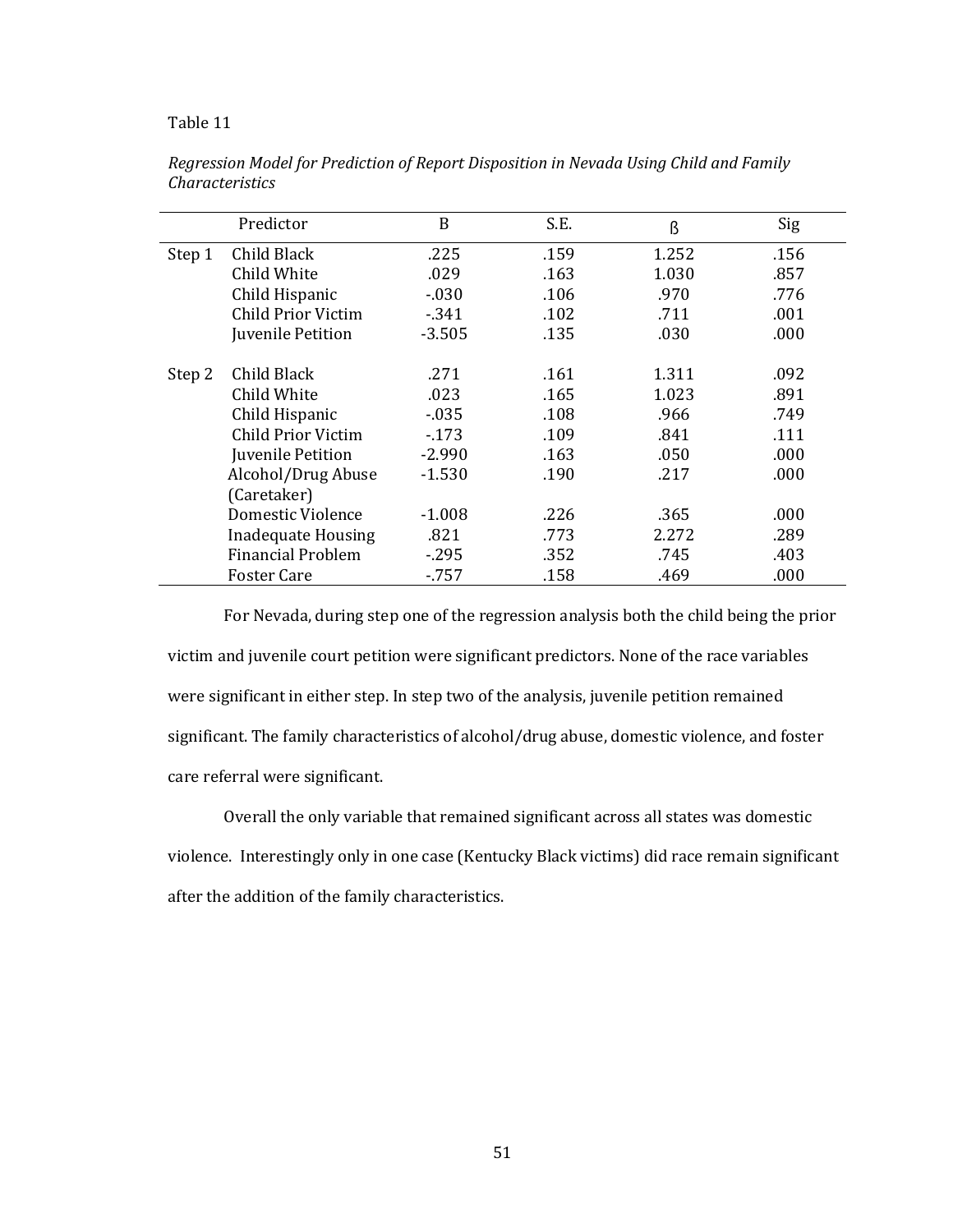## CHAPTER 5

# DISCUSSION, LIMITATIONS, AND CONCLUSIONS

### **Discussion**

The purpose of this research was to explore racial differences in risk factors and substantiation of childhood physical abuse. Also considered were differences in system responses such as agency engagement as demonstrated by foster care placement or juvenile delinquency petition. This project also sought to determine if there were any differences between Nevada and states similar in demographics when managing physical child abuse cases. Direct state comparisons were sometimes hindered by inconsistency in variable coding or reporting.

### *Disparities in Cases as Reflected by Race*

It was found that there was an overrepresentation of minorities when their base population levels were compared to victim levels in the NCANDS database. The percentage of minority victims was always higher than their population percentage in every state. Family stressors, when working in connection with race and report disposition, again reveal racial differences. It was found that for the five family stressor variables (alcohol and/or drug abuse, domestic violence, inadequate housing, financial problem, and foster care services) all three groups were found to be of fairly even prevalence in Kentucky, all being significantly correlated to domestic violence, inadequate housing and foster care services. In New Mexico they were all generally insignificant for all groups, with the exception of Blacks significant correlation to domestic violence and Hispanics to financial problems. In Nevada, however, Black families were less likely to be correlated with situations of alcohol and/or drug abuse, domestic violence, and financial problems. However, being Black was positively associated with foster care placements. Based on previous research it was expected that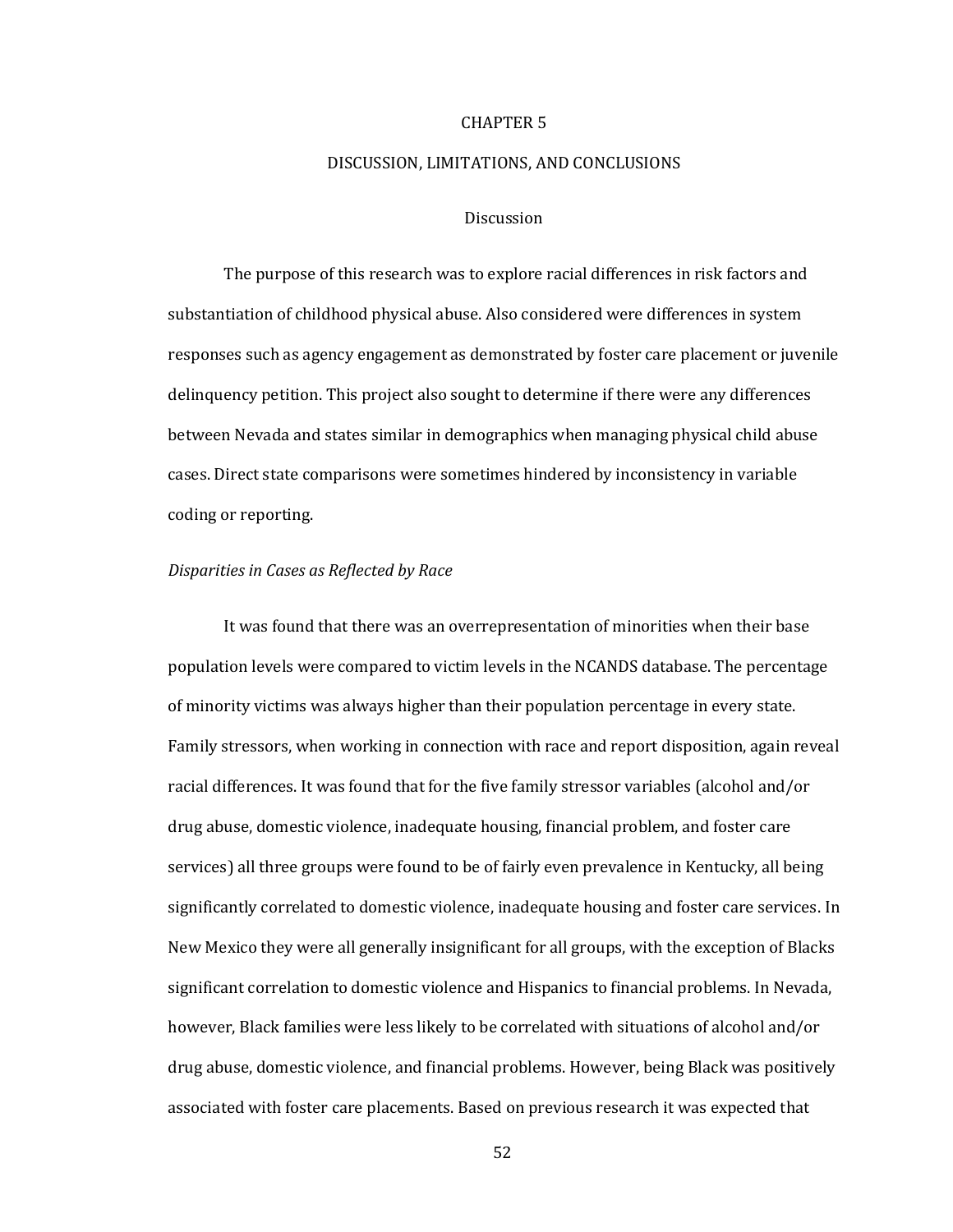minorities would be the most likely to exhibit the family stressor variables, and thus result in higher substantiated case outcomes. This study found that independent of the race variable, the majority of family stressor variables were significantly related to the report disposition.

# *Differences in Family Stressors Reported by Race*

This research project was particularly interested in seeing if race affected substantiation rates. In two of the three states White cases had a lower substantiation rate. The exception to this was New Mexico where cases were substantiated at a fairly even rate for all races (less than 1% difference). The largest difference was in Kentucky where Hispanics and Blacks were more likely to see substantiated cases than for White children (30.6: 19.9: 18.5). In Nevada, again Black and Hispanic cases were more likely to be substantiated than White Children (33.3: 26.2: 24.4). In both Nevada and Kentucky minority cases were more likely to be both reported and substantiated. It was found that only in Kentucky did being race prove to be a significant predictor of a case being substantiated once the family stressor variables were introduced. White and Hispanic cases were a significant predictor of case substantiation in Kentucky. The only other remaining significant predictors for substantiation were family stressor variables.

## *Substantiation of Minority Cases*

This study found that observed maltreatment, or alleged maltreatment, was high for minorities. Black physical child abuse was alleged at very high rates across all states, and substantiated at a much lower rate. However they were substantiated in high percentages compared to the other races/ethnicities. Rates of alleged Hispanic child abuse were fairly equivalent to their base population in Kentucky, moderately higher in Nevada, and considerably higher in New Mexico. Hispanic cases, however, were substantiated at a much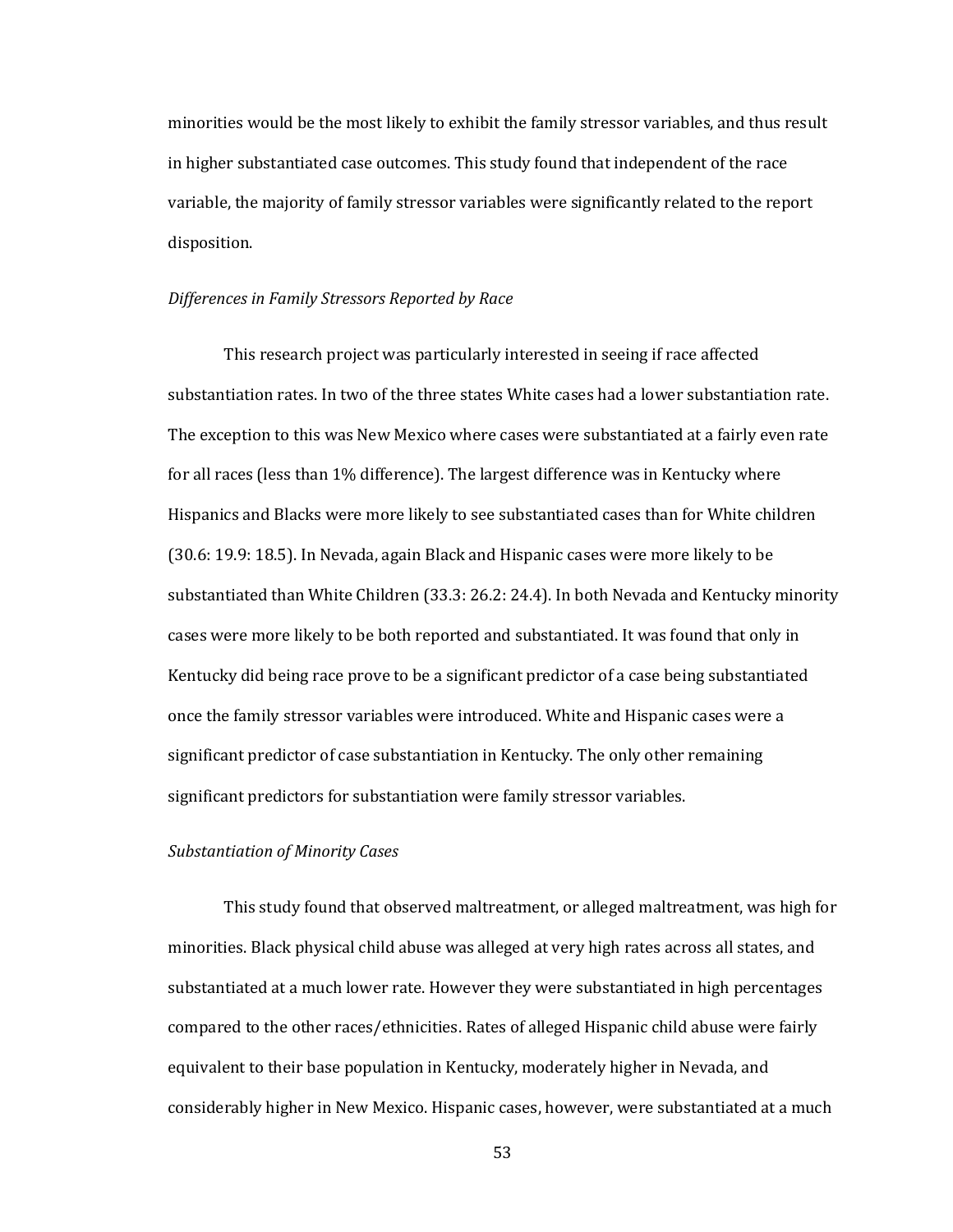lower rate in New Mexico and Nevada. White physical abuse was alleged at relatively equal rates to their populations and substantiated at low rates compared to the population across all states. Consistent with previous research, Black victims were reported for alleged maltreatment at rates inconsistent with their population, as well racial differences were seen in the percentage of cases which are substantiated.

Previous research found that Hispanics culturally are a group that practice corporal punishment because in their culture it is important that their children be well behaved and represent the family well in public, often being stricter and more authoritative than non-Hispanic White or Black parents (Fontes, 2002). This study found that Hispanic cases were more likely to be substantiated in Kentucky and Nevada, in addition was it found that being Hispanic was a predictor of a substantiated case outcome in Kentucky. Hispanic cases showed correlations to only one of the family stressor variables in Nevada and New Mexico, and correlations to three of the five stressors in Kentucky. In Kentucky and Nevada Hispanic cases are being substantiated at a percentage that is much higher than would be expected for their population.

The substantiation of cases can be interpreted two ways. The higher substantiation rates for blacks could mean that the system is doing their job, protecting children by finding cases of abuse. However the contradiction to that is that the higher rates could represent bias against black parents by either the system or the individuals who are making the referrals. It is important that these findings be considered carefully. This discussion would benefit from future research that could look into which pattern is the cause of the underlying the results.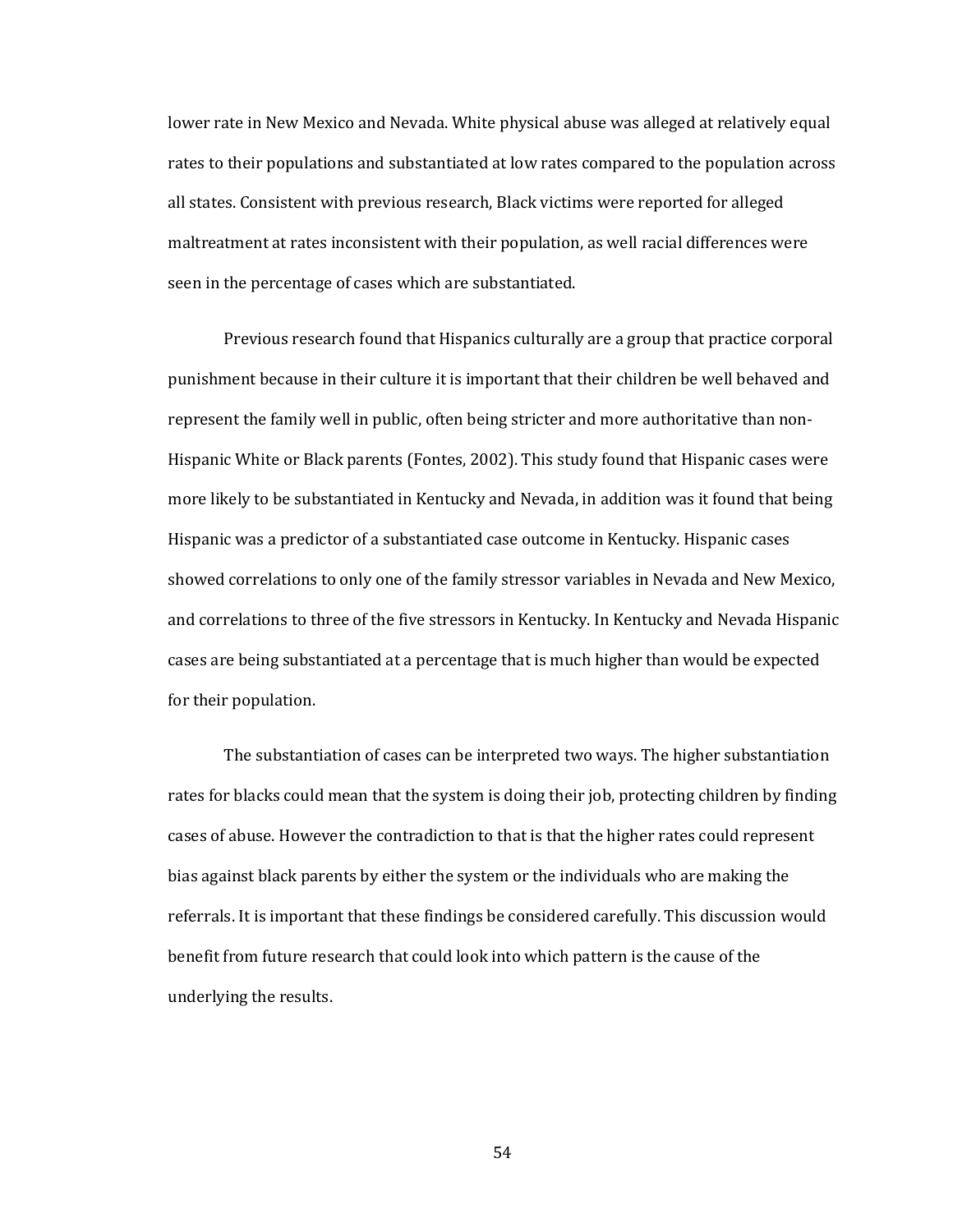### *Racial Differences in Foster Care Placement and Juvenile Court Petitions*

Foster care services were a variable that was found to be significantly correlated to report dispositions in both Kentucky and New Mexico. Using the regression analysis, foster care services were a significant predictor of a substantiated case outcome in both Kentucky and Nevada regardless of race. In Nevada the foster care referrals and juvenile court petitions were over double the comparison states. These numbers may suggest that Nevada is more likely to resort to punitive results for physical child abuse than the comparison states. Foster care services were less likely to be associated with White cases than Black cases while Hispanic cases fell in the middle. Due to missing and unreported data juvenile court petitions were left out of the correlations for all three states.

## *Child Abuse in Nevada versus Comparison States*

When compared to Kentucky and New Mexico, the substantiated physical child abuse rate in Nevada for Black children is much higher. Nevada also substantiates at a higher for White children, although with a much smaller discrepancy for rates of White children between Kentucky and New Mexico and New Mexico to Nevada. For Hispanic substantiated cases Nevada falls in the middle with Kentucky being the high end of substantiation. Clearly the biggest discrepancy here for Nevada is the Black cases. With the Black population in Nevada making up 8.3%, alleged Black cases makeup 23% of alleged cases. A third (33.3%) of those cases are then substantiated. Kentucky provides the closest mirror image here (8% population: 16.8% alleged: 19.9% substantiated) and their substantiation rate is considerably lower than Nevada. Further research is required to explain the differences here.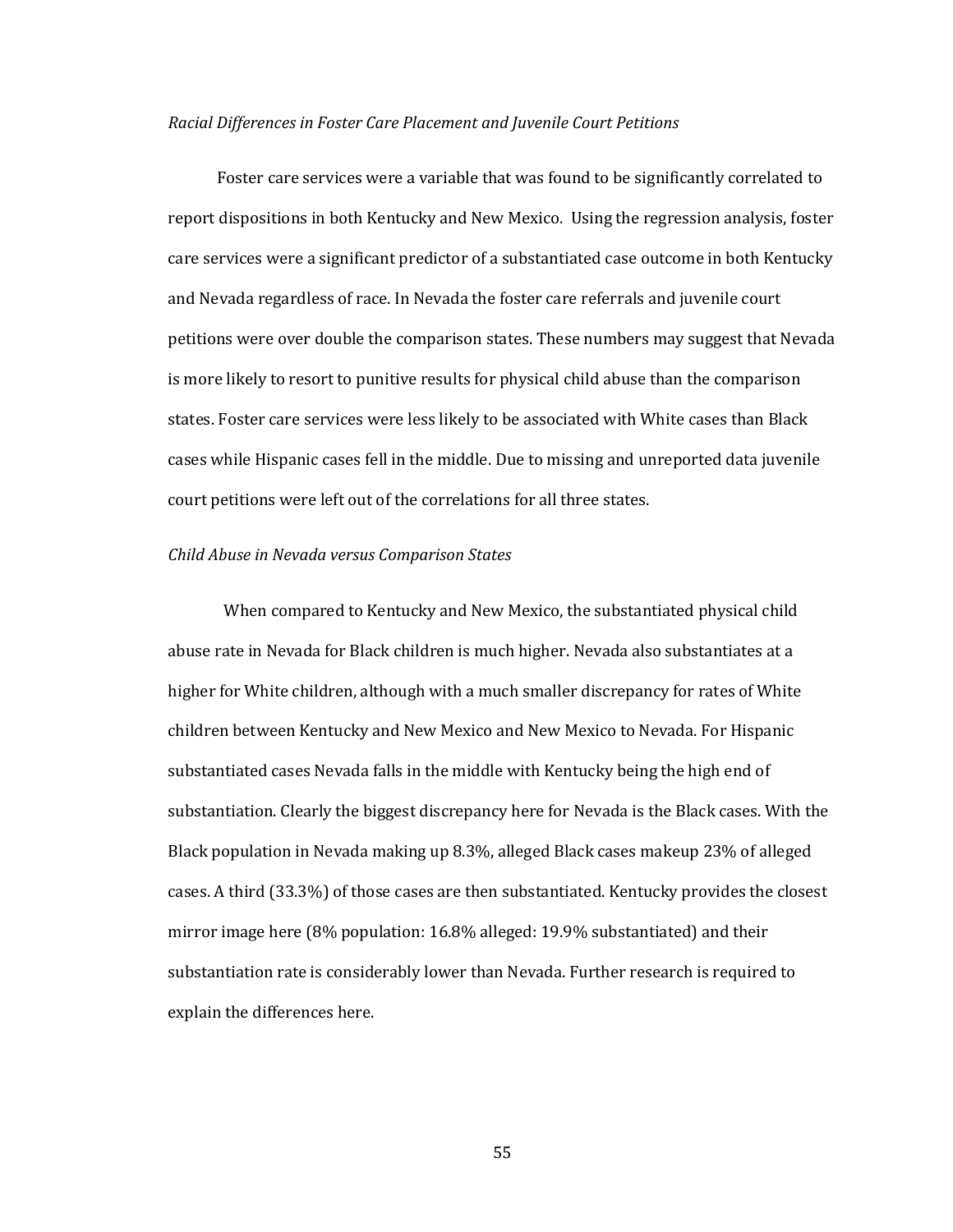### *Complications with Kentucky's Data*

Kentucky proved to be an interesting state to study. It is difficult to draw conclusions from Kentucky with the wealth of missing data presented in this database. Keeping that information in mind, it is interesting that Hispanics were substantiated at such a higher rate than Whites when they had the most missing data and the lowest correlation rate to the family stressor variables. This difference would suggest that there are racial differences in the way that the cases are handled. Kentucky was additionally the only state that was positively associated with situations of domestic violence, inadequate housing and prior victimization and subsequently positively associated with foster care placement and substantiated report disposition for all three racial/ethnic groups. The high correlation of three of the five family stressor variables, in addition to prior victimization with all races suggests that these are prevalent problems that Kentucky as a whole faces. Kentucky also had the highest number of unsubstantiated cases as a whole; however, it had the highest number of Hispanic substantiated cases of the three states. Due to the low overall substantiation rate one would tend to believe that cases of abuse are being missed. However another explanation for this could be that a large amount of cases are being improperly reported and therefore this is a correlation that you would expect to find if cases are being handled properly by the system and thrown out when allegations are found to be false. There is a positive correlation between family stressors variables and foster care placement and between foster care placement and substantiated report disposition. This suggests that there is the possibility that these cases are being accurately accessed. It would be interesting to have more research into this area to further understand why Kentucky has such a high number of alleged physical child abuse cases and such a low substantiation rate for all children except Hispanics.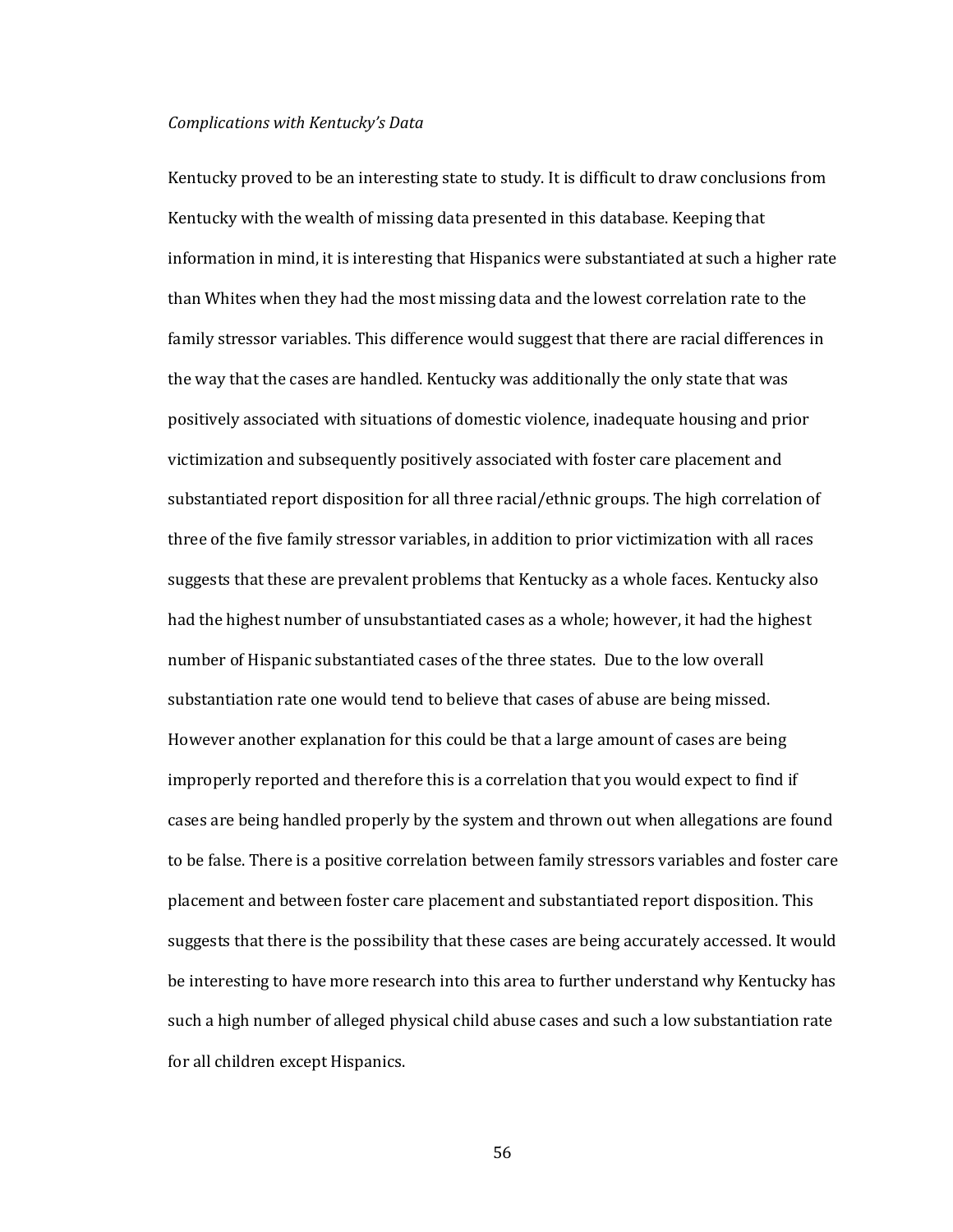#### *In Comparison with Previous Research*

In alignment with the Ards, Myers, Malkis et. al. (2003) which found that there was a greater disproportionally in the pre-assessment stage than later in the process, the greater racial and ethnic discrepancies are found within the alleged cases. When viewed next to one another, the sequential order of the percentage of minorities in the general population, to the representation among alleged cases, and finally to the rate of substantiated cases, these rates tell a story of disparity. Minorities are greatly over represented in comparison from alleged cases to general population. Then at the substantiation phase minorities are still substantiated at a higher percentage than Whites in all states except New Mexico, however the numbers to begin to level out and are substantiated at a more equal percentage. Although Blacks and Hispanics are still considerably overrepresented in the substantiation phase, the greatest overrepresentations are in the allegations of physical child abuse. As Ards, Myers, Malkis et. al. (2003) found the majority of the disproportionality between minorities and the total population in reported and substantiated cases appears to develop in the steps preceding the assessment of the abuse.

Much like the work of Ards, Myers, Chung and his colleagues (2003) the previous research of Fluke et. al. (2003) found that the professionals and non-professionals are referring a disproportionate amount of Black children to CPS. This research further supports these findings. Knott and Donovan (2010) found a link between the Black racial status and foster care placement by CPS. This study found a similar pattern for Black victims in all three states, in that they had higher rates of foster care placement than victims in other ethnic groups. The same relationship between White and Hispanic children and foster care placement in Kentucky, On the other hand, White children in Nevada were found to be negatively associated with foster care placement.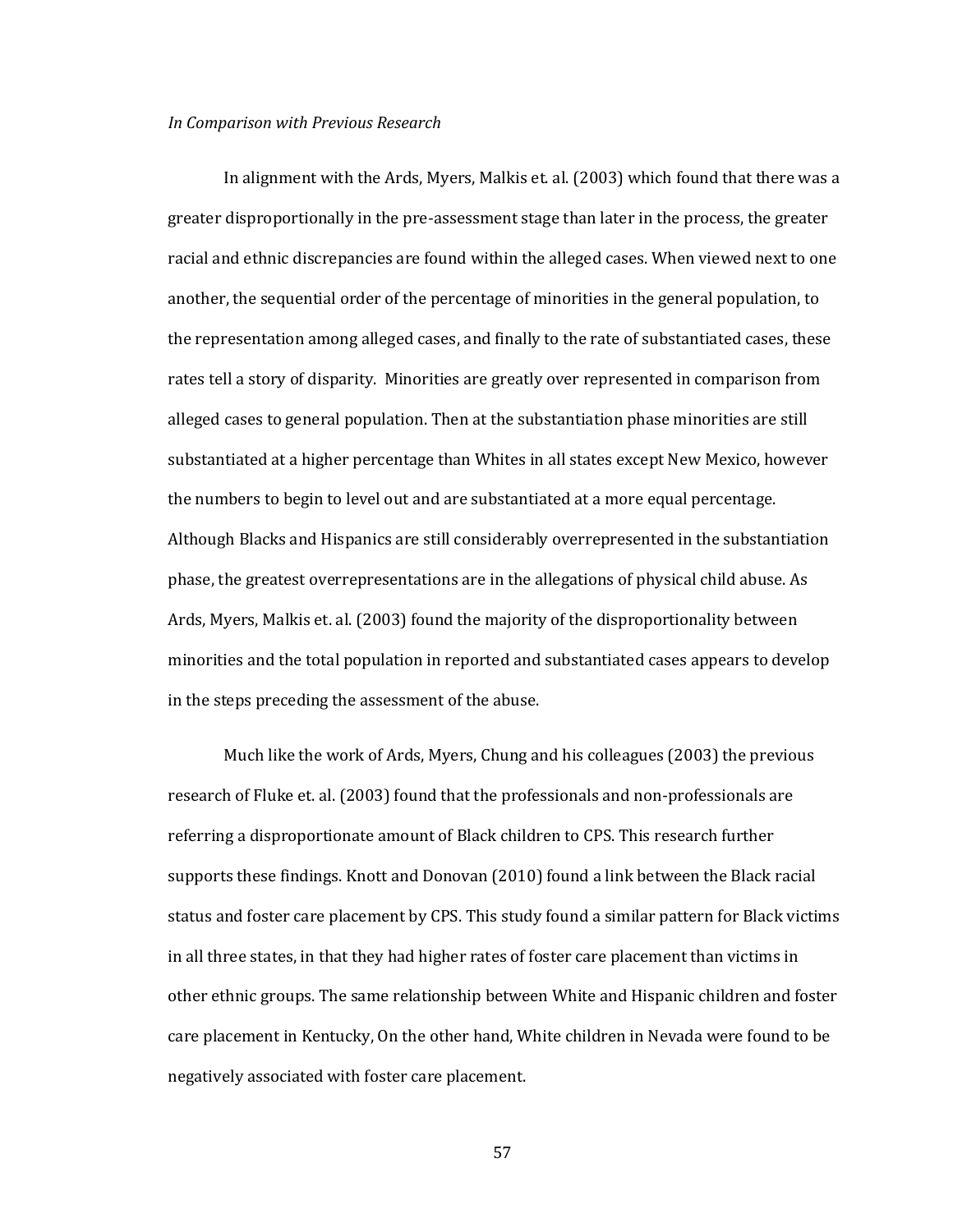Previous research has indicated that although referrals were higher for Blacks, the substantiation rates were roughly the same between all racial groups (Mumpower, 2010). The findings of the current study are consistent with those of Mumpower. The percentages of substantiated cases of each racial group or ethnicity are fairly even within each state. This would in turn imply that the disproportionality falls at the front end of the system when cases are reported from a wide variety of sources (the majority of whom are teachers or day care providers) It is important to note that although cases are substantiated at fairly even rates across any given state, the numbers of Blacks that are substantiated are considerably overrepresented for their size in the general population.

Mumpower's conclusion that the system works in different way for Blacks than it does for Whites and Hispanics in terms of diagnosing and detecting maltreatment, implying that the system is less accurate for Blacks (by producing a lower rate of correct diagnoses and a higher rate of errors, especially false positive errors for Blacks than for other groups [Mumpower, 2010]), follows the theoretical framework of Critical Race Theory. This study sought to determine if all racial and ethnic groups were treated the same in CPS involvement or substantiation of cases that are referred to the criminal justice system. In addition whether this is due to policy or law which may be have a more detrimental effect on blacks as opposed to whites. Black cases of physical child abuse are alleged at much higher rates than other races, and substantiated at higher rates despite the relatively even distributions of substantiated cases across the races within the states. This clearly implies the detrimental effect that the system applies to Black victims, more so than other races or ethnicities.

Ards, Myers, Chung, Malkis, and Hagerty (2003) and Drake and Zuravin (1998) both looked at at four types of potential bias: visibility, labeling, reporting and substantiation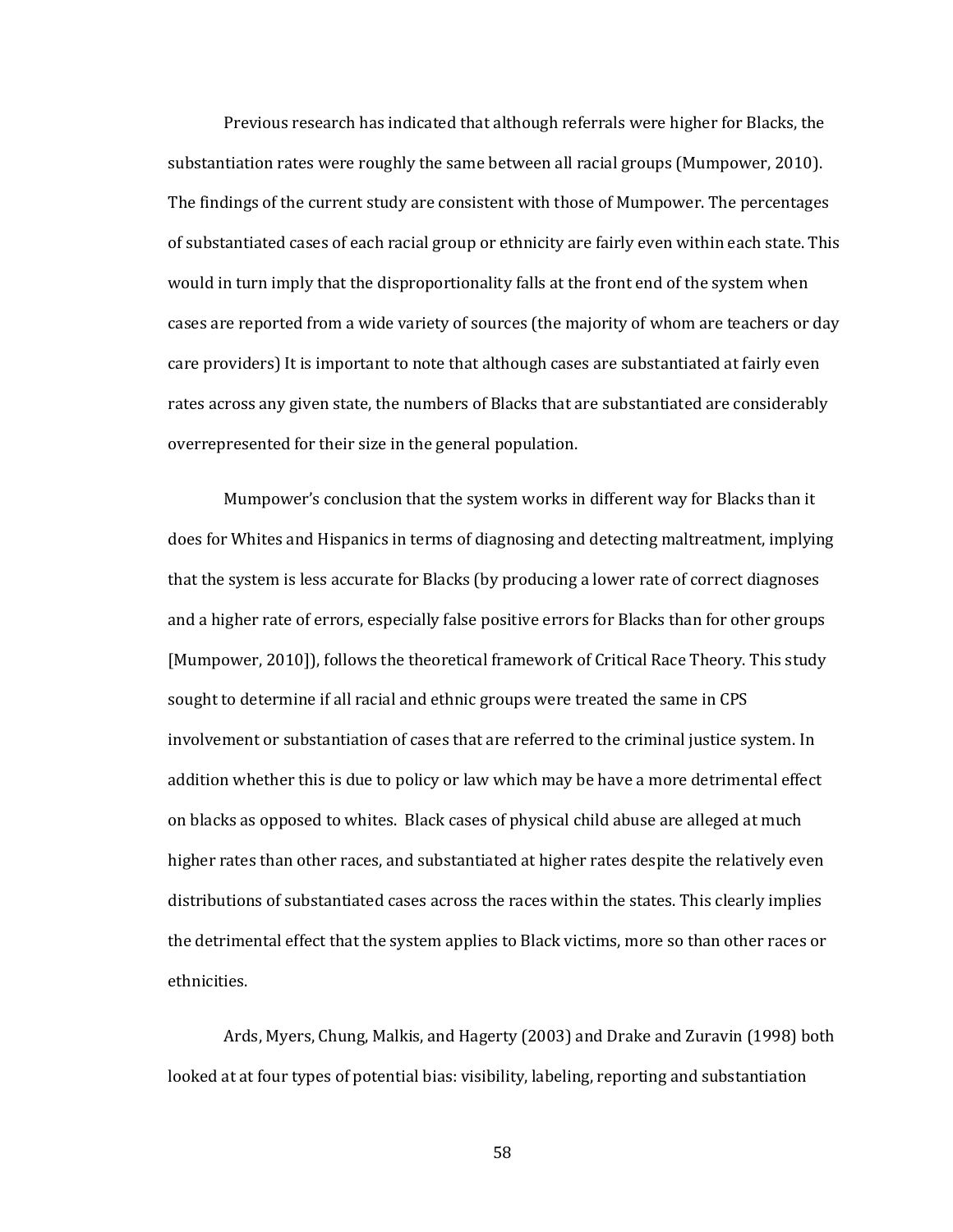bias in child abuse cases. This study intended to look at substantiation bias, and in doing so found that the risk factors (family stressors and external interventions) may influence visibility, placing families in the view of potential reporters. Labeling bias also became a possibility, as a strong predictor of domestic violence may mean police involvement. A family with a history of police interactions could be at risk of labeling bias. Children who were referred for foster care placement or who received juvenile court petitions may also be at risk of labeling bias in any future reports of abuse. The direct testing of reporting bias was outside the scope of this study, and would require more information. In regards to substantiation bias, that implies that identical cases are not substantiated at the same rate. This study did find that minority cases are substantiated at a higher percentage than White cases.

### *Child Fatalities*

The most important indicator of differences between states and races may be found in the child fatalities. States have the abilities to change definitions of what is and is not abuse and CPS workers can choose to substantiate or not bases on a wealth of information that is all subject to interpretation. However the truth remains you cannot hide a child's death. Some bias will always remain; a coroner has the ultimate decision of whether to rule the death due to abuse or maltreatment. Previous reports in a families file for allegations of abuse substantiated or not will raise concern to those investigating. Once a child dies however there is really nothing left to hide.

# *Application of Theory*

The application of Multiple Marginality Theory to this study could be framed that as family life becomes stress ridden then contacts with the criminal justice system or CPS become problematic and more frequent. Due to marginality in ecological, economic, social,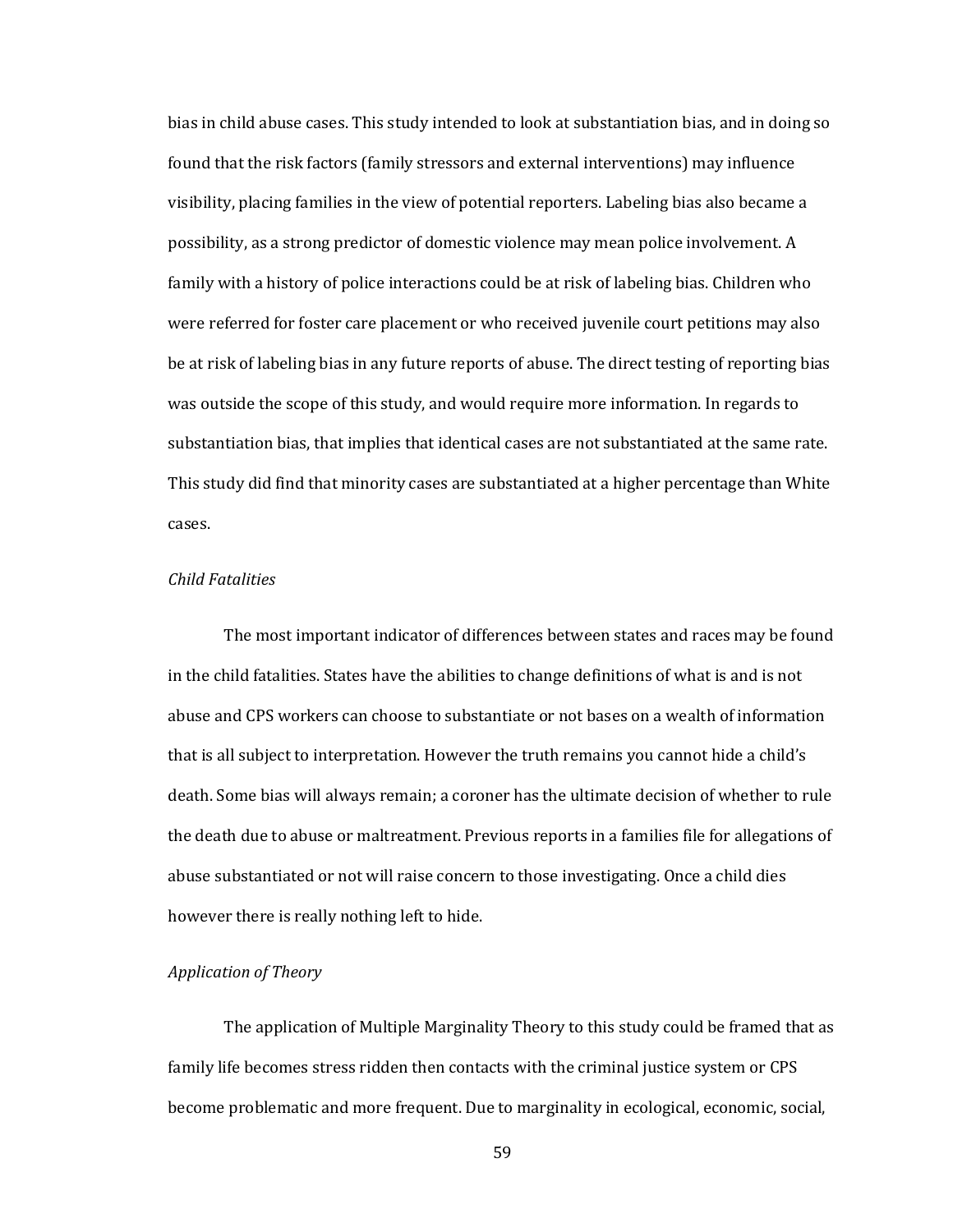cultural, and psychological factors, these minorities at put at risk of being physical abusers. The majority of the family stressors proved to be statistically significant predictors of a substantiated case disposition. The majority of the family stressors also proved to be positively correlated to case disposition. This implies that if homes are bogged down with family stressors (which are more likely to occur in minority homes); these homes are more likely to have a CPS case that is given a substantiated rating. For example, in every state alcohol/drug abuse and domestic violence were indicators that a family was likely to receive a substantiated case outcome.

Due to the inconsistency in reporting economic stressors and the lack of useable data for the perpetrator characteristics this theory cannot be directly tested, applied or refuted. From those cases that did provide data a picture begins to develop of family stressors that do seem to be likely to affect the occurrence of physical abuse.

### Limitations

Although the National Child Abuse and Neglect Data System (NCANDS) provides a wealth of information on abuse and neglect, limitations do exist. There are inconsistencies in the reporting process, as each state is given the freedom to choose how they report their data. This discretion did not allow for all variables to be easily compared across states. Furthermore a great many variables offered valid results for only a few cases, while the remainder was coded unknown or missing. For example, Hispanics had the highest reported numbers of missing responses for all three states, and this may have influenced the finding that Hispanics were least likely to correlate with the family stressors. These findings and limitations suggest that the manner in which each state reports could have a significant impact on the results.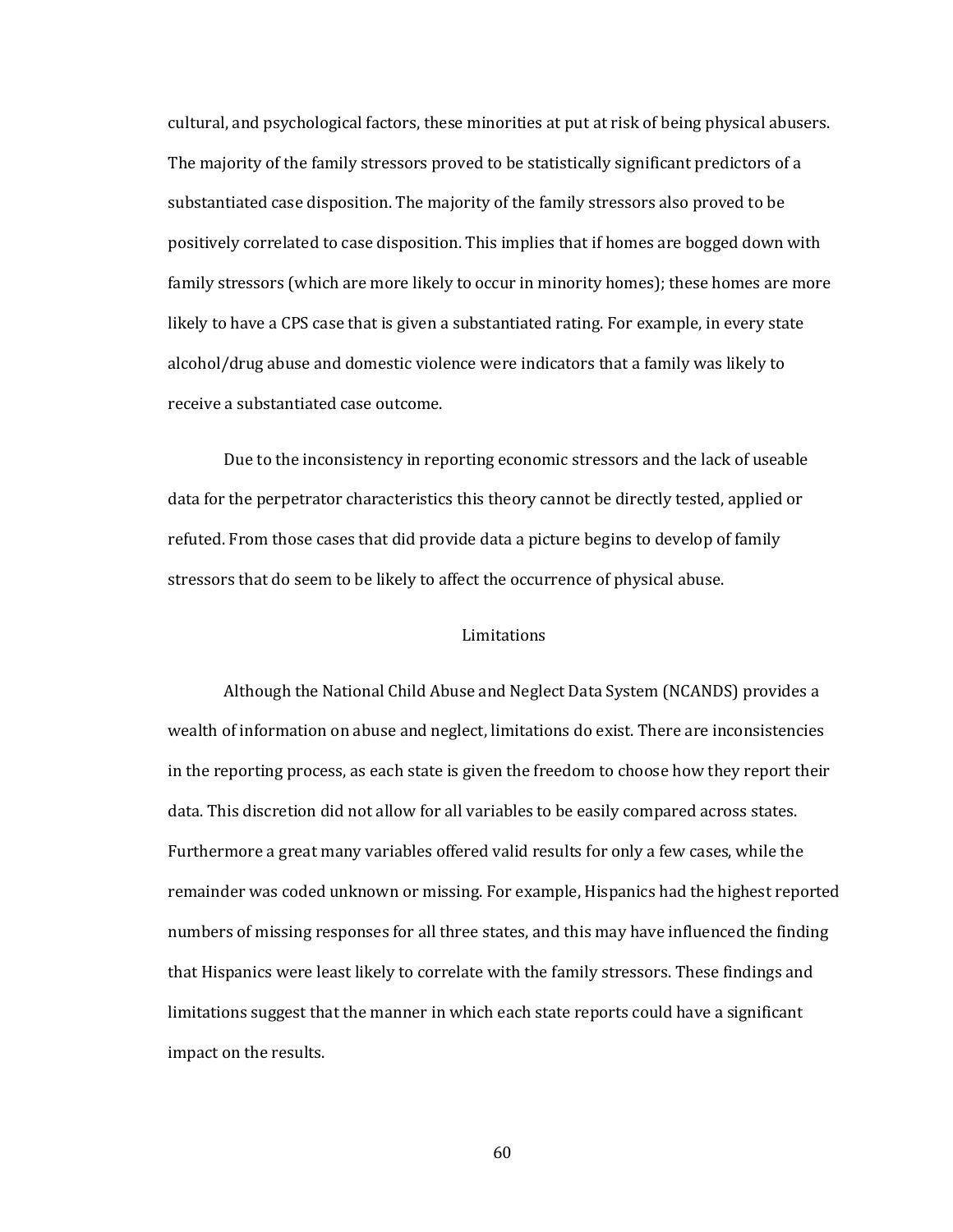### Suggestions for Future Research

This study provides a small window into the way the CPS system works for minority children. Future research would benefit from focusing on more social justice related issues. It would be helpful to determine if minorities are more likely to be involved in the criminal justice system they may be more likely to be scrutinized by social workers and other social service workers. Whereas a, White family may be more likely to be treated by family doctors and other private facilities making them less visible to and thus scrutinized by the system.

It may also be more telling to conduct a self-reported survey to determine if Whites are more likely to reveal that they were victims of unreported physical abuse as children than their minority counterparts. Higher socioeconomic status may allow for hidden White cases due to their low visibility to the social services system. It may be a possibility that due to this low visibility that the abuse was never seen or documented and as adults they are willing come forward.

Future research would benefit from a more unified collection of data. Due to the fact that each state is given the freedom to choose how they report their data, there are major holes in the way that researches can effectively evaluate the data. By establishing a model that allows all states to gather the same essential data benefits not only researchers but also the system as a whole as children are able to receive all the services they need. This will allow for statistics to back-up the appeals for funding to go to the programs and services that are greatly needed.

There are many outside factors that could help to further explain the differences between the states that are presented here. For example: demographics of the CPS workers; demographics of individuals making the referrals; differences in state reporting criteria;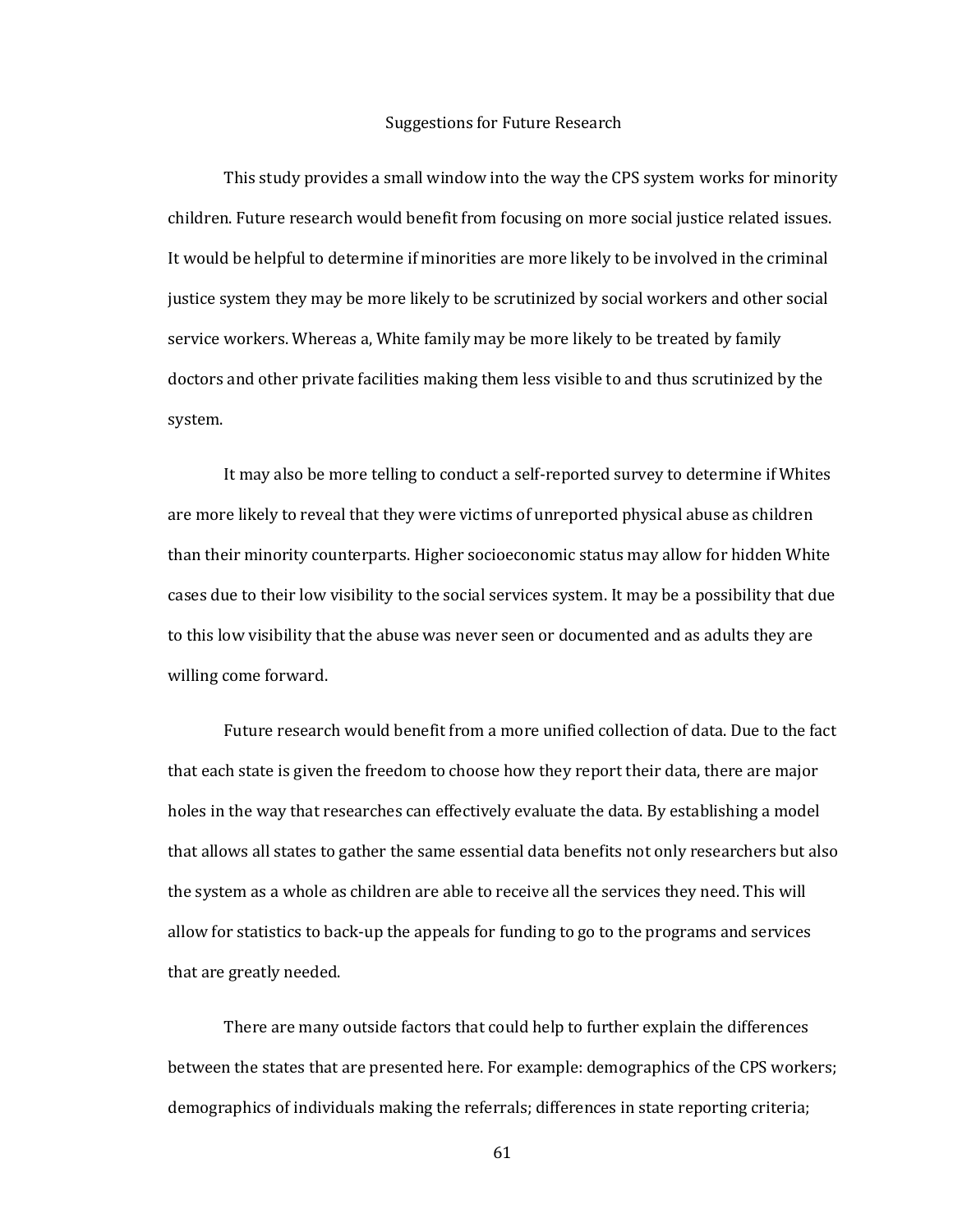and the socioeconomic status of the state and the community. Further research into these area would provide a wider scope of the problem.

# Conclusion

Despite the limitations of this study, these findings support previous research reporting that the largest disproportionalities are found in the front end of the CPS system, in rates of alleged reports of physical child abuse. Although the initial influx of cases may be high for minorities who are experiencing those family stressors, those reports are coming in from everywhere, not just CPS workers. It seems then as cases make their way through the CPS system the largest portion of potentially biased cases are weeded out. Even though disproportionalities still exist at the tail end of the system they are not near as great as the front end of the system. This finding suggests that the system is working to help correct biases. The study reveals that despite the relatively even distributions of substantiated cases across the races for the states considered, Black cases remain considerably overrepresented for their proportion of the general population. Although Nevada does have the highest substantiation rate among the states considered, there is little if no evidence to suggest that we are doing any better or worse than other states in detecting and authenticating cases of actual physical child abuse. The substantiation rates are low for these three states, only one-fifth of allegations are confirmed. Why would there be such a high rate of unfounded physical abuse allegations? Unfounded does not mean a lack of abusive behavior. There is the fear that in under substantiating cases we are letting the physical abuse slide and possibly escalate to more harmful behavior. The other side of the debate is that in over substantiating cases, government agencies may be unnecessarily removing children from homes and families that support them. Somehow a balance must be struck where we are able to say with more certainty that unfounded cases are truly cases of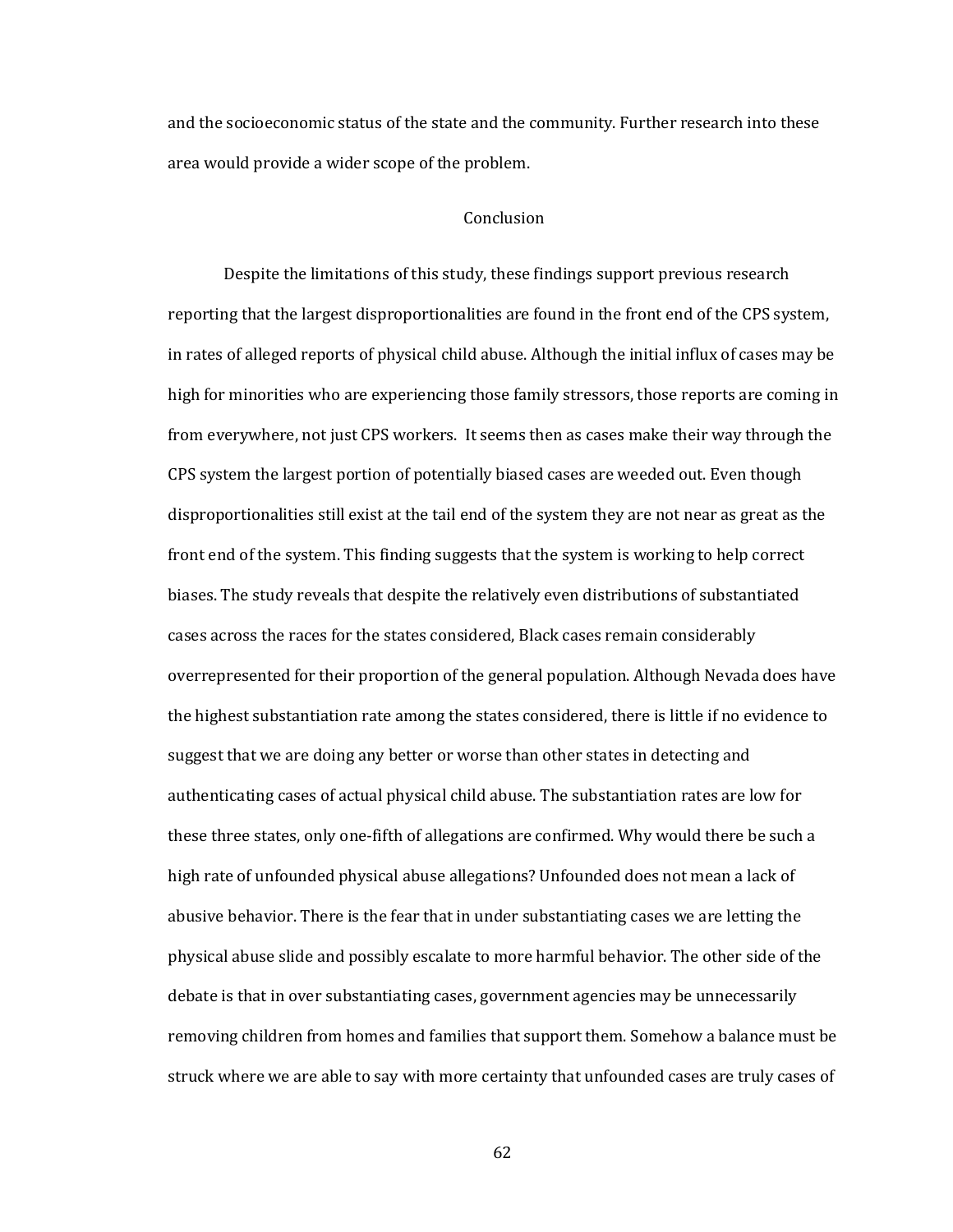no abuse and those that are substantiated are truly children who were in harm's way. If in fact the majority of our disproportionalities are in the front end, then perhaps a large portion of that balance is informing our public, our teachers, our relatives and our neighbors what is and is not child abuse and which cases demand our immediate attention.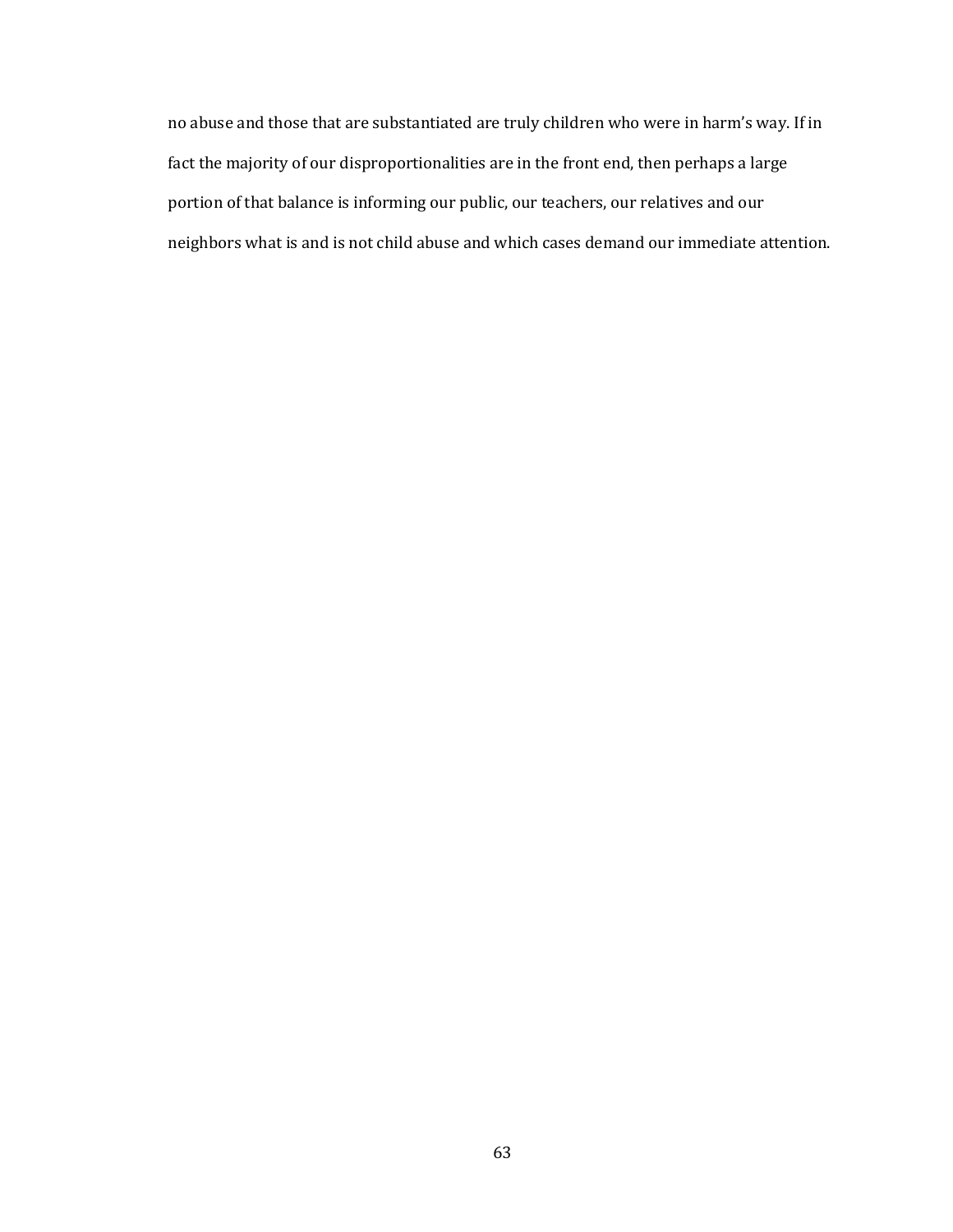#### REFERENCES

- Ards, S.D., Myers, S.L., Chung, C., Malkis, A., & Hagerty, B. (2003). Decomposing black-white differences in child maltreatment. *Child Maltreatment*, 8, 112-121.
- Ards, S.D., Myers, S.L., Malkis, A., Sugrue, E., & Zhou, L. (2003). Racial disproportionality in reported and substantiated child abuse and neglect: An examination of systematic bias. *Children and youth services review*, 25, 375-392.
- Book of Proverbs, 13:24. *The Holy Bible: New international version*. Michigan: Zondervan Bible Publishers.
- Carey, T.A. (1994). Spare the rod and spoil the child. Is this sensible justification for the use of punishment in child rearing? *Child Abuse & Neglect*, 18, 1005-1010.
- The Center for Effective Discipline (2011). *Discipline and the law*. Retrieved from http://www.stophitting.com/index.php?page=laws-main

Children's Defense Fund (July, 2011). *Portrait of inequality 2011: Black children in America*. Retrieved from Children's Defense Fund website: http://www.childrensdefense.org/programs-campaigns/black-communitycrusade-for-children-II/bccc-assets/portrait-of-inequality.pdf

- Child Trends Data Bank (January, 2012). *Foster care: Indicators on children and youth*. Retrieved from Child Trends Data Bank website: http://www.childtrendsdatabank.org/sites/default/files/12\_Foster\_Care\_2012.pdf
- Chow, J.C-C., Jaffee, K., & Snowden, L. (2003). Racial/ethnic disparities in the use of mental health services in poverty areas. *American Journal of Public Health*, 93, 792-797.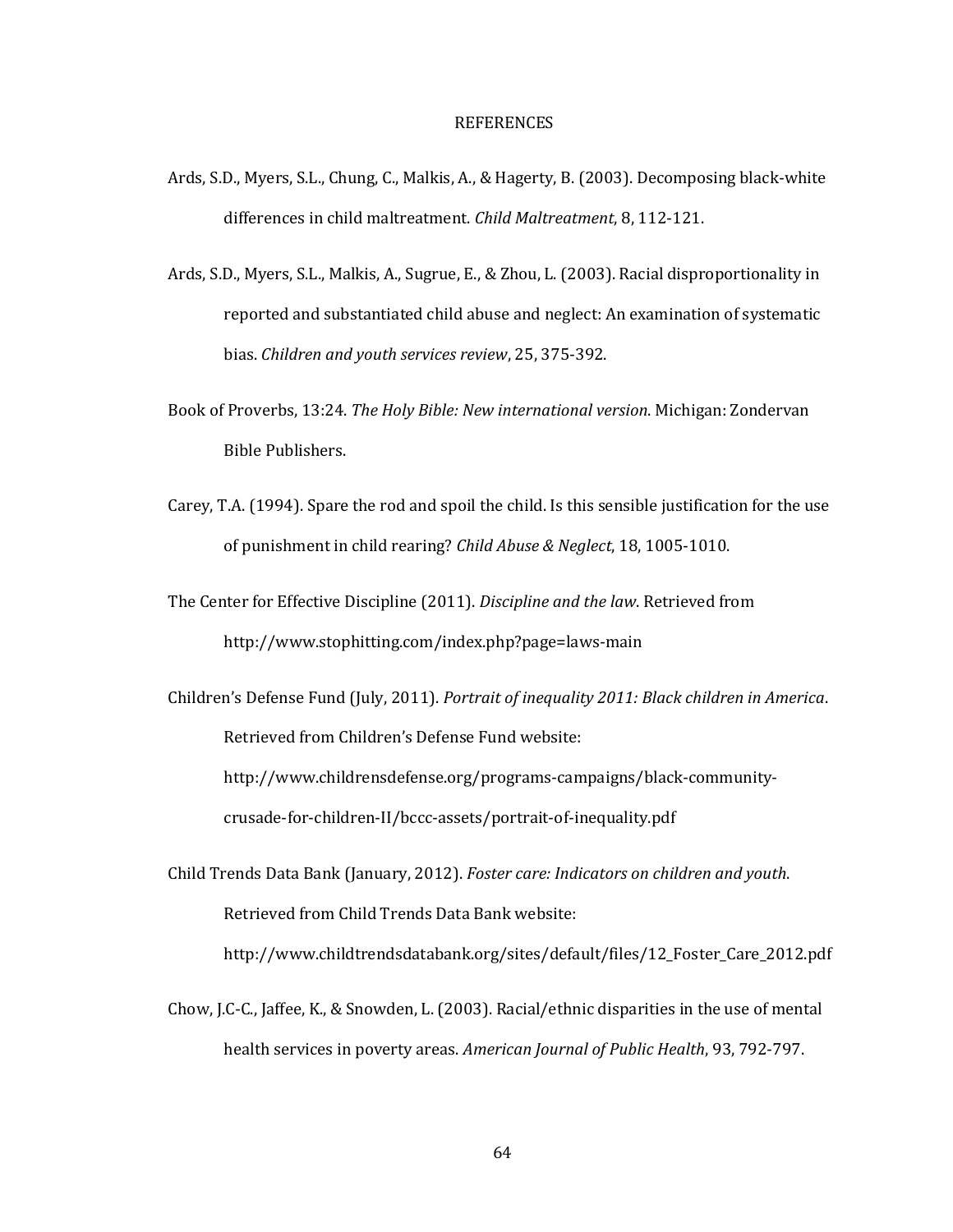- Creighton, S.J. (1995). Fatal child abuse How preventable is it? *Child Abuse Review*, 4, 318- 328.
- Deley, W.W. (1988). Physical punishment of children: Sweden and the U.S.A.. *Journal of Comparative Family Studies*, 19, 419-431.
- Dietz, T.L. (2000). Disciplining Children: Characteristics associated with the use of corporal punishment. *Child Abuse & Neglect*, 24, 1529-1542.
- Drake, B., & Zuravin, S. (1998). Bias in child maltreatment reporting: Revisiting the myth of classlessness. *American Journal of Orthopsychiatry*, 68, 295-304.
- Euser, E.M., Van IJzendoorn, M.H., Prinzie, P., Bakermans-Kranenburg, M.J. (2011). Elevated child maltreatment rates in immigrant families and the role of socioeconomic differences. *Child Maltreatment*, 16, 63-73.
- Ferrari, A.M. (2002). The impact of culture upon child rearing practices and definations of maltreatment. *Child Abuse & Neglect*, 26, 793-813.
- Finkelhor, D., & Korbin, J. (1988). Child abuse as an international issue. *Child Abuse & Neglect*, 12, 3-23.
- Fluke, J.D., Yuan, Y.T., Hedderson, J., & Curtis, P.A. (2003). Disproportionate representation of race and ethnicity in child maltreatment: Investigation and victimization. *Children and Youth Services Review*, 25, 359-373.
- Fontes, L.A. (2002). Child discipline and physical abuse in immigrant Latino families: Reducing violence and misunderstandings. *Journal of Counseling & Development*, 80, 31-40.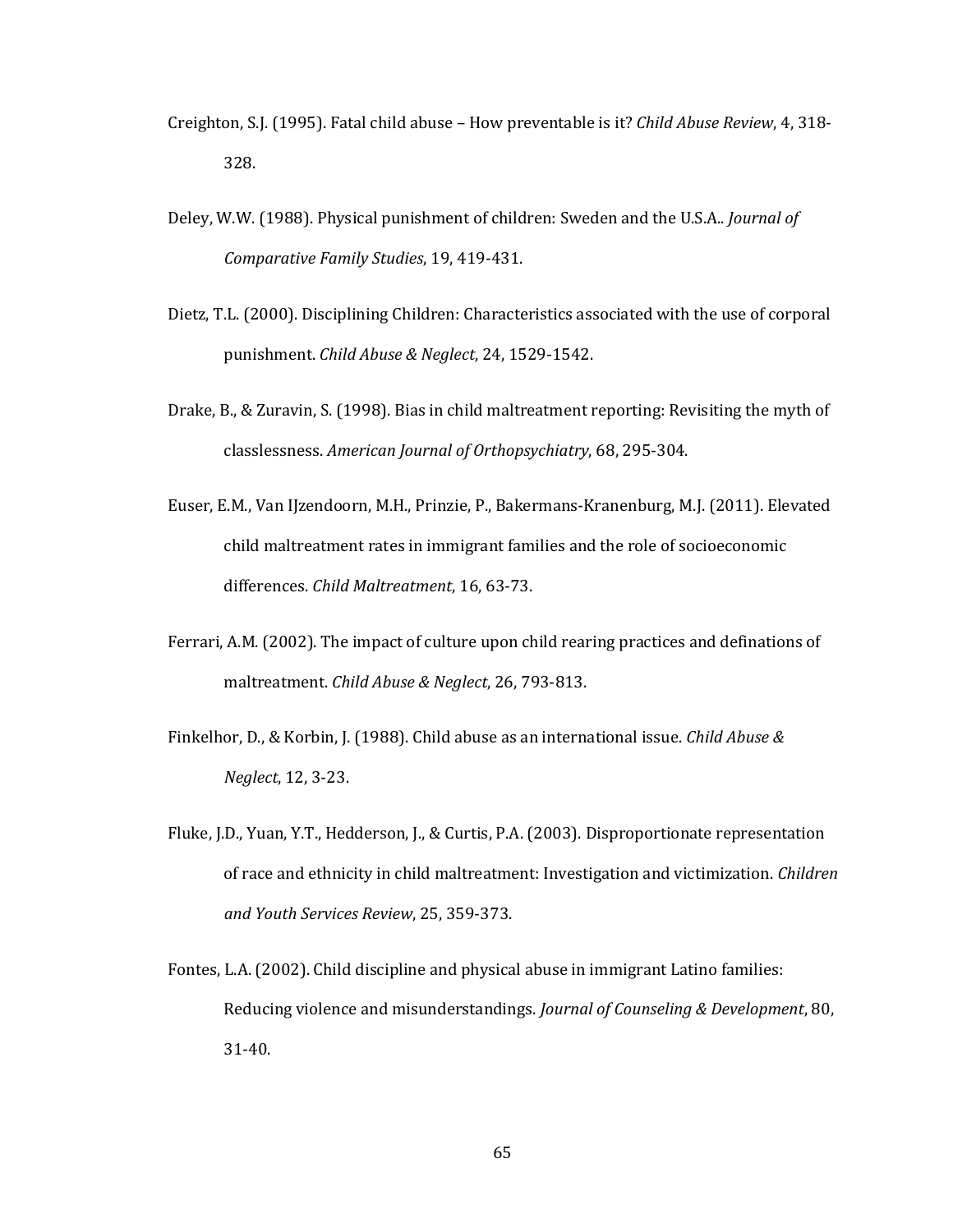- Freng, A. & Esbensen, F.A. (2007). Gang and race affiliation: An examination of Multiple Marginality. *Justice Quarterly.* 24, 600-628.
- Hampton, R.L., & Newberger, E.H. (1985). Child abuse incidence and reporting by hospitals: Significance of severity, class, and race. *American Journal of Public Health*, 75, 56-60.
- Herman-Giddens, M.E., Brown, G., Verbiest, S., Carlson, P.J., Hooten, E.G., Howell, E., & Butts, J.D. (1999). Under ascertainment of child abuse mortality in the United States. *Journal of the American Medical Association*, 281, 463-467.
- Hill, R.B. (2004). Institutional racism in child welfare. *Race and Society*, 7, 17-33.
- Hong, G.K., & Hong, L.K. (1991). Comparative perspectives on child abuse and neglect: Chinese versus Hispanics and Whites. *Child Welfare*, 70, 463-475.
- Hylton, K. (2012). Talk the talk, walk the walk: Defining Critical Race Theory in research. *Race, Ethnicity and Education*, 15, 23-41.
- Kapp, S.A., McDonald, T.P., & Diamond, K.L. (2001). The path to adoption for children of color. *Child Abuse & Neglect*, 25, 215-229.
- Knott, T. & Donovan, K. (2010). Disproportionate representation of African-American children in foster care: Secondary analysis of the National Child Abuse and Neglect Data System, 2005. *Children and Youth Services Review*, 32, 679-684.
- Korbin, J.E. (1989). Fatal maltreatment by mothers: A proposed framework. *Child Abuse & Neglect*, 13, 481-489.
- Lewit, E.M. (1994). Reported child abuse and neglect. *The Future of Children*, 4, 233-242.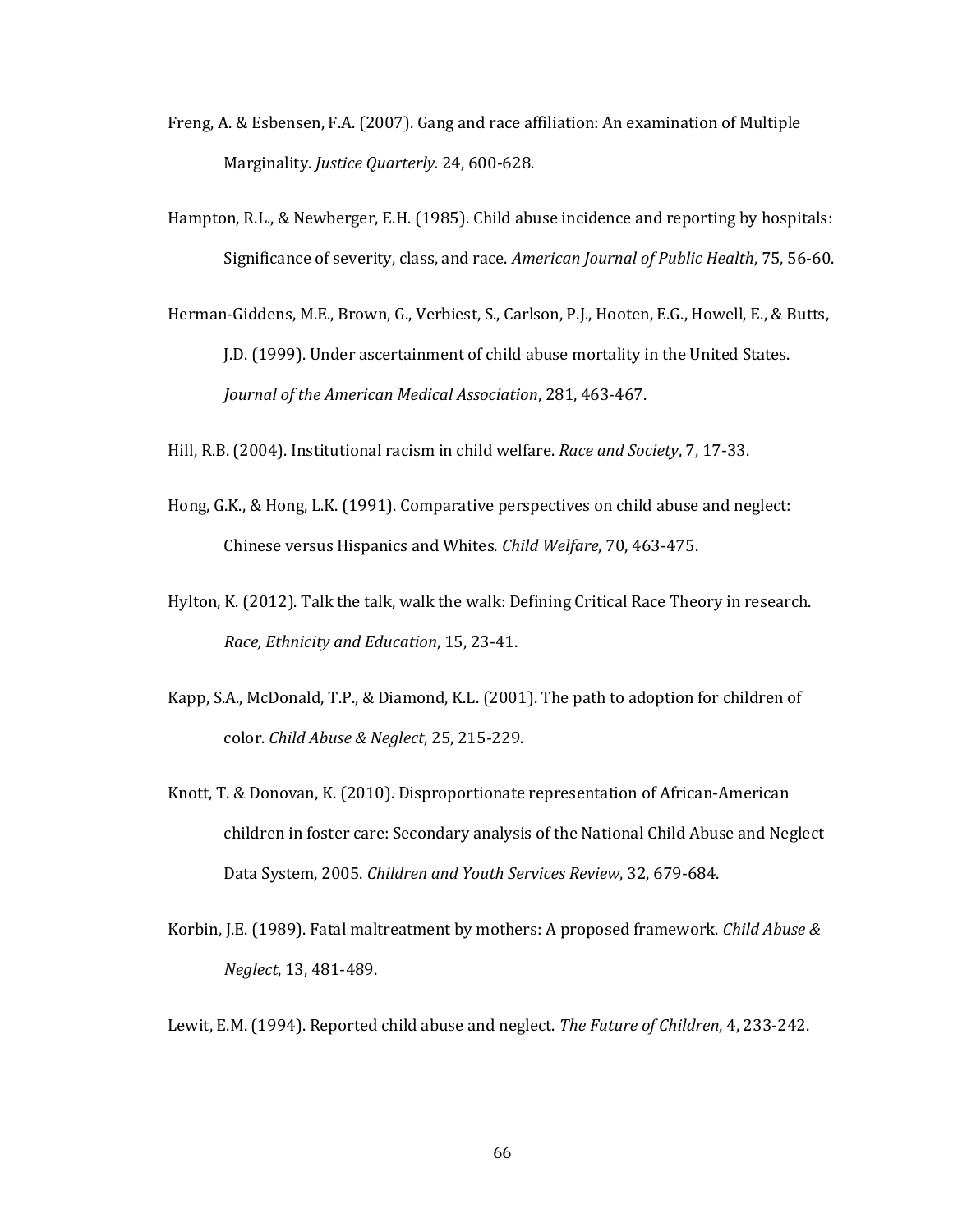- Lindholm, K.J., & Willey, R. (1986). Ethnic Differences in child abuse and sexual abuse. *Hispanic Journal of Behavioral Sciences*, 8, 111-125.
- Lindsey, K. (2013). U.S. Continues to Fall Behind the Rest of the World of Child Rights. *First Focus*. Retrieved from: http://www.firstfocus.net/news/reading-list/us-continuesto-fall-behind-the-rest-of-the-world-on-child-rights
- Lu, Y.E., Landsverk, J., Ellis-Macleod, E., Newton, R., Ganger, W., & Johnson, I. (2004). Race, ethnicity, and case outcomes in child protective services. *Children and Youth Services Review*, 26, 447-461.
- Maker, A.H., Shah, P.V., & Agha, Z. (2005). Child physical abuse: Prevalence, characteristics, predictors, and beliefs about parent-child violence in South Asian, Middle Eastern, East Asian, and Latina women in the United States. *Journal of Interpersonal Violence*, 20, 1406-1428.
- Mash, E.J., Johnston, C., & Kovitz, K. (1983). A comparison of physically abused and nonabused children during play and task situations. *Journal of Clinical Child Psychology*, 12, 337-346.
- McClain, P.W., Sacks, J.J., Froehlke R.G., & Ewigman, B.G. (1993). Estimates of fatal child abuse and neglect, United States, 1979 through 1988. *Pediatrics*, 91, 338-343.
- Miller, B.V., Fox, B.R., & Garcia-Beckwith, L. (1999). Intervening in severe physical child abuse cases: Mental health, legal, and social services. *Child Abuse & Neglect*, 23, 905- 914.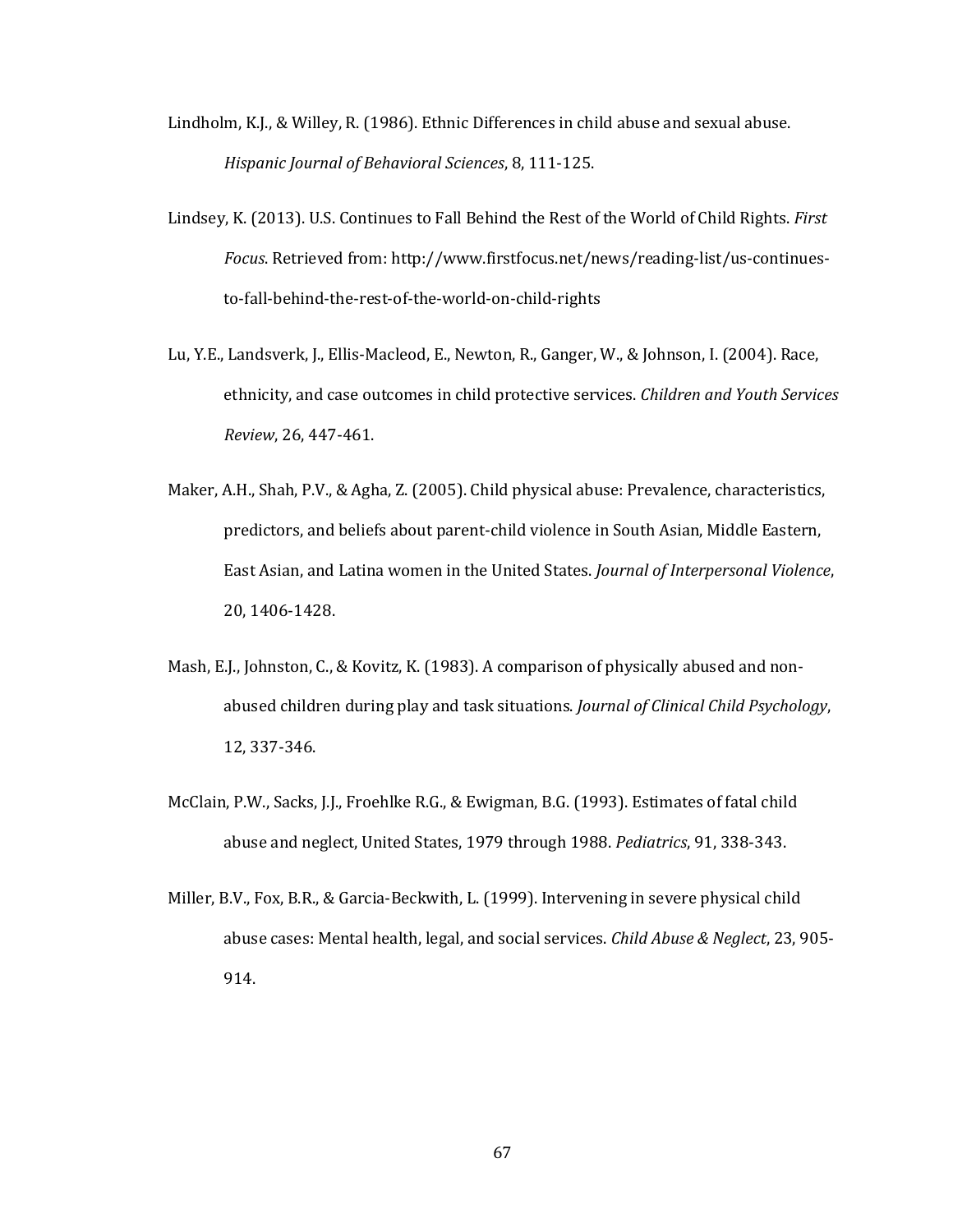Mumpower, J.L. (2010). Disproportionality at the "front end" of the child welfare system: An analysis of the rates of referrals, "hits," "misses," and "false alarms". *Journal of Health & Human Services Administration*, 33, 364-405.

National Center for Education Statistics (2007). *Status and trends in the education of racial and ethnic minorities* (NCES 2007-039) Retrieved from http://nces.ed.gov/pubs2007/minoritytrends/

- National Data Archive on Child Abuse and Neglect (2011).*National child abuse and neglect data system (NCANDS) child file, ffy 2009* [User's guide and codebook] Retrieved from http://ndacan. cornell.edu/Ndacan/Datasets/UserGuidePDFs/156user.pdf
- Overpeck, M.D., Brenner, R.A., Trumble, A.C., Trifiletti, L.B., & Berendes, H.W. (1998). Risk factors for infant homicide in the United States. *The New England Journal of Medicine*, 339, 1211-1216.
- Payne, M.A. (1989). Use and abuse of corporal punishment: A Caribbean view. *Child Abuse & Neglect*, 13, 389-401.
- Rashid, K. (2011). 'To break asunder along the lesions of race'. The Critical Race Theory of W.E.B. Du Bois. *Race, Ethnicity and Education*, 14, 585-602.
- Realty Trac (2012). *National real estate trends*. Retrieved from: http://www.realtytrac.com/ trendcenter/
- Salzinger, S., Feldman, R.S., Hammer, M., & Rosario, M. (1991). Risk for physical child abuse and the personal consequences for its victims. *Criminal Justice and Behavior*, 18, 64- 81.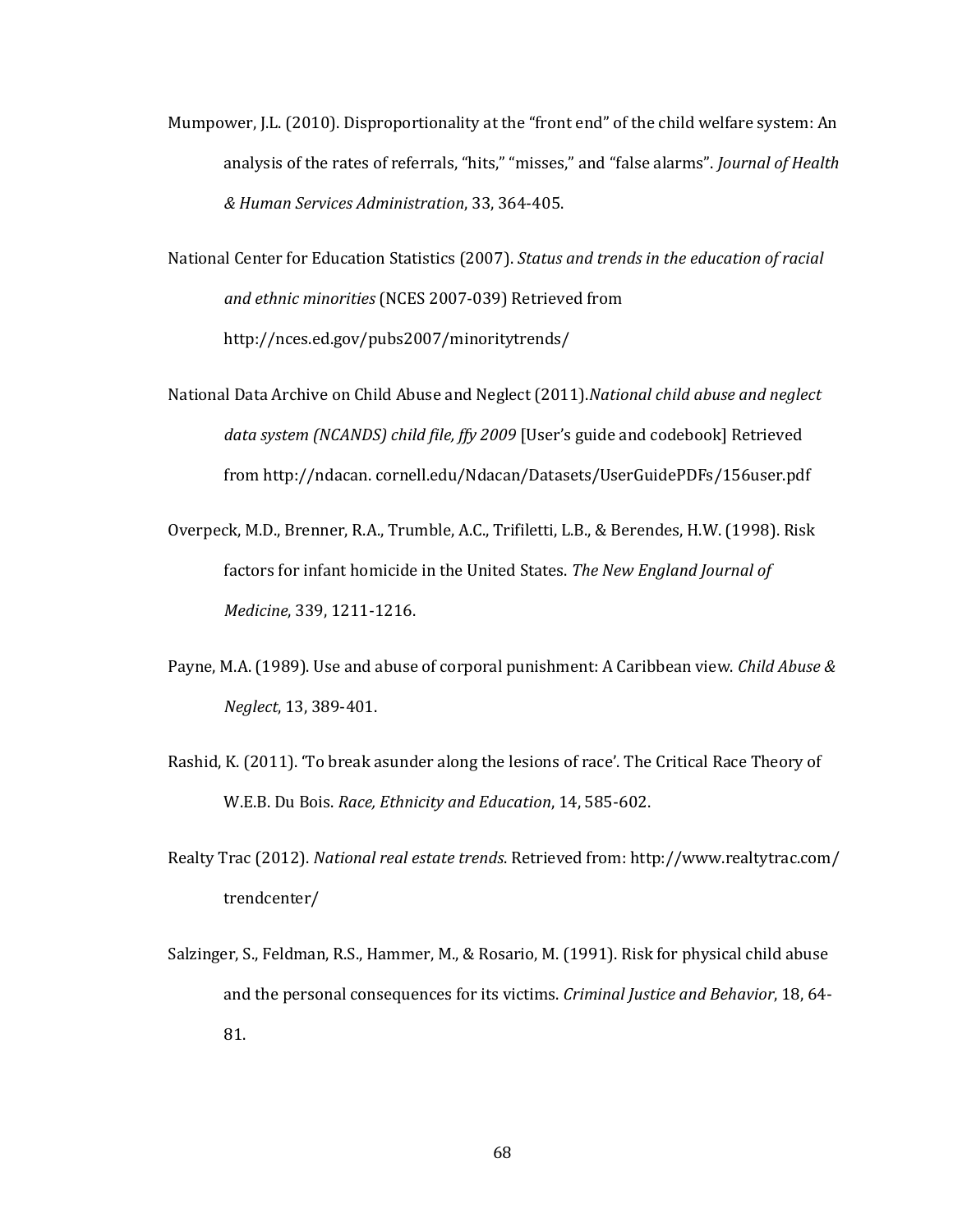- Straus, M.A., & Donnelly D. A. (2009). *Beating the devil out of them: Corporal punishment in American families and its effects on children*. New Jersey: Transaction Publishers.
- U.N. General Assembly (1989). *Convention on the rights of the child*. Retrieved from http://sithi.org/admin/upload/law/Convention%20on%20the%20Rights%20of% 20the%20Child.ENG.pdf
- UNICEF (2004). *Convention on the rights of the child a success but millions of children still unprotected*. Retrieved from http://www.unicef.org/crc/index\_30229.html
- U.S. Census Bureau (2012). *State and county quick facts*. Retrieved from: http://quickfacts. census.gov/qfd/index.html
- U.S. Census Bureau (2011). *Age and Sex Composition: 2010.* Retrieved from*:* [http://www](http://www/)*.* census.gov/prod/cen2010/briefs/c2010br-03.pdf
- U.S. Census Bureau, Housing and Household Economic Statistics Division, Fertility & Family Statistics Branch (2010). *America's families and living arrangements: 2010.* Retrieved from http://www. census.gov/population/www/socdemo/hh-fam/cps2010.html
- U.S. Department of Health and Human Services, Administration for Children and Families (April, 2008). *What is child abuse and neglect?*. (Factsheet) Retrieved from Child Welfare Information Gateway website: [http://www.childwelfare.gov/](http://www.childwelfare.gov/%20pubs/factsheets/whatiscan.cfm)  [pubs/factsheets/whatiscan.cfm](http://www.childwelfare.gov/%20pubs/factsheets/whatiscan.cfm)
- U.S. Department of Health and Human Services, Administration for Children and Families (2010). *Child Maltreatment 2009*. Retrieved from: http://www.acf.hhs.gov/ programs/cb/stats\_research/index.htm#can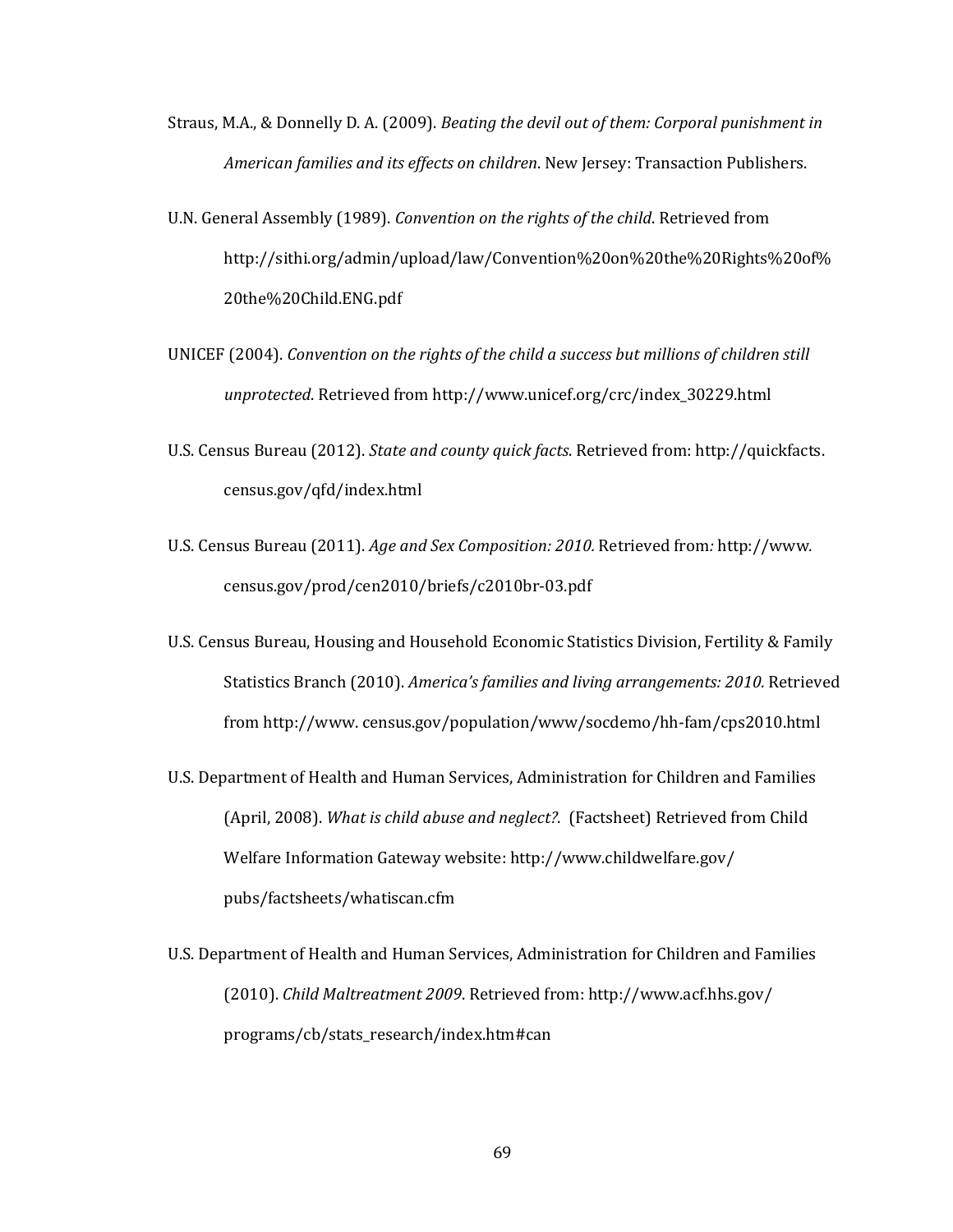- U.S. Department of Labor (2012a). *Labor force statistics from the current population survey*. Retrieved from: http://www.bls.gov/cps/
- U.S. Department of Labor (October, 2012b). *Local area unemployment statistics*. Retrieved from: http://www.bls.gov/web/laus/laumstrk.htm
- Vigil, J.D. (1988). *Barrio gangs: Street life and identity in Southern California*. Austin: University of Texas Press.
- Whipple, E.E., & Richey, C.A. (1997). Crossing the line from physical discipline to child abuse: How much is too much?. *Child Abuse & Neglect*, 21, 431-444.
- Whipple, E.E., & Webster-Stratton, C. (1991). The role of parental stress in physically abusive families. *Child Abuse & Neglect*, 15, 279-291.
- Wright, T.C. (2004). *Immigration and ethnic diversity in Nevada*. Retrieved from: http://cdclv.unlv.edu/healthnv/immigration.html
- Zhai, F. & Gao, Q. (2009). Child maltreatment among Asian Americans: Characteristics and explanatory framework. *Child Maltreatment*, 14, 207-224.